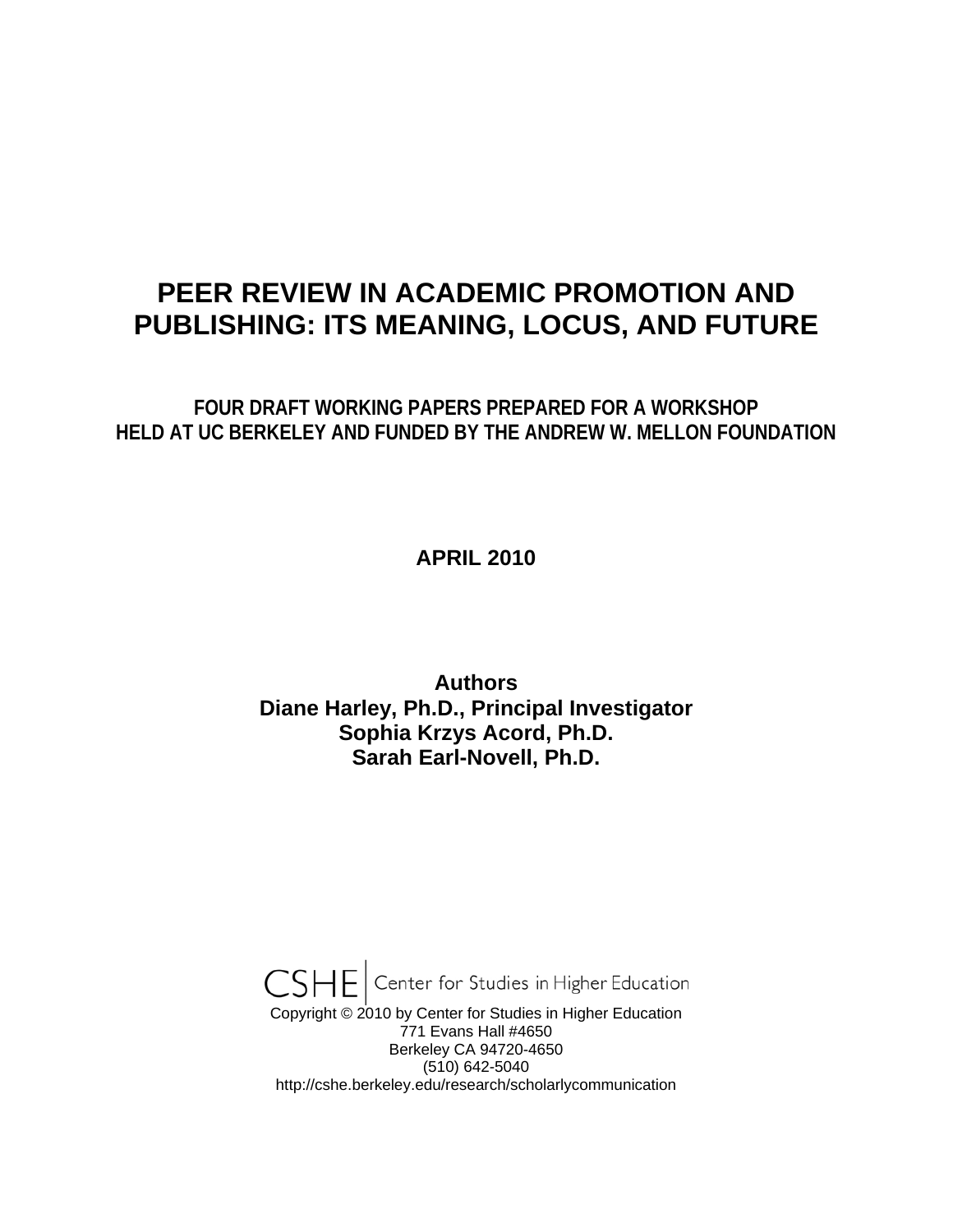# **ABSTRACT**

As part of its Andrew W. Mellon Foundation-funded [Future of Scholarly Communication](http://cshe.berkeley.edu/research/scholarlycommunication/index.htm)  [Project,](http://cshe.berkeley.edu/research/scholarlycommunication/index.htm) the [Center for Studies in Higher Education \(CSHE\)](http://cshe.berkeley.edu/) has hosted two meetings to explore how peer review relates to scholarly communication and academic values. In preparation for an April 2010 workshop, four working papers were developed and circulated. They are presented as drafts here. (The proceedings from the April 2010 meeting will be published at a future date.) The topics covered include assessing the myriad forms peer review takes in the academy, which forms of peer review are used for which specific academic purposes (e.g., tenure and promotion, publishing, extramural funding, national and international stature), the considerable costs to universities in subsidizing the entire peer review process through faculty salaries, and the perception that, although peer review represents the best available system, there are nonetheless a multitude of problems with it, including its inherent conservatism.

The topics of the working papers are: (1) Peer Review in Academic Promotion and Publishing: Norms, Complaints, and Costs, (2) New Models of Peer Review: Repositories, Open Peer Review, and Post Publication Metrics, (3) Open Access: Green OA, Gold OA, and University Resolutions, and (4) Creating New Publishing and Peer Review Models: Scholarly Societies, Presses, Libraries, Commercial Publishers, and Other Stakeholders.

Mirroring our work published in *[Assessing the Future Landscape of Scholarly Communication:](http://escholarship.org/uc/cshe_fsc)  [An Exploration of Faculty Values and Needs in Seven Disciplines](http://escholarship.org/uc/cshe_fsc)* (Harley *et al*. 2010), we conclude that there is a need for a more nuanced academic reward system that is less dependent on citation metrics, slavish adherence to marquee journals and university presses, and the growing tendency of institutions to outsource assessment of scholarship to such proxies. Such a need is made more urgent given the challenges to institutional review of assessing interdisciplinary scholarship, new hybrid disciplines, the rise of heavily computational subbranches of disciplines, the development of new online forms of edition-making and collaborative curation for community resource use, large-scale collaborations, and multiple authorship. Compounding the problem further is the insidious and destructive "trickle down" of tenure and promotion requirements from elite research universities to less competitive institutions and the mounting pressure from governments, often unrealistic, on scholars in developed and emerging economies alike to publish their research in the most select outlets. The overall global effect is a growing glut of low-quality publications that strains the efficient and effective practice of peer review, legitimate academic publishing endeavors, and library acquisition budgets. More nuanced and capacious tenure and promotion criteria at research universities might lead to a neutralization of the currently unsustainable publishing "arms race."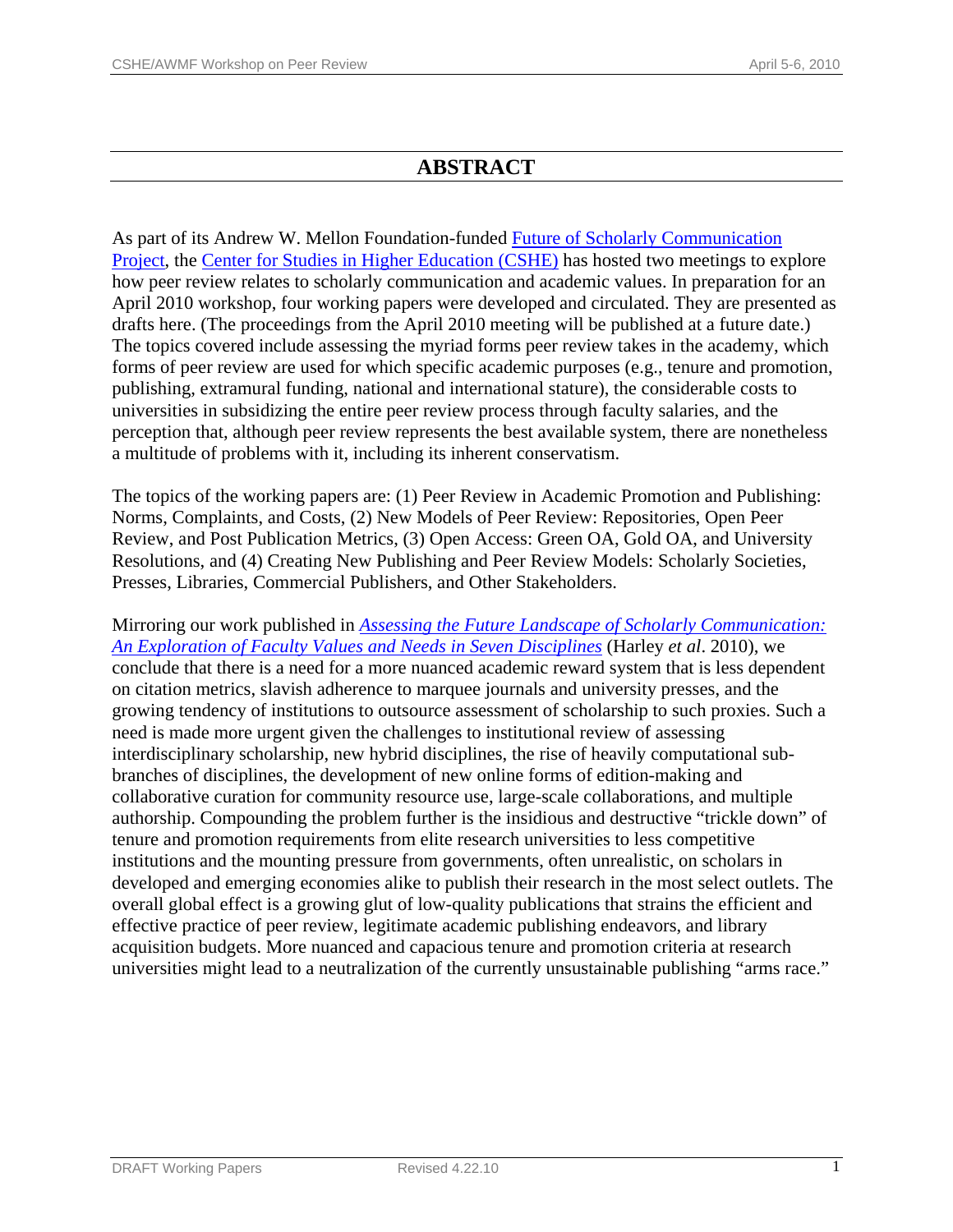# **TABLE OF CONTENTS**

| (1) Peer Review in Academic Promotion and Publishing: Norms, Complaints, and Costs  4      |  |
|--------------------------------------------------------------------------------------------|--|
| (2) New Models of Peer Review: Repositories, Open Peer Review, Post Publication Metrics 12 |  |
|                                                                                            |  |
| (4) Creating New Publishing and Peer Review Models: Scholarly Societies, Presses,          |  |
|                                                                                            |  |
|                                                                                            |  |
|                                                                                            |  |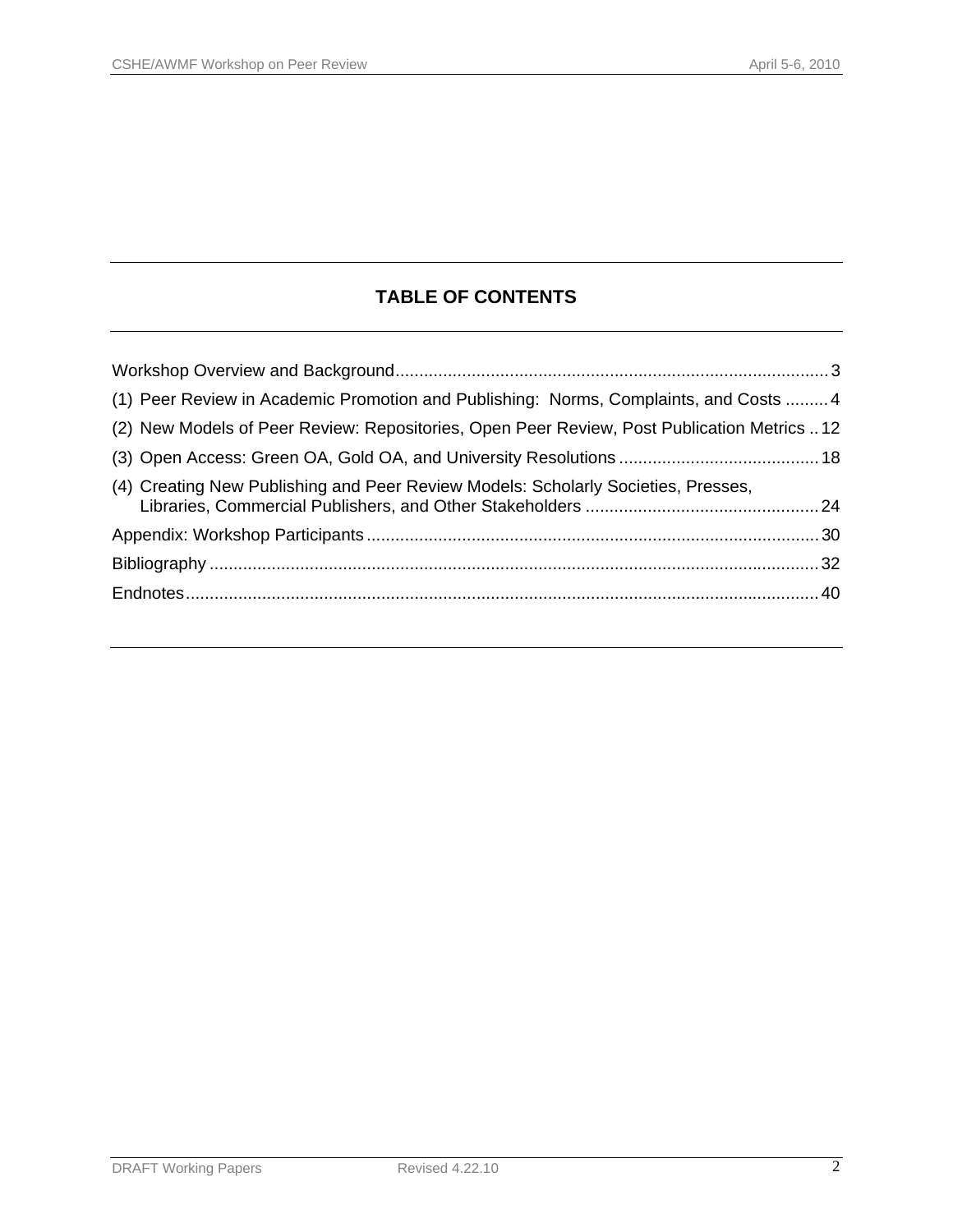# **WORKSHOP ON PEER REVIEW: OVERVIEW AND BACKGROUND**

As part of its Andrew W. Mellon Foundation-funded [Future of Scholarly Communication Project](http://cshe.berkeley.edu/research/scholarlycommunication/index.htm), the [Center for Studies in Higher Education \(CSHE\)](http://cshe.berkeley.edu/) has hosted two meetings to explore how peer review relates to scholarly communication and academic values.<sup>[1](#page-40-0)</sup> The topics covered included assessing the myriad forms peer review takes in the academy, which forms of peer review are used for which specific academic purposes (e.g., tenure and promotion, publishing, extramural funding, national and international stature), and the considerable costs to universities in subsidizing the entire peer review process through faculty salaries. Additionally, a considerable amount of time was spent discussing the perception that, although peer review represents the best available system, there are nonetheless a multitude of problems with it, including its inherent conservatism. There was also discussion, which mirrors our work published in *[Assessing the Future Landscape of Scholarly Communication: An Exploration of Faculty Values and](http://escholarship.org/uc/cshe_fsc)  [Needs in Seven Disciplines](http://escholarship.org/uc/cshe_fsc)* (Harley *et al.* 2010), of the need for a more nuanced academic reward system that is less dependent on citation metrics, slavish adherence to marquee journals and university presses, and the growing tendency of institutions to outsource assessment of scholarship to such proxies. Such a need is made more urgent given the challenges to institutional review of assessing interdisciplinary scholarship, new hybrid disciplines, the rise of heavily computational sub-branches of disciplines, the development of new online forms of edition-making and collaborative curation for community resource use (Waters 2007, 2009), large-scale collaborations, and multiple authorship (Kennedy 2003).

Our discussions also noted the insidious and destructive "trickle down" of tenure and promotion requirements from elite research universities to less competitive institutions. For example, some teaching institutions are now requiring two books for promotion in the humanities or too many journal articles in the sciences. Compounding this problem further, is the mounting pressure from governments, often unrealistic, on scholars in developed and emerging economies alike to publish their research in the most select outlets, ostensibly to determine the distribution of governmental funds and/or to meet national imperatives to achieve research distinction internationally. The overall global effect is a growing glut of low-quality publications that strain the efficient and effective practice of peer review, legitimate academic publishing endeavors, and library acquisition budgets. Perhaps if more nuanced and capacious tenure and promotion criteria were made explicit at research universities, it could provide a pragmatic "signaling effect" to other institutions and government ministries. Such a change might lead to a neutralization of the unsustainable publishing "arms race."

Flowing from our discussions was also a proposal that it would be useful to examine the implications of separating publication from the peer-review process, and vice versa. How might that be most effectively and practicably accomplished given the currently entrenched system of peer review (which is organized primarily by publishers but carried out by faculty)? Not surprisingly, the motivations expressed in our discussions for pursuing such an inquiry are multiple, and reflect the various interests of stakeholders such as faculty, university administrators, librarians, publishers, and the public. Perhaps the most compelling reason for trying to separate peer review from actual publication behaviors is to facilitate the development of alternative means of publication that still meet the academic criteria for the adequacy of peer review but are not held hostage by rapacious publishers. Presenting faculty with the possibility of a wider array of acceptable alternatives to publish their research than is currently accepted by tenure and review committees (and are currently provided by traditional publishers) might just create an environment where the purchasing power of cash-strapped libraries is increased and the free flow of ideas is better supported. It might also make peer review more uniform and effective across different publishing venues.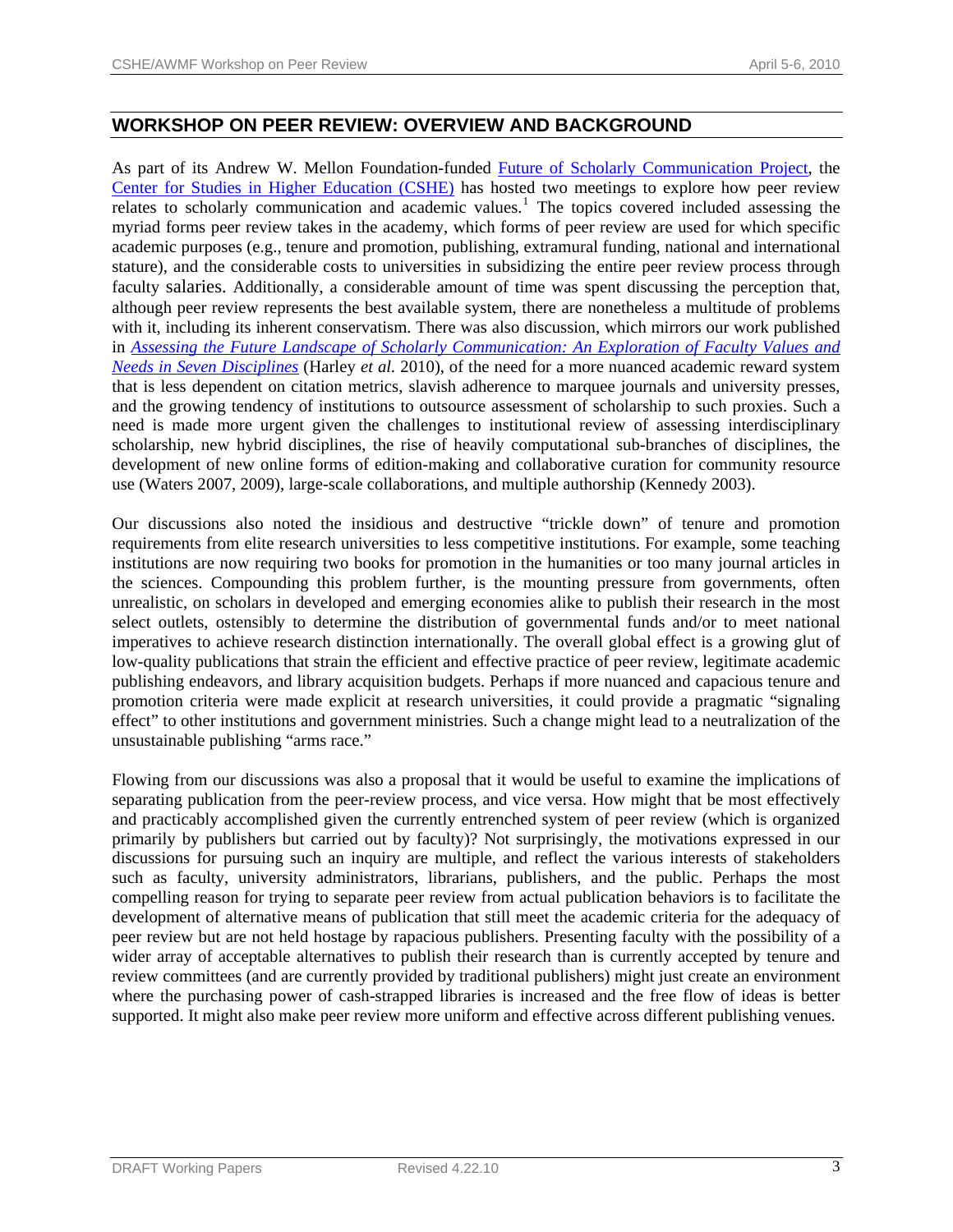In preparation for the April 2010 workshop, four working papers were developed and circulated. They are presented as drafts in this document. The proceedings from the April 2010 meeting will be published at a future date. (The Appendix lists participants in both meetings.)

The four working papers were developed using the following significant resources:

- The large volume of relevant published and unpublished material and interviews from the current *[Assessing the Future of Scholarly Communication](http://cshe.berkeley.edu/research/scholarlycommunication/index.htm)* project (Harley *et al.* 2010).
- The recent publication, *[Assessing the Future Landscape of Scholarly Communication: An](http://escholarship.org/uc/cshe_fsc)  [Exploration of Faculty Values and Needs in Seven Disciplines](http://escholarship.org/uc/cshe_fsc)* (Harley *et al.* 2010).
- *[The University as Publisher: Summary of a Meeting Held at UC Berkeley](http://cshe.berkeley.edu/publications/docs/university_publisher.pdf)* (Harley 2008).
- The summary of transcripts from the March 5, 2009 CSHE meeting on peer review (described above). We shamelessly and liberally plagiarized many ideas presented by attendees at that meeting.
- Web, literature, and other research (e.g., controversies about peer review, publishing costs, analysis of successes and failures of various open access resolutions such as those at Harvard, MIT, UMCP, and so on).

*We are making these draft working papers available to the larger public as a courtesy. We suspect they contain errors, omissions, and copy editing problems. The authors take responsibility for any errors. We recommend strongly that readers consult the more formally published documents cited above for important background and context to the arguments presented here.* 

# **(1) PEER REVIEW IN ACADEMIC PROMOTION AND PUBLISHING: NORMS, COMPLAINTS, AND COSTS**

# **Introduction: What do we mean by peer review?**

The importance of peer review, also known as scholarly refereeing, flows from being the primary avenue of quality assessment and control in the academic world. Peer review has many forms and loci. It acts to signal the quality of a piece of work, but also functions as a form of gatekeeping to regulate the entry of new ideas into scholarly fields; it "serves to maintain overall standards as well as to recognize individual excellence" (Becher and Trowler 2001: 61). The diversity and flexibility of peer review to adapt to disciplinary and subdisciplinary needs, while maintaining generally high standards, is its strength (cf. Kling and Spector [2](#page-40-1)004).<sup>2</sup> Moreover, it regulates opportunities throughout a scholar's career in that it attaches strongly to reputation and signals a scholar's value in a competitive academic marketplace. Although the forms of peer review can have different purposes, a scholar may in fact be peer reviewed by a relatively small number of people relative to the total amount of peer review received.

It is useful to distinguish among the many forms that peer review can take:

• Developmental peer review

Scholars solicit feedback on work-in-progress from informal networks (e.g., laboratory discussions, sharing drafts with colleagues, blogs).

• Pre-publication peer review Scholars present and circulate drafts and more polished work at invited talks, symposia, and various sized conferences, as well as post on personal websites and repositories.<sup>[3](#page-40-1)</sup> (An additional level of peer review regulates at which venues a scholar can even present.)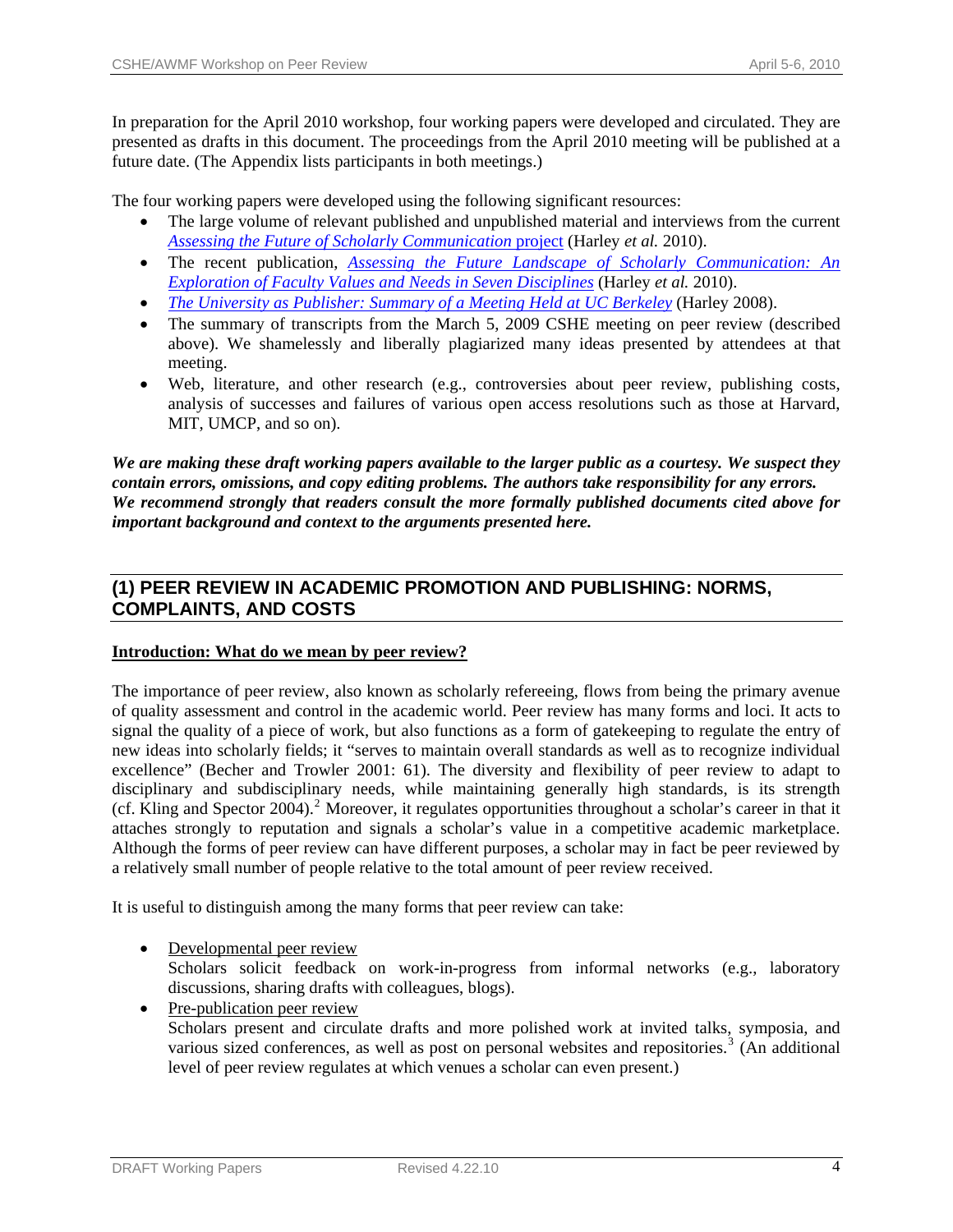# • Publication-based peer review

- The multiple dissemination outlets for scholarly work (e.g., books, journal articles, conference proceedings, edited volumes) undergo different types of formal peer review. Different editorial and peer review models include: single- or double-blind peer review, student-edited journals in law, prestigious invited contributions in the humanities, "communicated" papers in the *Proceedings of the National Academy of Sciences*, or "lightly" reviewed edited volumes.
- Post-publication peer review Indicators of the significance and impact of a scholar's work include: book or performance reviews, letters to the editor, later citations (particularly in literature reviews) and citation counts, author-meets-critics conference sessions, article or book prizes, journal clubs, etc. These indicators offer indications as to how a scholar's work is received in the field.
- Peer review of data and other scholarly products In some fields, peer review is a central criterion to judge other scholarly products such as databases, documentary films, websites, software, etc.<sup>[4](#page-40-1)</sup>
- Institutional peer review in tenure and promotion cases In tenure and promotion decisions, peer review is conducted by institutional representatives, as well as by external referees who are solicited for letters of support. There is a variety of criteria used to judge a successful scholar in a tenure and promotion case in most research universities: publication, service, and teaching. Excellence in the latter two holds little weight without a stellar publication record and evidence that a scholar's work: is widely read, is judged to be of high quality by internal and external reviewers, and advances the field.
- Peer review for grants/funding Review at this stage evaluates a scholar's preliminary ideas and determines if he or she will be able to carry out a research program (e.g., National Institutes of Health 2008, Lamont 2009).
- Cumulative peer review Peer review is often cumulative, in that some forms of peer review inform others.<sup>[5](#page-40-1)</sup> Career work is evaluated for superlative prizes, awards, and election to elite societies.

# **Publication-based peer review as it relates to institutional review**

As Abbott (2008) describes, around the turn of the  $19<sup>th</sup>$  century, informal strategies for manuscript control gave way to the professional publication-based peer-review system. The consolidation of formal peer review and publication venue has led to the latter becoming a "proxy" for the level of peer review it carries out. In tenure and promotion reviews at competitive universities, the emphasis on publishing in these top-tier outlets is well documented (e.g., Boyer 1997, Becher and Trowler 2001, Harley *et al.*  2010).<sup>[6](#page-40-1)</sup> Over reliance on imprimatur is a type of "outsourcing" peer review by linking the quality, relevance, and likely impact of a piece of work to the symbolic brand of its publisher (including the publication's impact factor).

There is, however, some flexibility built into how a scholar coming up for tenure and promotion is judged; "quality over quantity" is a common refrain. This includes giving individual portfolios and published work a great deal of in-house scrutiny,<sup>[7](#page-40-1)</sup> increasing the component of "campus review" (judgments by individuals in the university) rather than relying so heavily on external letters and citation indices, looking to secondary indicators in the absence of large numbers of high-impact publications (such as awards or other signs that a scholar's work has received unique recognition), accepting alternative publication formats (e.g., journal articles in lieu of books) in some cases.

Nevertheless, the emphasis on publication in the top peer-reviewed outlets is growing, not decreasing. In addition, there is the trickle-down effect (described above) in which some institutions worldwide (via research assessment exercises) are requiring higher levels of peer-reviewed work in the top outlets. And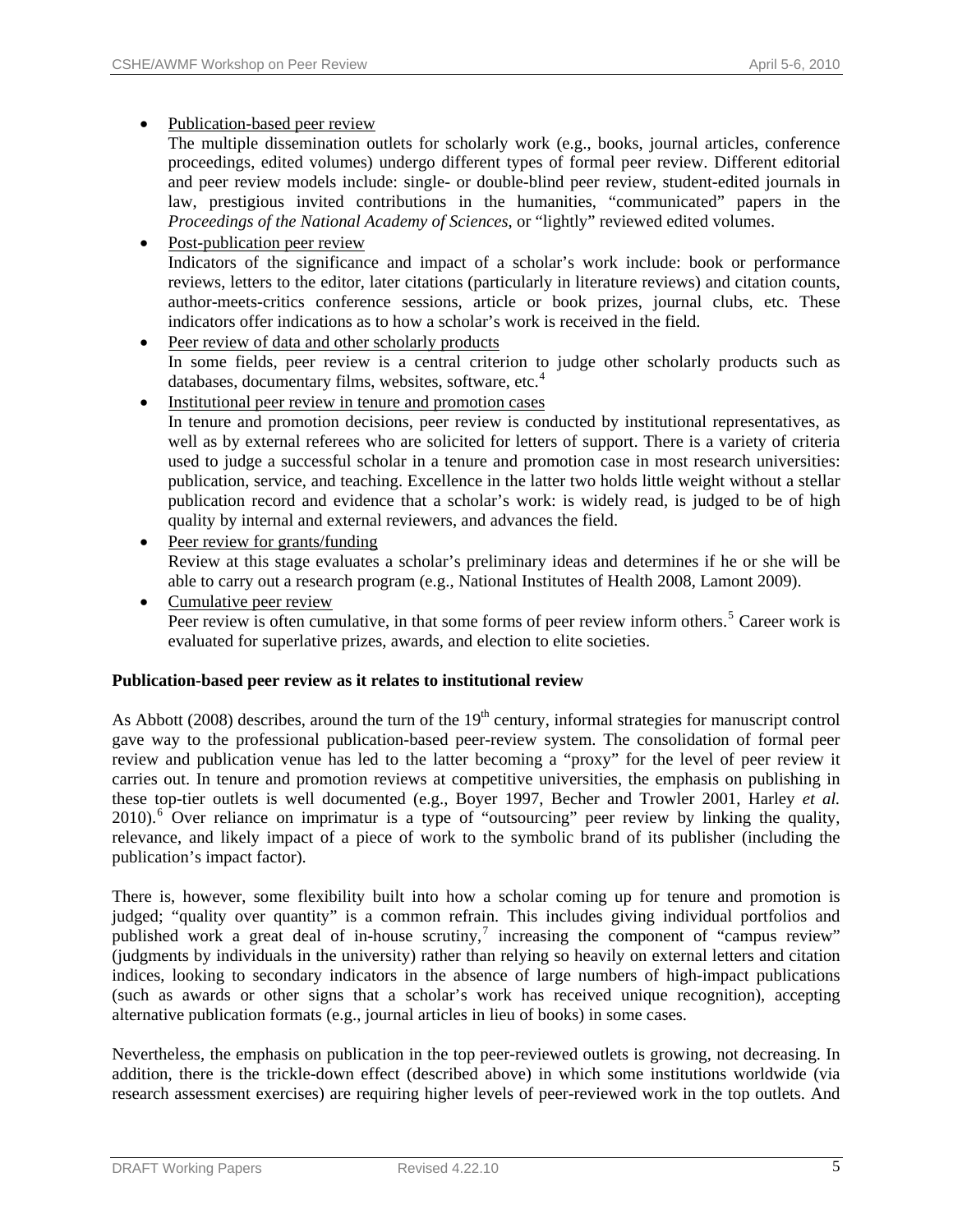senior scholars expect young scholars to meet the same levels of peer review and certification that they faced.<sup>[8](#page-40-1)</sup> Consequently, most young scholars do not risk publishing in outlets that lack prestige; they follow the lead of their mentors and place enormous value in outlets with established reputation and prestige.

# **What is publication-based peer review good for and why is it valued?**

In the current publishing system, the editorial and peer review of a manuscript takes three factors into account: the technical quality of a paper (e.g., it is not "pseudo-science"), its impact and significance in the field, and the publishing scope of the journal or press series. Recent quantitative studies have found that the large majority of authors surveyed believed that peer review is important, and very few are dissatisfied with the peer-review system used by journals (Mark Ware Consulting Ltd. 2008, Brown 200[9](#page-40-1)).<sup>9</sup> This dominant system is viewed as providing many valuable functions:

# **Registration and preservation**

- By inserting work into the scholarly record, peer-reviewed publication certifies and guarantees a scholar's intellectual property of research and ideas.
- Although technology has enabled an increase in the facility of communicating scholarly work informally, a formal "copy of record" is necessary for bibliographic purposes.<sup>[10](#page-40-1)</sup>
- Journal publishers and subscribing libraries take responsibility for archiving and preserving scholarly work.
- The physical publication (particularly the book in the humanities) is an important marker of a well- and appropriately-crafted argument.

# **Quality improvement**

- The peer review process, especially double-blind review, ideally improves the quality and value of published work through changes and checks.<sup>[11](#page-40-1)</sup> As noted below, however, it is far from foolproof.
- Senior scholars, acting as editors or reviewers, can play an important role in helping younger scholars shape their ideas in subsequent revisions.

# **Filtration**

- The book and journal-based peer-review system remains paramount as a filter separating serious scholarship from ephemera and poorly conducted research (Harley *et al.* 2007, 2010, Friedlander 2008). There is a perception that the Internet has enabled a large amount of poor scholarship to proliferate; peer review is seen as an imperfect antidote to that by helping scholars to eliminate a certain amount of skepticism in what they read.<sup>[12](#page-40-1)</sup>
- Page limits help scholars keep up to date in a time-efficient manner by narrowing down the vast amount of work to that which is of the highest quality and importance.

# **Community knowledge production**

- A journal or publishing program frames the development and scope of knowledge in a field.<sup>[13](#page-40-1)</sup>
- The peer-review process establishes and develops fields by creating peers that can work together to advance new knowledge or the application of new techniques (Abbott 2001).
- Many journals, particularly those run by scholarly societies, serve to circulate reviews of research, conference information, bibliographies, and other information in the field.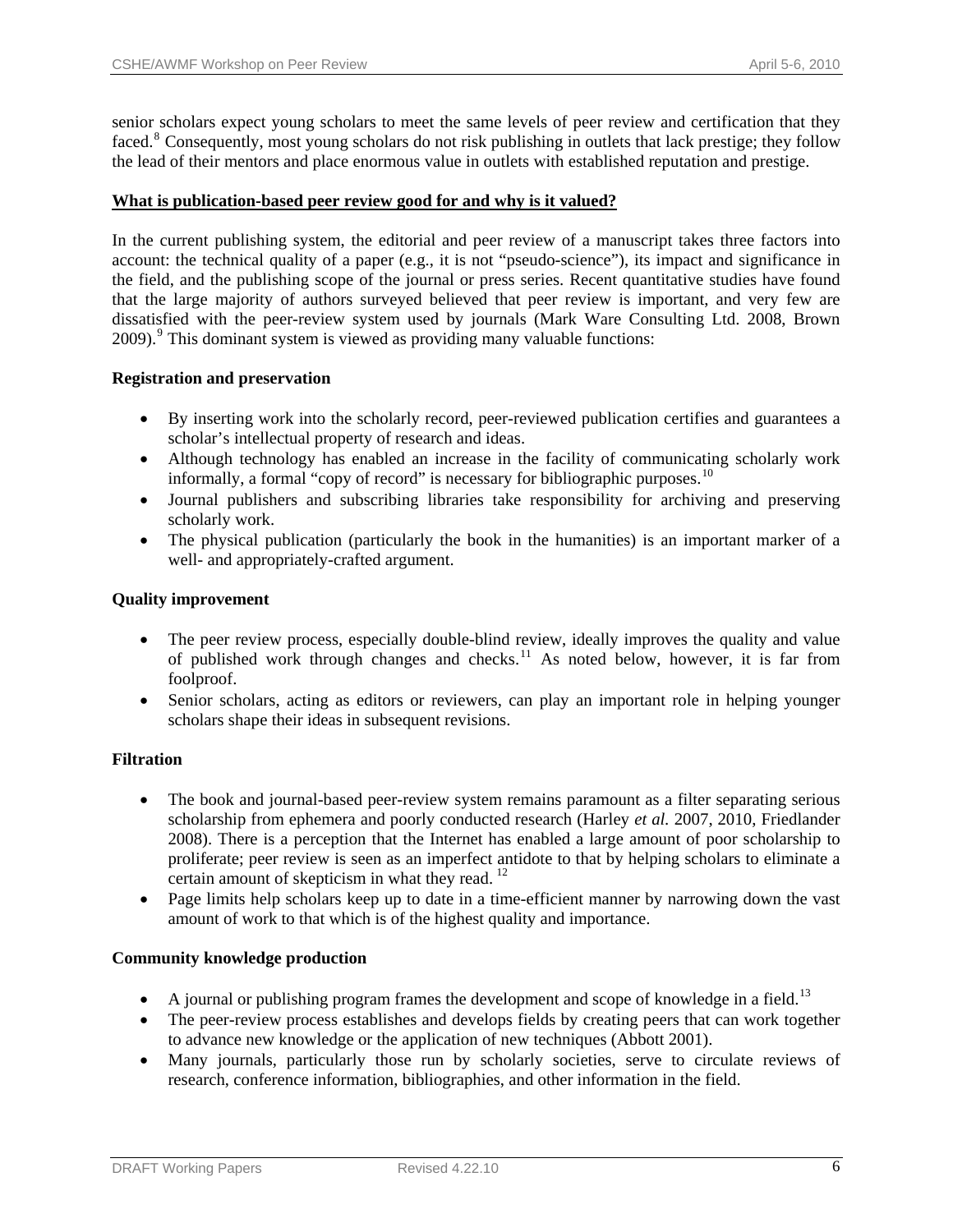# **Complaints about publication-based peer-review**

As Abbott (2008) notes, complaints about peer review are as old as the process itself. The historic trust in and reliance on the reputation of prestige publications as a proxy for the work they disseminate generally overshadows consideration of the false positives and false negatives created in the peer-review process. In particular, some have argued that the significance of a piece of work is not always correctly predicted by the immediate judgment on it in the peer-review process (e.g., Becher and Trowler 2001: 62, Shulenburger 2001, Casati *et al.* 2007). The editor(s) of a scholarly publication also have significant (and often unchecked) power in the peer-review process (cf.. Weller 2001).

# **Speed and delay costs**

- There are long lag times for formal peer review in many fields.<sup>[14](#page-40-1)</sup>
- There can be a repeated review and rejection of papers as they descend the "journal hierarchy" until they are finally accepted (Alberts *et al.* 2008).
- The delay cost of time spent in the review and revision process can be costly to the author as well as the scholarly community. It delays the recognition of individual work,<sup>[15](#page-40-1)</sup> and its use by the scholarly community. Extensive revisions may not always lead to a better publication, and can take an author's time away from developing new research (Casati *et al.* 2007).
- The process delays the return on the public investment in research (Jennings 2006).
- The international profile of submissions to leading journals is also changing, including a large volume of papers from emerging economies. The ballooning number of submissions places immense burdens on the review process, not only by the need to deal with an increased volume of submissions, but by demanding both increased vigilance about quality and veracity,  $16$  and managing language and editing challenges.

# **Conservatism, maintenance of orthodoxies, and blocking innovation**

- Peer review can be a double-edged sword, maintaining and reinforcing orthodoxies in academic disciplines. In particular, it often fails to seek out, identify, and reward transformative ideas.<sup>[17](#page-40-1)</sup> This inherent conservatism needs to be continuously managed for the greater good of scholarship.<sup>[18](#page-40-1)</sup>
- It is particularly difficult to locate qualified generalists to evaluate work in new, emerging, interdisciplinary, and multidisciplinary research areas (Lee 2006).
- Editors (particularly younger scholars) may be reluctant to rule against the opinions of senior reviewers.
- Controversial or difficult work can be much harder to publish than relatively "unexciting work," because referees may doubt its veracity or require much in the way of revisions. There is so much competition for publication in some fields that "one little misplaced comment and you're out."

# **Difficulties obtaining both enough reviewers and unbiased quality reviews**

- Traditionally, the "peer" referees are not always the literal peers of the author, but are generally established scholars with mastery of a particular area who are able to assess the value of new work. Consequently, senior scholars receive a disproportionate number of requests to review (anecdotally ten or more a month in some cases), and if they agree to review, this only attracts more requests. These top scholars are very often overloaded by the increasing number of requests and "pass the buck" to other scholars who may be less qualified to referee the submission in question (Robeyns 2008).
- Technical barriers in some countries might prevent participation by local scholars as referees.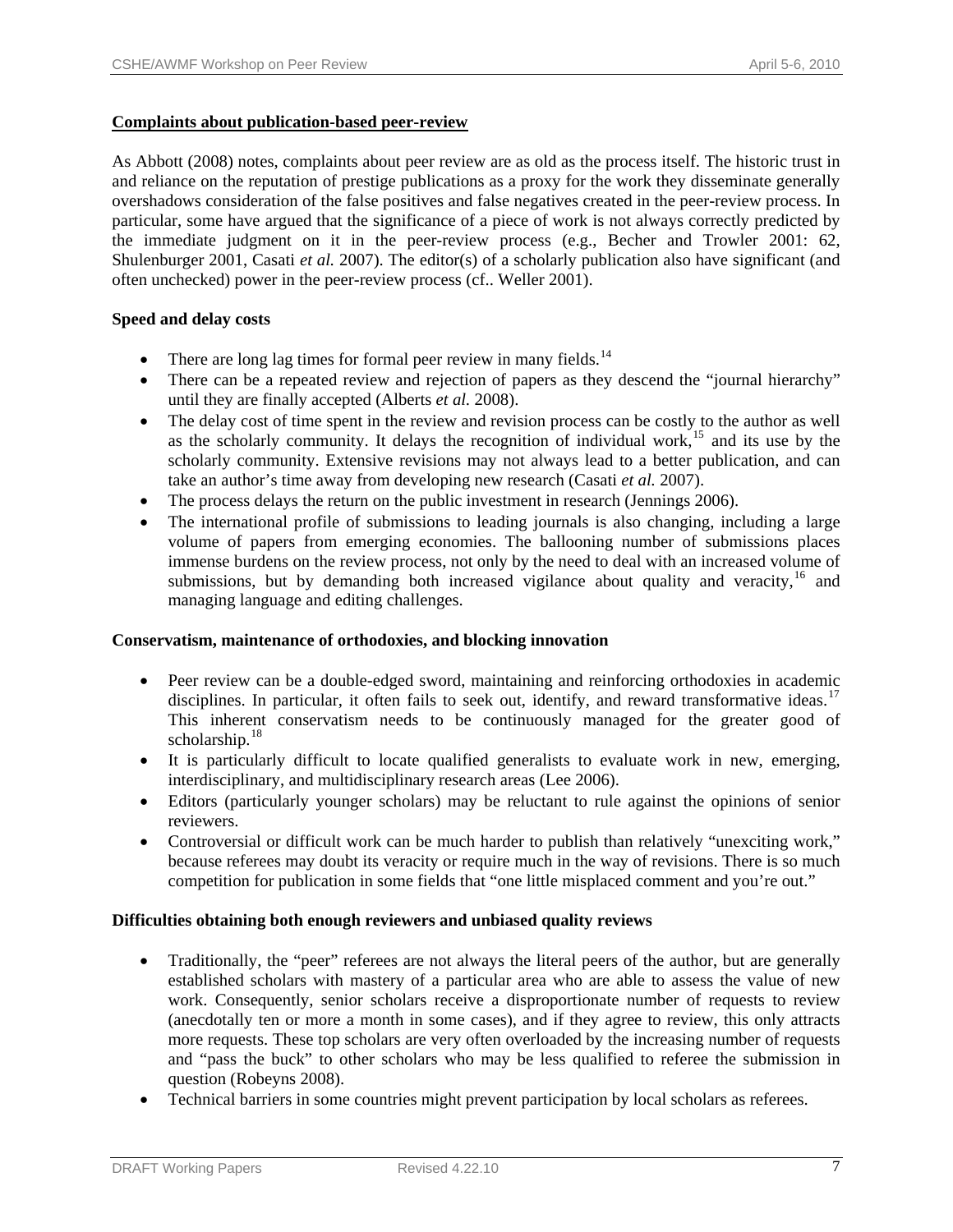- It is difficult to find unbiased reviewers on topics of scholarly contention or in small or emerging fields.
- In some fields, there is a fear that reviewer-competitors may "scoop" or delay submitted manuscripts for their own personal gain.
- The blind review process can be "abused and abusing." Complaints include reviewers demanding citations of their work, delivering personal attacks (Resnik *et al.* 2008), discriminating against women and foreign authors, $19$  and demanding extensive revisions without bearing their cost (the reviewer as "lazy co-author" problem).<sup>[20](#page-40-1)</sup>
- The lack of formal acknowledgement for referees may lead to hurried, superficial reviews.<sup>[21](#page-40-1)</sup>
- The agreement among peer reviewers is not much better than chance.<sup>[22](#page-40-1)</sup>
- There are only two (and sometimes possibly three) referees for a publication, and many referees have complained of a lack of guidance from editors on how to review (Brown 2009).

# **Editorial gatekeeping**

- Editorial quality is perceived to be sliding in some fields. Junior editors can be poorly trained. Professional editors (or non-practicing scholars) may be unable to make decisions about the substance of peer reviews.<sup>[23](#page-40-1)</sup> And scholar-editors may lack the training, time, and resources necessary to edit a top-tier scholarly publication.
- Editors may use their position for personal reward, such as self-publishing their own work (Davis 2008), or pushing through articles of students or friends.
- Editors can be biased and favor certain perspectives in "their" journals. Scholars, especially young scholars, may need to seek out journal editors "sympathetic" to their research agenda.

# **Problems with fraud and validation**

- Ultimately, detecting plagiarism and fraud might be a noble aim of peer review, but is not practical. While a recent survey found that a majority of scholars think that peer review should detect plagiarism (81%) or fraud (79%), fewer (38% and 33%) think it is actually capable of this (Brown 2009). There are many high profile incidents where shoddy, fabricated, and/or plagiarized research has been retracted by the top outlets.<sup>[24](#page-41-0)</sup>
- As Becher and Trowler (2001: 63) point out, published research findings are assumed to be correct, and further scholarship builds upon them. New work is only published if it builds on published ideas, rather than replicates them. Consequently, validation is more or less haphazard, until something goes wrong and an error is identified in earlier work.
- Peer reviewers cannot always ensure the reliability of published findings. Time and lack of access to primary data may prevent referees from, for example, following a trail of mathematical reasoning, replicating an experiment, or locating an archival document.<sup>[25](#page-41-0)</sup> As the amount of published scholarly work expands, plagiarism and photo-manipulation detection software is becoming more commonplace. While some high-visibility journals are considering turning to a more aggressive form of peer review for controversial work—including giving referees access to underlying data—this is extremely expensive.<sup>[26](#page-41-0)</sup> Fraud detection also raises questions about whether scientific debate should take place behind the closed doors of peer review or in an open forum following publication. $27$
- Research linked to specific stakeholders, for example, government or private industry agendas, may have overstated conclusions (e.g., Guterman 2005).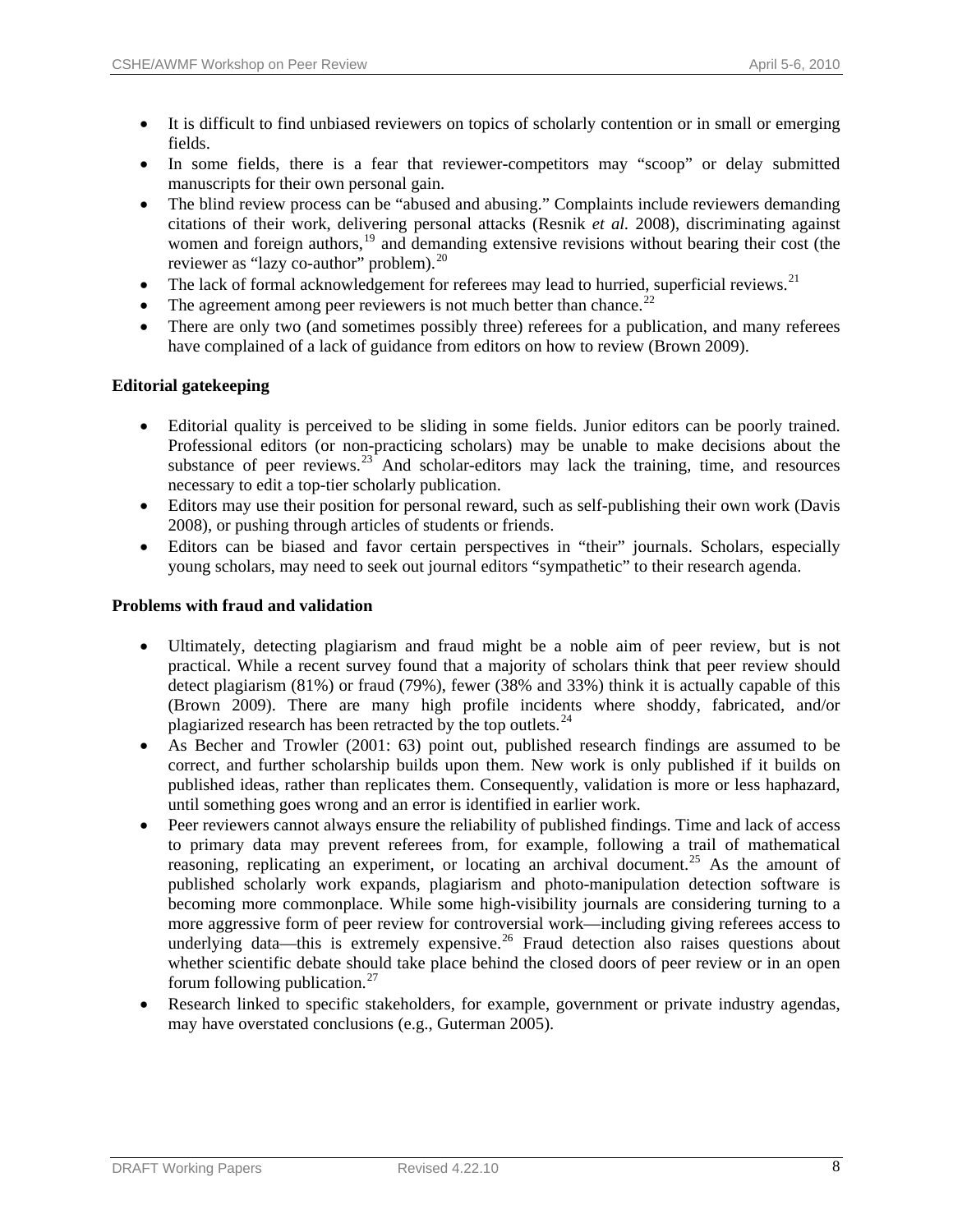# **Information wastage**

• The publication system produces wastage in the form of worthy research that is never published and thoughtful reviews of work that are never addressed.

# **Reforming the peer review model**

In light of the many criticisms of peer review given above, some individual scholars and groups of scholars have made slight, discipline-specific changes to the editorial and peer-review process in particular journal outlets.<sup>[28](#page-41-0)</sup> Some scholars, frustrated with the limited journal publication outlets in their fields, have founded new online journals through grants and institutional or individual funding. Others have "tweaked" the editorial or peer-review process at existing society journals. Examples of these initiatives include:

- New scholar-run journal publishers and digital press series that compete with high-impact commercial or university press publishers employing professional editors. Examples include *Molecular Biology of the Cell*, and the American Philological Association's digital monograph series (in development).
- Movements from a single-editor model to an editorial board model at journals grappling with a growing diversity of subfields. Examples include the *American Political Science Review*.
- Experiments to encourage referees to review in a more detailed and timely manner. This can take the form of paying reviewers, instituting "social contracts" to encourage authors to undertake timely peer reviews,  $29$  or publishing the peer reviews.  $30$
- Policies to reduce the burden on peer reviewers, including encouraging the re-use of peer reviews when a paper is rejected and resubmitted to a different journal, $31$  or requiring authors to address the issues of one reviewer before sending their paper to a second.<sup>[32](#page-41-0)</sup>
- Limiting the number of publications a scholar can submit for institutional review to help drive down the imperative to over-publish. This may help the problem of over-publication, but we are not aware of evidence that it does (cf. Waters 2004).

In addition to these existing reforms, other scholars have suggested additional changes to the peer-review process, such as developing specific journal policies on the peer review of interdisciplinary work (Lee 2006), and giving referees collaborator or coauthor status when extensive revision is necessary (Kumar 2010). Furthermore, Jennings (2006) suggests that editors should engage in some reflective review themselves, occasionally looking at the impact of papers they have rejected in the past in order to keep their judgments in check.

# **What are the costs of the publication-based peer review system?**

The costs of publishing peer-reviewed research are broken down and presented below as: publishing costs, peer review costs, the isolated costs of editorial work and managing peer review, and the costs of the total publication process.

# **Publishing costs**

In the dominant publishing system, publishers pay the costs of first-copy publishing, which average around \$1,700-2,000 per accepted article (Swan 2010).<sup>[33](#page-41-0)</sup> These costs include the following (D.W. King 2007, Houghton *et al.* 2009):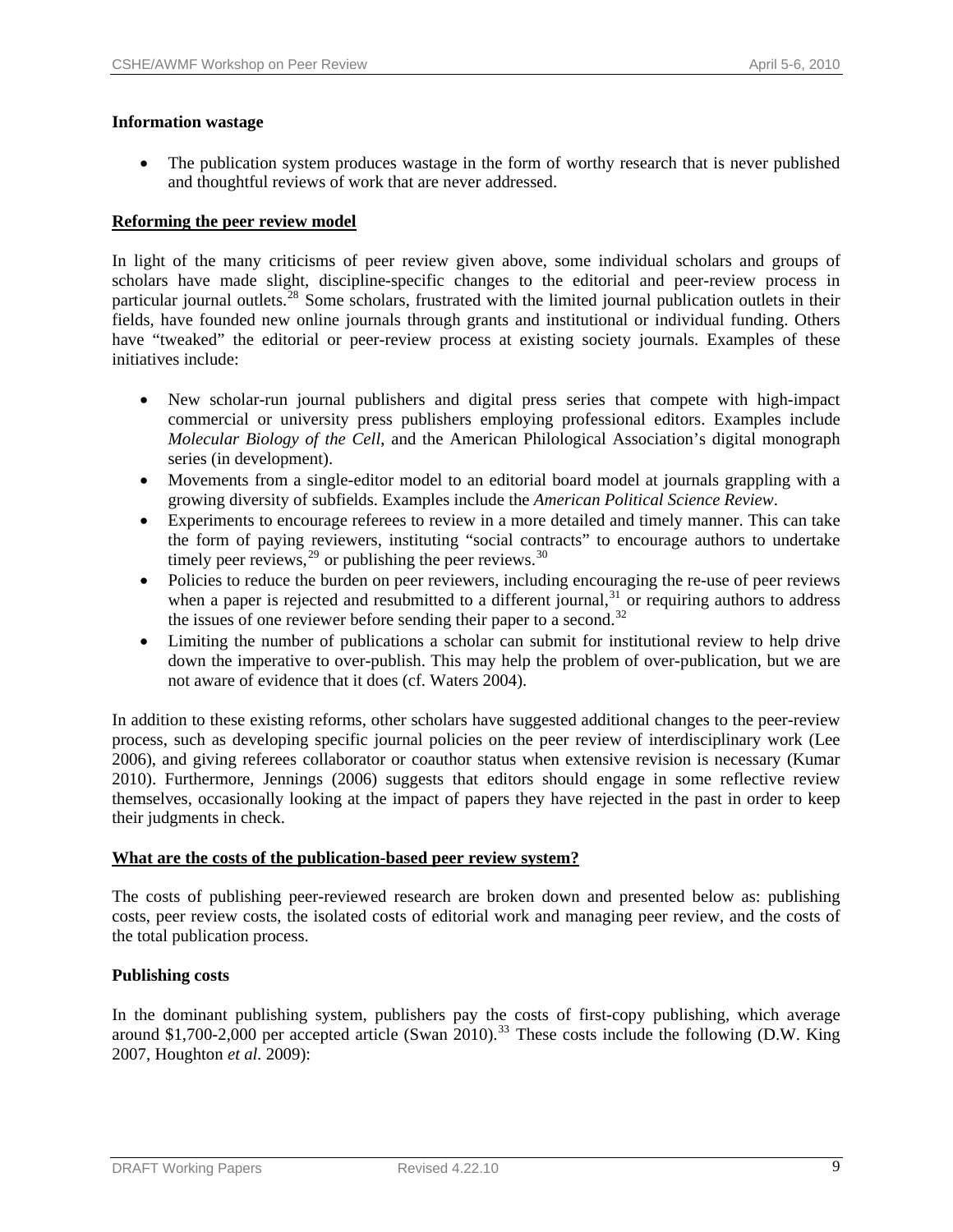- Per-article publishing costs: manuscript review and processing, managing peer review, author communication, editorial input, managing illustrations/figures/ multimedia/data sets, verification of metadata, typesetting, proofreading, layout, and quality assurance of online material.
- Per-issue publishing costs: composing and editing non-article content (e.g., table of contents, index, editorials, cover, review articles, news, and letters), composing and editing e-content, issue compilation, typesetting, layout.
- Production costs: printing (including paper and binding costs) and/or online publication (including uploading to server and online hosting).
- Dissemination costs: mailing or emailing, subscription management, and customer service.
- Company support costs: appointing and managing editors and editorial board, managing reprints/off-prints/author fees, rights management, sales and marketing, maintenance of online systems, usage statistics, data conversion, managing journal lists, negotiations with societies and publishers, launching new journals and projects, and general overheads and management (e.g., administration, utilities, janitorial, financing and payroll).

The costs of producing and disseminating material electronically have decreased for journals with large subscription bases (D.W. King 2007), but the human costs of managing the publication process have remained constant. Additionally, as publishers have lost their monopoly on scholarly dissemination in the digital world, more costs are expended on building information services around published work.

Even though economies of scale dictate that many journals with high circulations (e.g., "top journals") should have fewer costs per article or per subscription, top journals often have higher publishing costs due to high rejection rates and intensive editing (D.W. King 2007). (Journals do not generally receive recompense for the dead weight of rejected papers.) For example, the publishing cost per published article can exceed \$3,000 in *Science*, compared to an average cost of \$820 per article in Biomed Central journals. In contrast to the STM (Science, Technology, Mathematics) fields, journals in the humanities and social sciences have longer articles (19 pages on average), which can cost anywhere between \$5,000- \$10,000 to publish in print (or \$2,500-\$7,000 to publish online) (Waltham 2009).

# *Who pays for publishing costs?*

In most cases publishers turn a profit by assuming ownership of the copyright of published work and selling access to protected content (Bergstrom 2001). Specifically, publishers pass their costs on to scholars and libraries in the form of book/journal purchase and subscription prices,<sup>[34](#page-41-0)</sup> as well as additional page or layout charges to authors in some fields.

# **Peer review costs**

Swan (2010: 27), using a very specific (and by no means generally accepted) cost model, estimated the costs paid by UK universities to scholars to support peer-review and editorial activities (which could be as much as 18 million GBP at highly-competitive research-intensive universities) often exceed the sum total of estimated costs that publishers pay to process articles as described above.

Costs paid by universities in the form of faculty salary include:

• \$550 per article for each referee in researcher time, assuming that the average review of a journal article takes 4-6 hours (Tenopir and King 2000, Morris 2005, Mark Ware Consulting 2008). For one published article, then, the total peer review cost in researcher time could be \$1,100 for two referees, or \$1,650 for three. If an article is rejected and resubmitted to another outlet, then the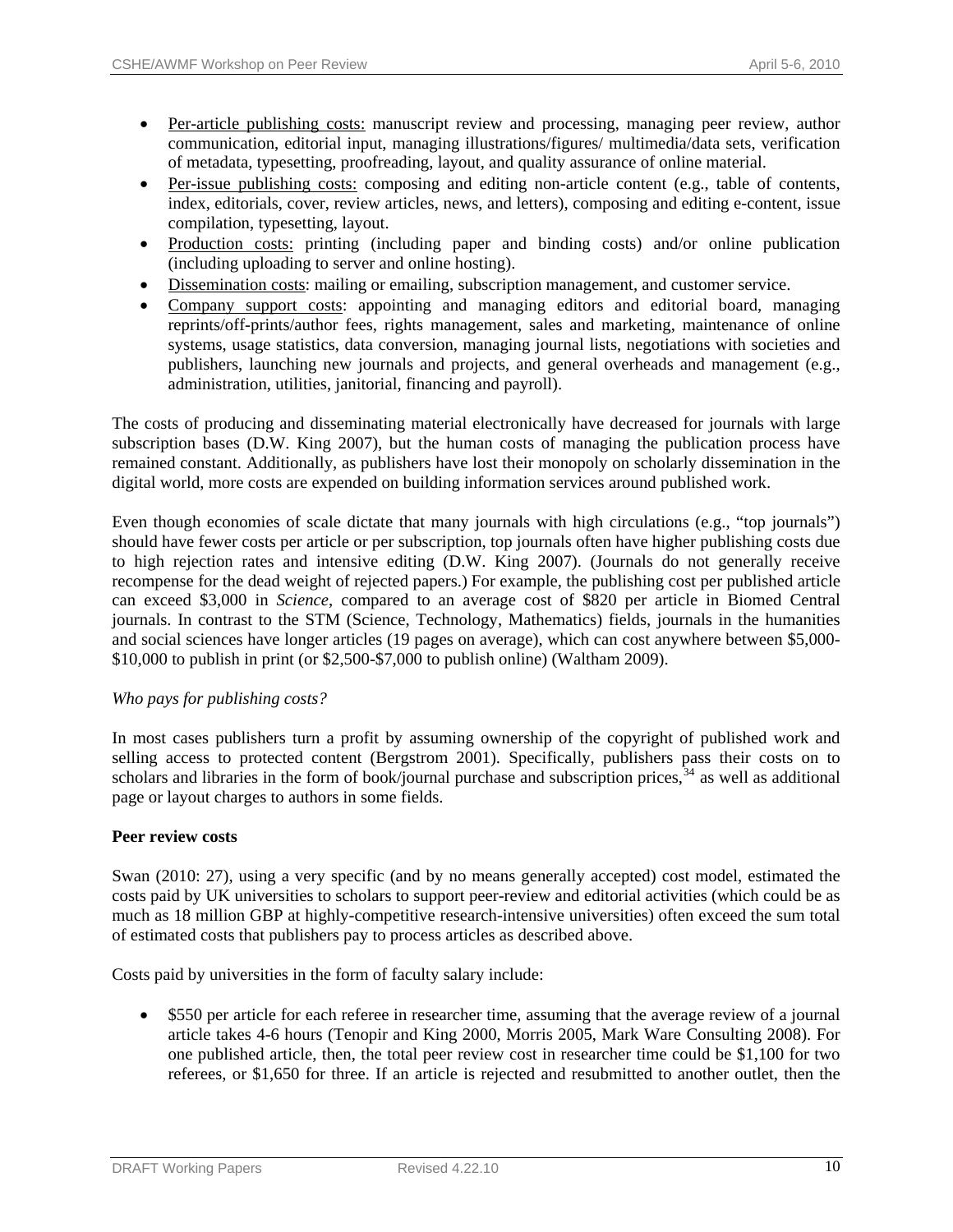peer-review process generally begins anew, and another \$1,100 or \$1,650 is spent in referee research time (quickly totaling  $$2,000$  or much more before an article is published).<sup>35</sup>

• Large opportunity costs to (the top) scholars, particularly in terms of time that could otherwise be spent on research, teaching, or publishing work.

# *Who pays for peer review?*

Ultimately, scholars referee for free out of respect for the importance of the task, and to be part of the academic community (Brown 2009). Peer review is paid for by their university salary. Additional publisher-based incentives for reviewing can include small honoraria, receptions at conferences, discounts in author fees, free journal access, inclusion in a journal's list of reviewers, and the prestige of being on the editorial team.

# **The costs of managing peer review**

Presuming that the cost of managing peer review (not actually conducting it) can be isolated from the general publishing process, what would this activity cost? In a literature review on the topic, Rowland (2002) noted that journal costs to manage peer review can be on the order of \$200-600 per published article, depending on whether editorial honoraria are taken into consideration. These costs include:

- Primary editorial review, or "triage," to decide what gets peer reviewed. Other "editorial damage control strategies," like submission fees, have tried to counter the deluge of submissions to journals that have a large market share (Abbott 2008).
- Identifying and corresponding with peer reviewers.
- Making editorial judgments and/or corresponding with the editorial team.

As Bergstrom and McAfee (2005) describe, a faculty journal editor who handles around 100 papers annually would use about 20% of a secretary along with the associated space and materials; the sum total of which could be paid with a university overhead charge of about \$12,000 per year. Although the online management of peer review has led to a decrease in mailing costs and increased efficiency for all parties, an online management system can still cost \$1,000-\$10,000 per year to maintain (Casler and Byron 2009).

# *Who pays to manage peer review?*

Although journals pay editorial staff for much of the logistical work, scholar-editors and editorial board members contribute a great deal of time and resources to many journals, often for little or no honoraria.<sup>[36](#page-41-0)</sup> Journals pay for the logistical work of managing peer review (and the intellectual work of professional editors), and are then reimbursed through subscription charges. Meanwhile universities pay for the intellectual work conducted by faculty editors and editorial board members through faculty salaries.

# **Who pays the most for peer review?**

Although publishers may disagree, the largest inputs to the peer-review and publication process are made by referees, editors, and authors, and these are not usually priced in dollars. Rather, these are largely costs that are mediated by reputation, respect, and social obligation, not money.<sup>[37](#page-41-0)</sup> The university pays these costs, in that as a scholar's reputation develops, so does his or her salary. Also, the university pays costs borne out by authors to prepare manuscripts and other non peer-reviewed journal content for publication and submission, including writing, obtaining any required permissions, choosing how and where to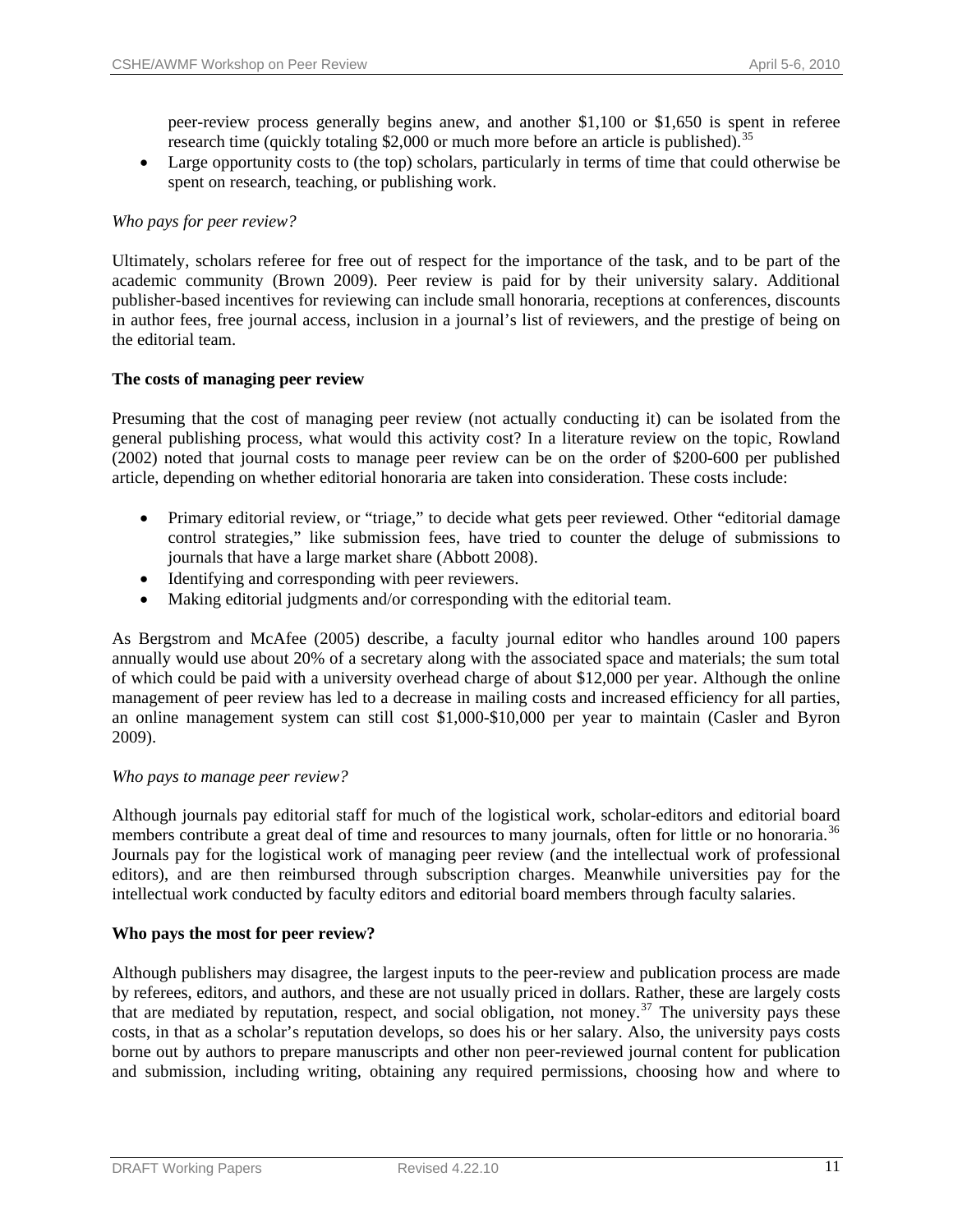publish, self-archiving (if mandated), and editing in keeping with publisher format requirements (Houghton *et al.* 2009).

The university budget pays for publishing scholarship by paying the salary of the scholar (and supporting facilities) to do the research, paying scholars to edit and review research, and again by purchasing published research from the publisher so that it can be read by faculty.

# **Concluding thoughts**

In light of current economic factors and developments in publishing, the traditional form of publicationbased peer review may be an overused, expensive system. Not only does the system tax the human labor expended (i.e., that of the referees), it may also slow the pace of science by both increasing the costs of "rejecting" the growing avalanche of scholarly publications submitted, and keeping ideas that are contrary to the current body of knowledge from emerging.<sup>[38](#page-41-0)</sup> Seen in this way, the price paid for efficiency (in terms of readers' time) may be very high. Further research into improving the peer-review process could address this peril by asking how and why papers should be reviewed, and whether different genres of papers and monographs might require different forms of peer review and dissemination than allowed for by the current model. The deluge of publications generated by scholars around the world, in response to institutional review requirements and government research assessment-type exercises, point to the lack of sustainability of the entire system.

**Working Paper 2** examines alternative forms of peer review and their possible utility in various fields.

# **(2) NEW MODELS OF PEER REVIEW: REPOSITORIES, OPEN PEER REVIEW, AND POST PUBLICATION METRICS**

# **Introduction**

The importance of a piece of scholarly work can be weighed at various stages and in various ways. "Light" peer review occurs before a piece is formally published and ranges from the informal circulation of drafts among trusted colleagues, to giving papers at seminars and conferences, to posting work online. The premium placed on speed has enabled scholars in fields such as physics, math, bioinformatics, and economics to share "penultimate" drafts in discipline-specific repositories (as working papers or preprints) or on personal websites. Some traditional and newer publishers are experimenting with open, volunteer-based reader-generated commentary on "pre-published" material; such approaches attempt to enable the academic community-at-large to decide publicly what is useful and what is not.

Bibliometrics—particularly citation indices and the impact factor—provide scholars with a proxy to gauge the impact of their own work and filter formally published material post-publication. They can also inform institutional review and/or the allocation of research grants. A wider array of metrics is becoming available in the digital environment, and novel ways of assigning quality and impact to scholarly work are emerging. These include citation counts, bibliograms, webographies, social bookmarks, download metrics of articles, and quantitative analysis of reader-generated open commentary, ratings, and blog coverage.<sup>[39](#page-41-0)</sup>

While our examination of new models of peer review is by no means exhaustive—moves toward peer review "reform" are quite numerous—we suggest that the fundamental role of informal and formal peer review remains the same: to assess and improve the quality of scholarly work and act as a distillation mechanism.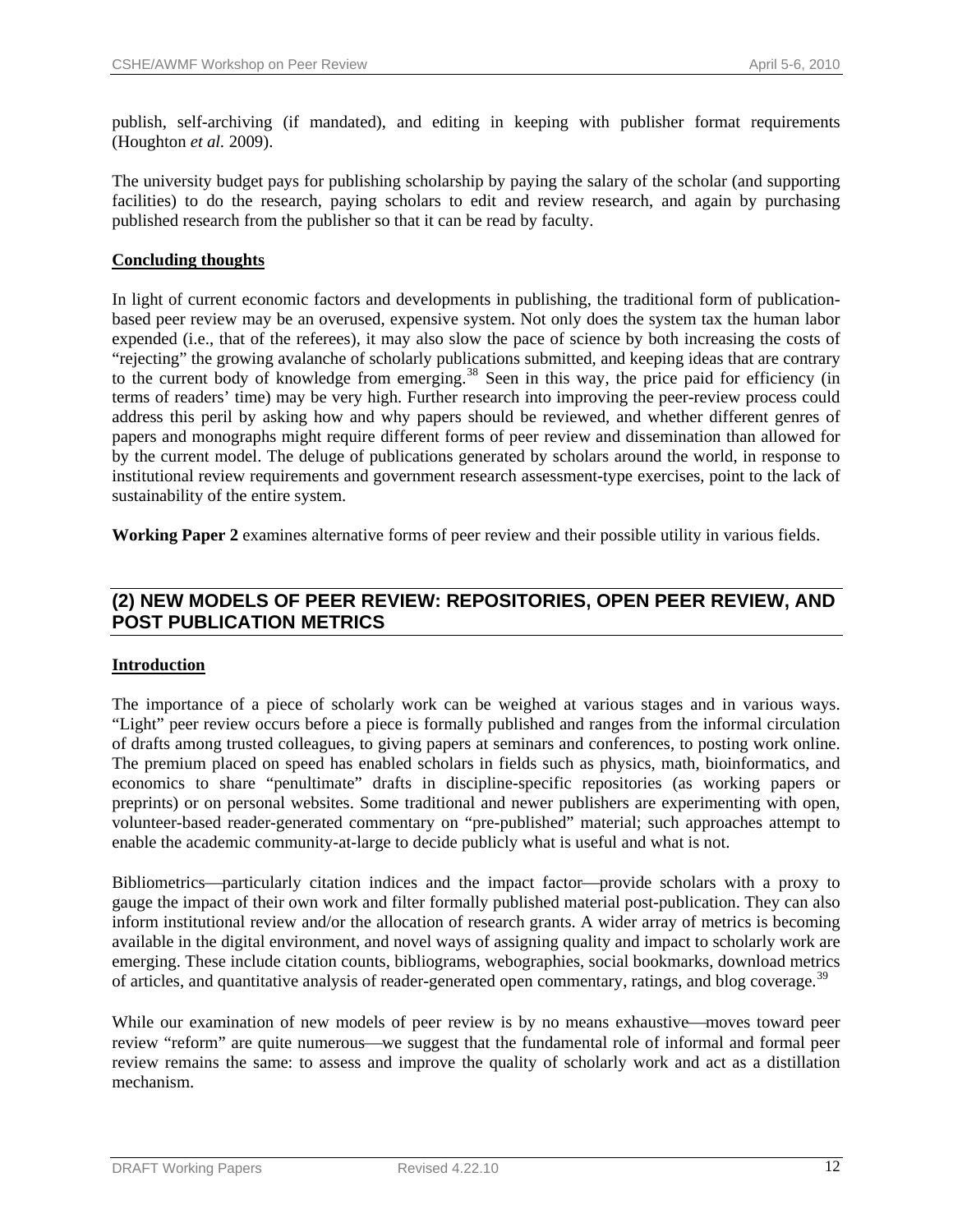# **Pre-publication peer review venues**

# **Repositories**

In addition to soliciting feedback on work-in-progress via informal networks, the posting of welldeveloped in-progress scholarship on personal websites or in institutional repositories (IR) or disciplinary-based repositories (such as arXiv, SSRN and RePEc) is common in some high paradigm fields with low commercial value, such as physics and economics. While the posting of working papers in a repository does not provide scholars with a "formal" peer review service (and therefore alone cannot indicate the impact of a piece of work on a field), a level of informal, light review often occurs.<sup>[40](#page-41-0)</sup>

For example, users of the arXiv receive a "cursory" endorsement on preprints and can then solicit reactions and address errors though community-based informal review by providing an email address.<sup>[41](#page-41-0)</sup> This frequently acts as an intermediate or parallel step in the peer-review process when papers undergo the "expert" peer review provided at the journal level, although not all arXiv preprints are formally published elsewhere. Preprints that are formally published are annotated with the updated bibliographic information. As such, arXiv is an example of how dissemination models prior to formal peer review can work well in some fields, but certainly not all (see below). More research is needed to understand how many arXiv preprints are formally published elsewhere and how much "unnecessary" peer review may be avoided by operating in such a system.

As we have showed in our recent research, many scholars throughout the physical, biological, and social sciences, as well as the humanities, are resistant to posting working papers in such a manner. They may be wary of sharing "unfinished" work for fear of being scooped or getting it "wrong" in early drafts, or early sharing may be outside the disciplinary tradition of a field. Molecular and cell biology, for instance, may be unlikely to move to an arXiv model because grant funding in the field is highly competitive, there is tremendous commercial potential, there is a fast turnaround time to publication (with multiple outlets available), and scholars already face an overload of information (which likely would be exacerbated under a working paper/preprint system). Indeed, this is probably the case for all fields that are fastmoving, well-funded, highly competitive, and have commercial potential; chemistry would be such a field as well.

# **Conferences and seminars**

Although conferences and seminars in all fields function to get early ideas "out there," enhance reputation, and widen networks, the degree to which conference papers are circulated and/or published can vary by discipline and by individual conference (or, indeed, by individual preference). <sup>[42](#page-41-0)</sup> While sharing drafts of work in both repositories and via conferences enables scholars to obtain a "light" review, it does not substitute for formal peer review in any way. One notable exception to this model is computer science, in which peer-reviewed conference papers are penultimate publications and are rigorously peer reviewed, indeed much more rigorously peer reviewed in terms of number of reviewers than most journal articles.[43](#page-42-0)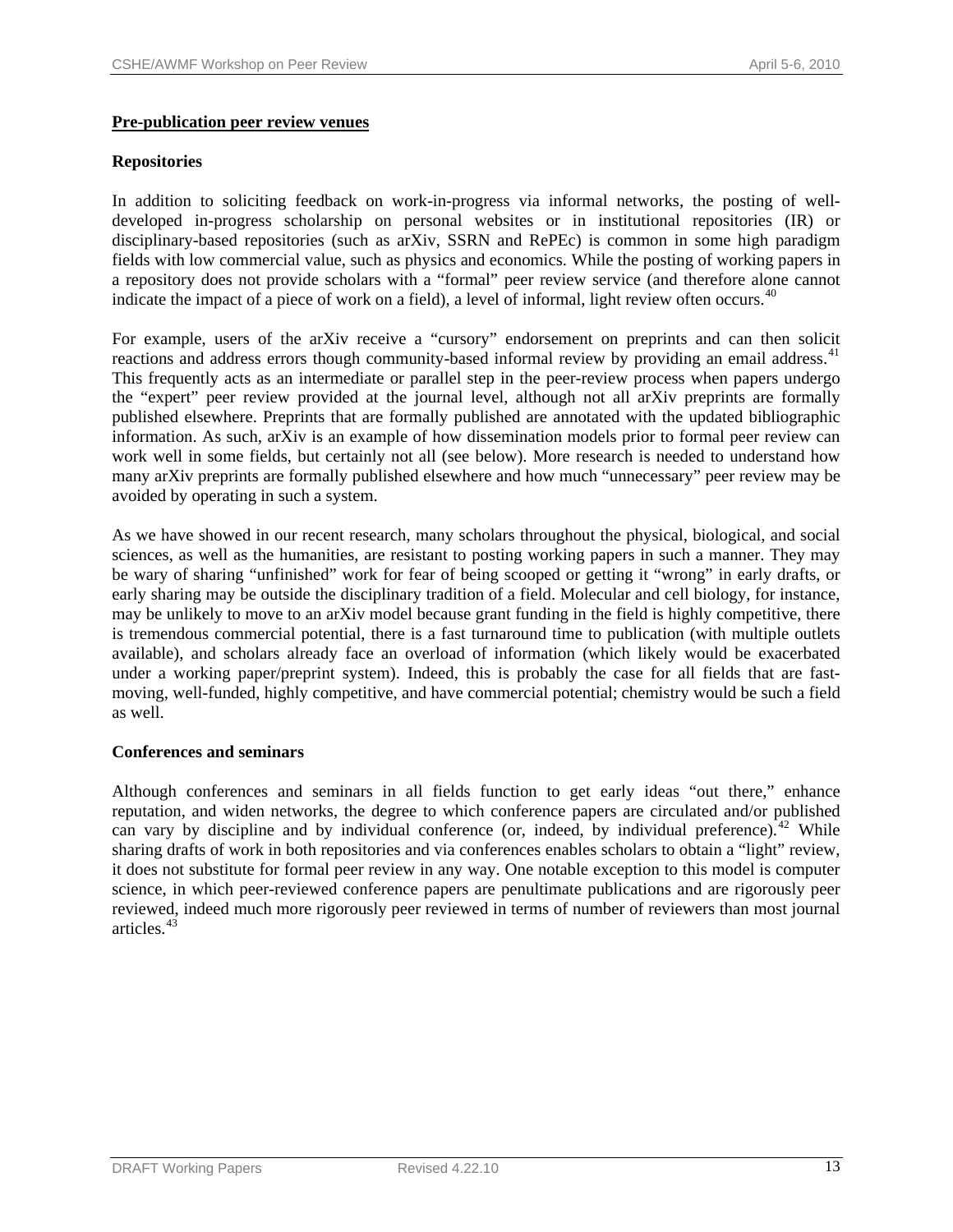# **"Open" peer review experiments by publishers**

Attempts to potentially extend and supplement conventional peer-review procedures through a more social and participative reader-generated approach have also occurred within the existing publication system. Peer commentary is offered by random readers or friends, rather than organized or selected for by editors. In contrast to the classic single- or double-blind peer-review process, which is typical of many, but not all, traditional models<sup>[44](#page-42-0)</sup> in an open peer-review system, the written reviews are available to all readers of the work.

# **Open peer review of journal articles**

- One of the most oft-cited examples of an online platform featuring post-publication peer review is PLoS ONE. The journal provides post-publication tools to indicate the quality and impact of a piece of work, and readership-based commentary on research articles. While submitted papers undergo a form of internal pre-publication peer review, all "technically sound" papers are published. (A scan of articles suggests that reader comments are, in fact, rare.) We suspect that the most competitive scholars will continue to submit their most important work to more prestigious, traditionally peer-reviewed outlets.
- In *Nature*'s short-lived open peer review experiment, the journal gave authors the choice to have their submissions posted online to solicit commentary by readers alongside the conventional peer-review process.<sup>[45](#page-42-0)</sup> The experiment ended after several months because editors found that there was a marked reluctance by readers to offer open comments, and those reviews that were offered were not more helpful than the conventional blind reviews (Greaves *et al.* 2006). We suggest that this response is not an aberration, but rather that such forms of open peer review are antithetical to the disciplinary cultures that *Nature* serves primarily.
- The *[Electronic Transactions on Artificial Intelligence](http://www.etaij.org/)* (ETAI), an electronic journal also implemented a (now ceased) commentary-based peer review. Papers were first posted online and then reviewed, with comments openly posted on the pages prior to the official review process.

# **Open peer review of monographs**

Some recent research shows that in new open access options for book publishing, managing peer review continues to be crucial, particularly double-blind peer review, as the top indication of quality assessment (Adema and Rutten 2010). Nevertheless, experiments with a more open form of peer review have taken place:

- Willinsky's (2009) [Open Monograph Press](http://pkp.sfu.ca/omp) (OMP) is intended to support new opportunities in monographic publication, including a "new generation" of established presses, new players, and independent authors looking for increased publishing options and improved quality. It proposes an iterative peer-review model, which involves soliciting pre-publication peer reviews from a scholarly community that are posted online. Authors then have a chance to refine their work based on preliminary feedback. While it is too early to gauge its success, an OMP model strives to minimize publishing costs and provide open access with some form of peer review.
- Digital book projects such as Gutenberg-e and If:Book have experimented with electronic monographs.[46](#page-42-0) The latter has tested a model of blog-based open peer review, which can operate in parallel with formal university press review. In one such experiment involving a media studies monograph, the open comments, as well as the standard MIT Press reviewer comments, were both deemed useful by the author (Wardrip-Fruin 2009).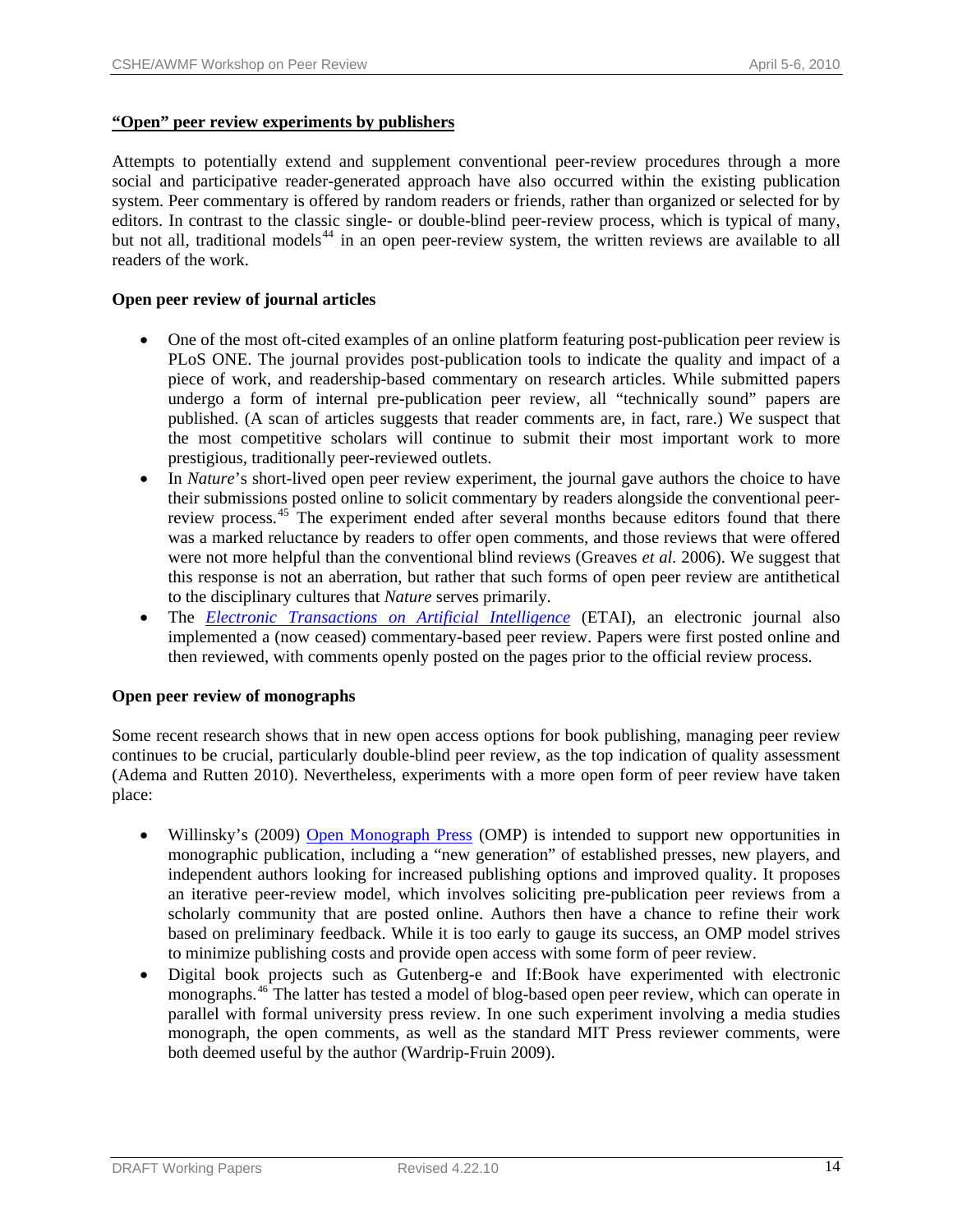As such experiments proliferate, it will be important to assess what portion of "friends" contribute to such open comments in these venues, and whether the overall impact exceeds the normal levels of peer review that authors garner in sending drafts to trusted colleagues prepublication and that publishers garner in sending manuscripts to blind referees.

#### **Assessing more open publication-based peer review models**

There may be resistance to community-based peer review models for several reasons, which include:

- Established publishers already have an exceptionally difficult time recruiting competent reviewers. Scholars' limited time and conventions in the field are not likely to support volunteerbased commentary on non-peer-reviewed work posted online.
- Some PIs actually ban young scholars in their labs for fear that they will say too much in their comments and risk being scooped (Harley *et al.* 2010).
- There are currently no means to credit people who make important comments or contributions to the published work (Harley *et al.* 2010).
- Some scholars express concern over writing comments online (and therefore reacting immediately/prematurely to research) because there is a risk of "getting it wrong."

Among readers, there is skepticism toward volunteer-initiated peer commentary:

- Will readers trust findings that are openly peer reviewed by a readership, which in some cases is in lieu of expert peer review? Motivating the *right* peers to provide commentary can be problematic.<sup>[47](#page-42-0)</sup> Should peer review be entrusted to those who have nothing more pressing to do with their time than to rummage through undistilled scholarly material (Harnad 2000)?
- Scholars prefer polished and vetted work as a way to deal with information overload.

# **Assessing formally published material post-publication**

There are many ways in which scholarship receives post-publication review. Most traditionally, it takes place through the scholarly process itself whereby scholars build on other scholars' work via publication. More recently, there are also forms of post-publication review that are driven by varying complex equations/algorithms that reflect consumption, engagement, and participation patterns. New review tools attempt to better understand how published work is used, and create filtering mechanisms so that "good" scholarship rises to the top and reaches its correct audience.

# **Bibliometric data**

Bibliometrics refers to various methods used to quantitatively assess publication data using analyses of recorded information. Bibliometric methods can act as a proxy for the value of scholarly work and enable academics to measure and present the impact of their scholarship in new ways.<sup>[48](#page-42-0)</sup> They can also act as a distillation tool for some scholars by identifying the highest impact outlets and the most frequently cited work.

Citation analysis, or the study of the frequency and impact of scholarly citations, is one well-known bibliometric method. Citation counts can examine the impact of (a) a research article (i.e., the frequency with which an individual article is cited), (b) an author or multiple authors (i.e., the number of times an author is cited by others), or (c) a journal (i.e., impact factor, a measure of the citation frequency of papers in journals which is often used to compare journals across fields and is equated with journal stature).<sup>[49](#page-42-0)</sup> Using algorithmic analysis based on multi-dimensional factors, new software tools can mine, rank,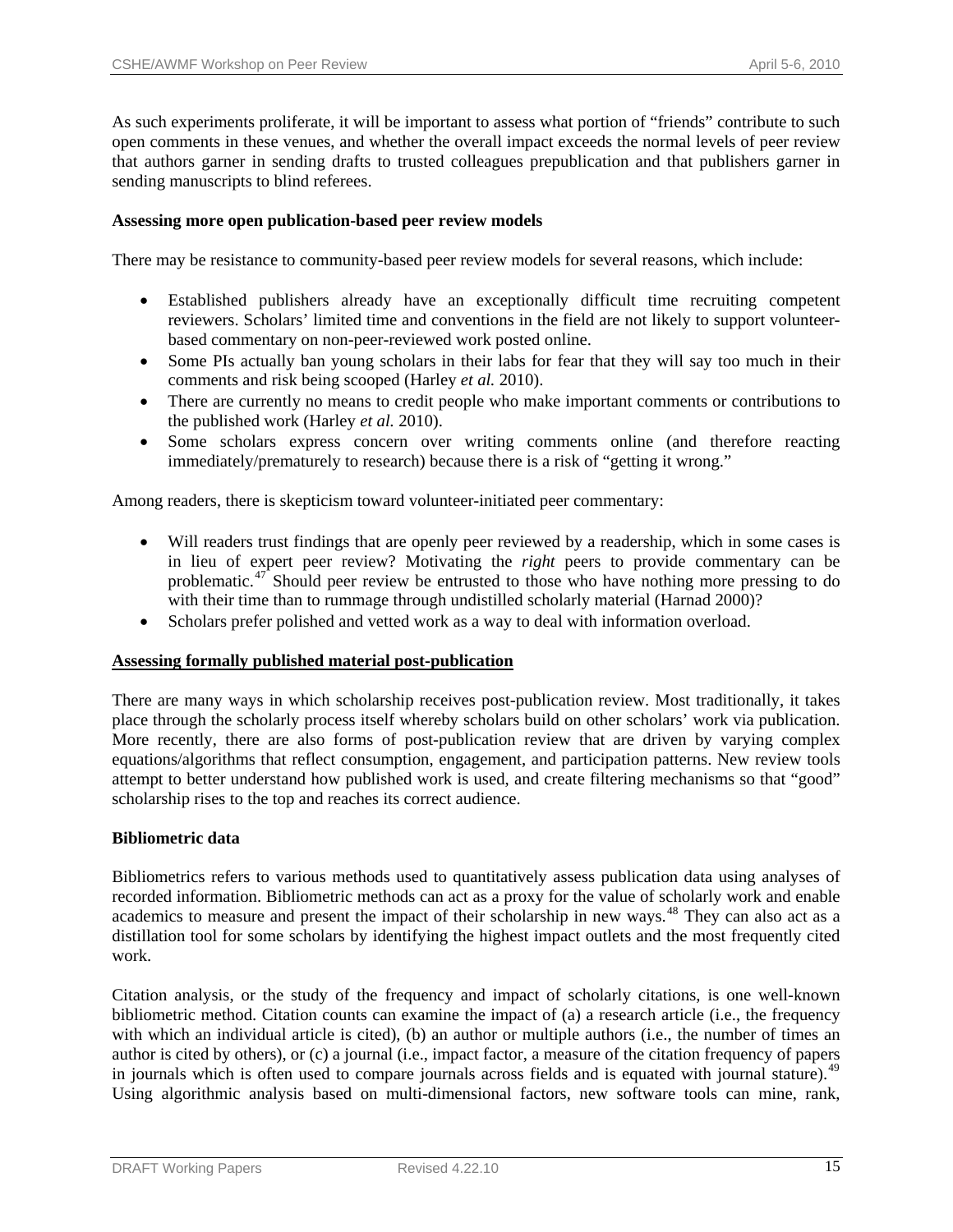cluster, and analyze material producing a range of user-engagement and participation metrics.<sup>[50](#page-42-0)</sup> While all metrics are quantitative by nature, some believe that bibliometric data in a digital environment can provide a "computable context" in the form of more nuanced and holistic information about scholarly publications (Jensen 2006).<sup>[51](#page-42-0)</sup> Bibliometric techniques take many diverse forms, including:

- Citation counts harvested from the research literature by subscription-based citation indexing services (such as Scopus or ISI)<sup>[52](#page-42-0)</sup> or open access databases (such as PubMed Central).<sup>[53](#page-42-0)</sup> Google Scholar also has citation functionality.<sup>5</sup>
- Co-citation analysis refers to the methods used to correlate citations and can reveal significant clustering between research papers, journals, and authors. Co-citation analyses are also useful in mapping the intellectual structure of a discipline (Garfield 1993). A bibliogram is one such cocitation tool that establishes links between clusters of scholarly material (including authors, journals, and subject headings) and can show who an author cites and who cites an author. It generates statistical trends of search results though text mining. Along similar lines, a webography lists websites (instead of books and journal articles) and provides information about online resource citations.
- Using data mining techniques, patterns of online research article usage can be harvested. Web usage can include HTML pageviews, PDF downloads, and XML downloads, and can be harnessed for both in-progress work and final archival publication.<sup>[55](#page-42-0)</sup>
- Readers can also "rate" a piece of work by assigning it a numerical quality rating. This is often performed in conjunction with open commenting as in the case of PLoS ONE.
- Blog coverage can provide an alternative indicator of an article's value, and article citations on blogs can be aggregated by tracking and indexing services for scholarly blogs like [ResearchBlogging](http://www.researchblogging.org/) and [Nature Blogs](http://blogs.nature.com/).<sup>[56](#page-42-0)</sup>
- Social bookmarking data can indicate the value of a piece of work. Readers can use bookmarking providers such as [CiteULike](http://www.citeulike.org/) and [Connotea](http://www.connotea.org/) to bookmark and share articles of interest.
- Post-publication article expert recommendations alongside ratings help distill further the glut of scholarly work. In the sciences, for instance, the "authoritative" online service Faculty of 1000 (F1000) involves select scholars highlighting and evaluating their "picks" for important research articles in a field.<sup>[57](#page-42-0)</sup>
- Some emerging metrics depart from both the journal and the article as an indicator of value, counting awards, funding received, and other indicators of "scholarly productivity." Examples include the h-index or Hirsch number (Hirsch  $2007$ )<sup>[58](#page-42-0)</sup> and the **Faculty Scholarly Productivity** [Index](http://www.academicanalytics.com/). [59](#page-42-0)

# *Problems associated with use of bibliometric data*

As Bollen *et al.* (2009) note, scientific impact is a multi-dimensional construct that cannot be measured adequately by any single indicator.<sup>[60](#page-42-0)</sup> While historically bibliometric data provide readers with a "quantitative" measure in the form of a citation count, scholars need to "dive down" if they want to draw out "qualitative" value and contextual meaning. There are various criticisms made against efforts to quantify quality, including:

Reliance on bibliometric data in the institutional review of scholars can exacerbate the problem of outsourcing the judgment of scholarship from the institution to an outside proxy.<sup>[61](#page-42-0)</sup> For example, the impact factor is widely misused; it was developed to measure the long-term relative strength of a journal, not to serve as a proxy measure for the importance or quality of individual journal articles included within the journal. Moreover, the impact factor is undermined by the publication of poor articles in good journals, something exacerbated by the inclusion of famous but unworthy authors, sloppy reviewers, and biased editors.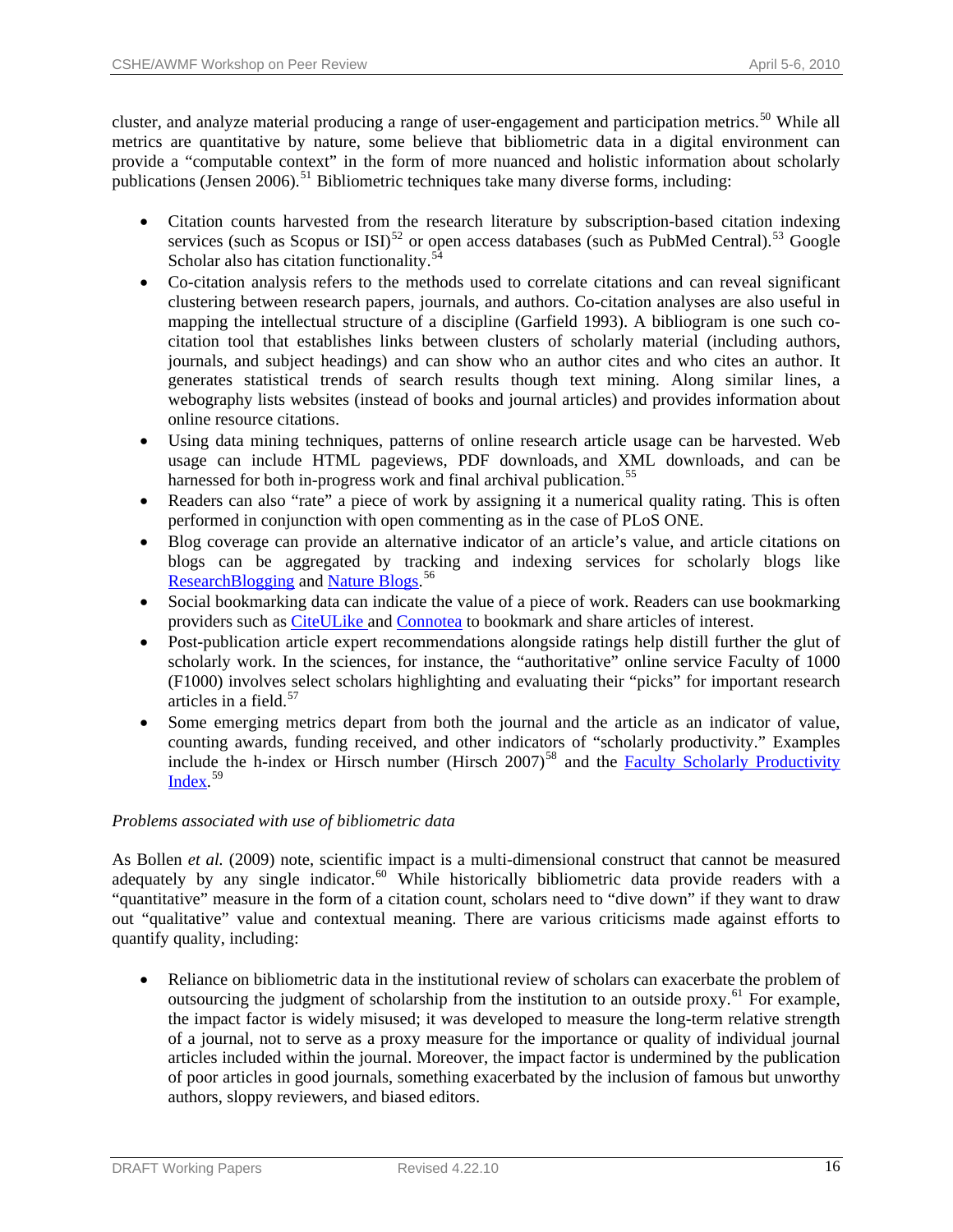- A fundamental problem with metrics, which include the much maligned impact factor, is that they can be easily gamed (e.g., Haque and Ginsparg 2009; Borgman 2007). For instance, they can be abused by self-hits and inflated by automated web-crawlers (McKiernan 2004).
- Article-level metrics are also insufficiently nuanced because they tend to focus on those with universal appeal or the most controversial papers (and thus reward negative citations, Akerman 2006).
- Rating services do not provide evaluations or reviews of articles. F1000, for instance, is cited as unhelpful because scholars merely "flag" articles rather than indicating the reasons for the flagging.
- Do viewing and/or download statistics accurately reflect consumption practices? A scholar may navigate to or download a paper but not actually read it.
- The coverage of much citation data is partial at best, generally including only top-ranked journals or specific disciplines (Van de Sompel and Lagoze 2009: 196).
- Depending on the field, the impact of an article or author's work can take years to be reflected in standard metrics, and therefore can be missed by most tools.

The real problem with metrics is that they substitute quantitative measures (often of dubious or at best limited value, and which can be easily gamed) for informed and thoughtful judgments by competent and responsible peers.

# **Book reviews**

Book reviews represent one area where post-publication peer review actually works. A book review summarizes and evaluates a long-length publication for academic communities who have not yet read the book. These reviews are often extremely detailed and play an important part in a scholar's institutional evaluation. They are considered both in terms of what the reviews say, as well as where they are published. (Book reviews in prominent outlets also garner credit and prestige for their authors, and are included on author C.V.s.) In the humanities and social sciences, online review forums such as the *Bryn Mawr Classical Review* and H-Net listservs are commonly used for book reviews. Some of these forums enable the discussion of academic publications via comments posted on existing reviews.

# **Concluding thoughts: The staying power of traditional peer review**

While conversations about new models of peer review abound, conventional peer-review practices, often taking the form of single- or double-blind peer review performed by experts in the field, remain firmly in place. Moreover, attempts to extend formal peer-review procedures have generally failed because ultimately scholars trust established publishing outlets and appear to avoid informal reader-generated open commentary.[62](#page-42-0) While new metrics based on user-engagement and participation are increasingly prevalent, at present they seem to supplement (rather than substitute for) classic peer review underpinned by conventional bibliometric data (Adler *et al.* 2008). The current system is, thus, generally cited as successful, warts and all, insofar as it "picks out the best and gets rid of the worst." <sup>[63](#page-42-0)</sup>

Given the widespread staying power of publication-based peer review across fields, **Working Paper 3** examines alternative funding models for providing access to peer-reviewed research output.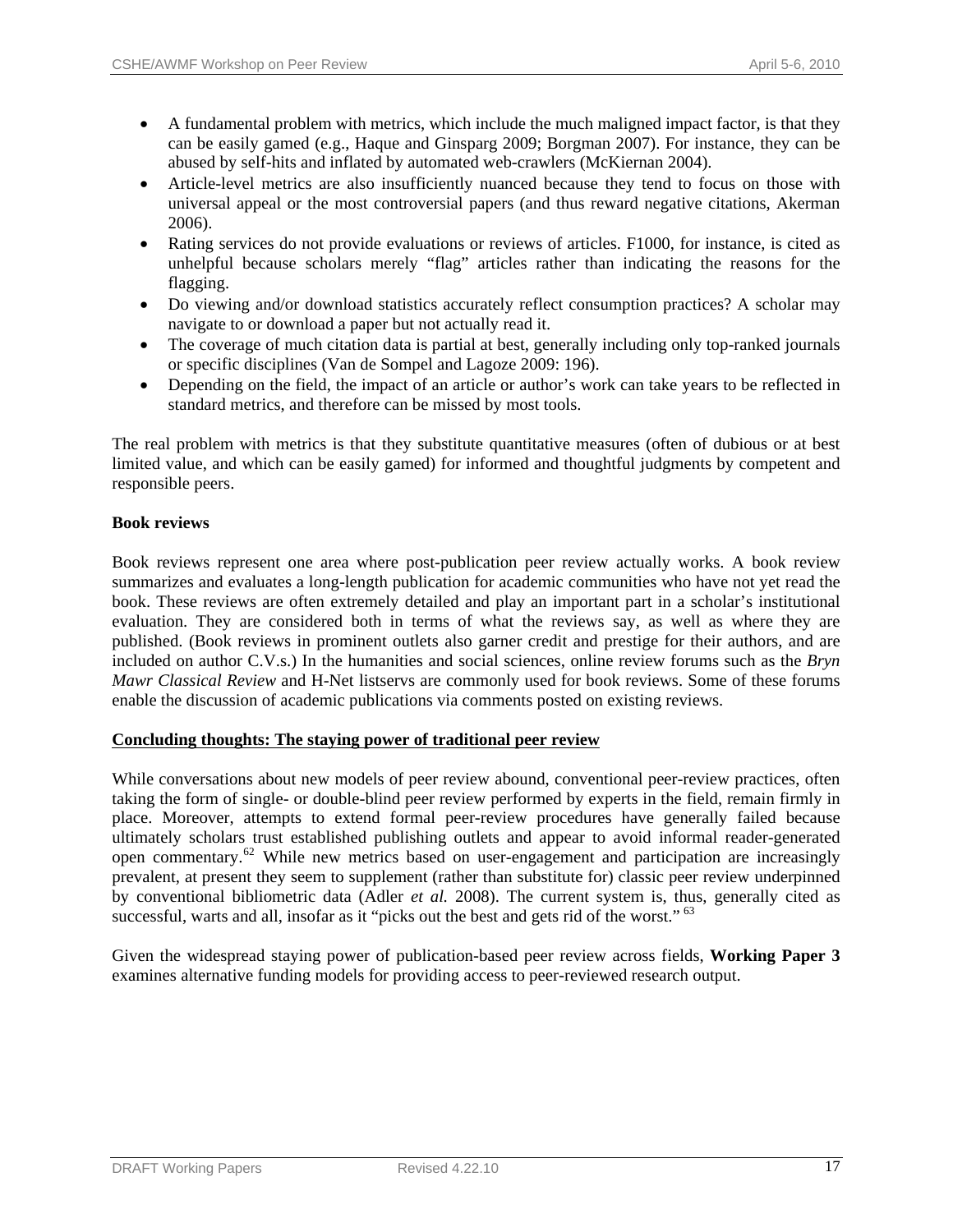# **(3) OPEN ACCESS: GREEN OA, GOLD OA, AND UNIVERSITY RESOLUTIONS**

# **Introduction: Non-proprietary peer review**

The dominant publication-based peer review system for article-length work is based on a "proprietary" model of peer review; authors pay for services rendered by transferring their copyright to the publisher.<sup>[64](#page-42-0)</sup> Publishers then recoup their costs by charging readers (or their institutions) for access to peer-reviewed work. This often prevents large swaths of peer-reviewed research from being accessed by scholars and the general public (e.g., Bide and Wise 2010).

In response to criticisms of proprietary publishing, some scholars, disciplines, funding bodies, and institutions have called for new publication models allowing free open access (OA) to peer-reviewed scholarly work. There are several ways in which authors can negotiate alternatives to the proprietary publishing model; these generally fall under the rubric of either Green OA (archiving versions of published work), or Gold OA (paying publishers a per-article fee in lieu of transferring copyright). In most OA models, authors retain copyright of their published work in order to re-use or circulate it as they see fit.<sup>[65](#page-42-0)</sup>

# **Green OA**

Many proprietary publishers allow authors to use some version of published work for non-commercial, personal purposes, such as posting to a personal website, emailing to colleagues, or distributing to students (although this is highly variable by publisher).<sup>[66](#page-42-0)</sup> Generally, however, Green OA refers to the deposit of work into a formal repository, including: institutional (e.g., [eScholarship](http://escholarship.org/)), governmental (e.g., [PubMed Central\)](http://www.ncbi.nlm.nih.gov/pubmed/), or disciplinary (e.g., [arXiv,](http://arxiv.org/) [RePEc](http://repec.org/)). Because these repositories may act as a "back door" for readers to access published (or close-to published) material, author deposit may require a special agreement with the proprietary publisher (e.g., rewriting a copyright contract), and/or additional fees. Some examples of copyright negotiations include:

- Granting a publisher a license to publish (rather than transferring copyright), which could include non-exclusive or limited rights.
- Granting first rights or one-time rights to a publisher to allow authors to stipulate a length of time ("embargo period") on the publisher's holding of exclusive rights to a piece of work.
- Retaining the rights to the preprint or the last *unpublished* version of a piece of work.<sup>[67](#page-43-0)</sup>
- Purchasing reprint rights to published work.
- Ignoring the publishing agreement. A 2008 survey of scholarly publishers found that journals are tightening their restrictions on the use of final published content, particularly in large, welltrafficked repositories (Cox and Cox 2008). Questions remain regarding how frequently scholars flaunt such policies and how rigorously they are policed by publishers.

# **Gold OA**

Several flavors of Gold OA journals of varying quality have appeared in recent years,<sup>[68](#page-43-0)</sup> funded by a variety of business models (Crow 2009). The author-pays model, for example, charges publication fees to an author. Although there are some perceptions that author-pays constitutes a form of vanity publishing (Harley *et al.* 2007), leads publishers to "over-publish" work for profit (Esposito 2004), or otherwise threatens traditional peer review, peer review remains compatible with and important to quality OA publishing (Harnad 2000, APA/AIA Task Force 2007). Indeed, the creation of prestigious OA journals is establishing a niche for OA publishing in some disciplines, such as the Public Library of Science (PLoS) in biology. In another funding model, some journal publishers offer the option of granting immediate OA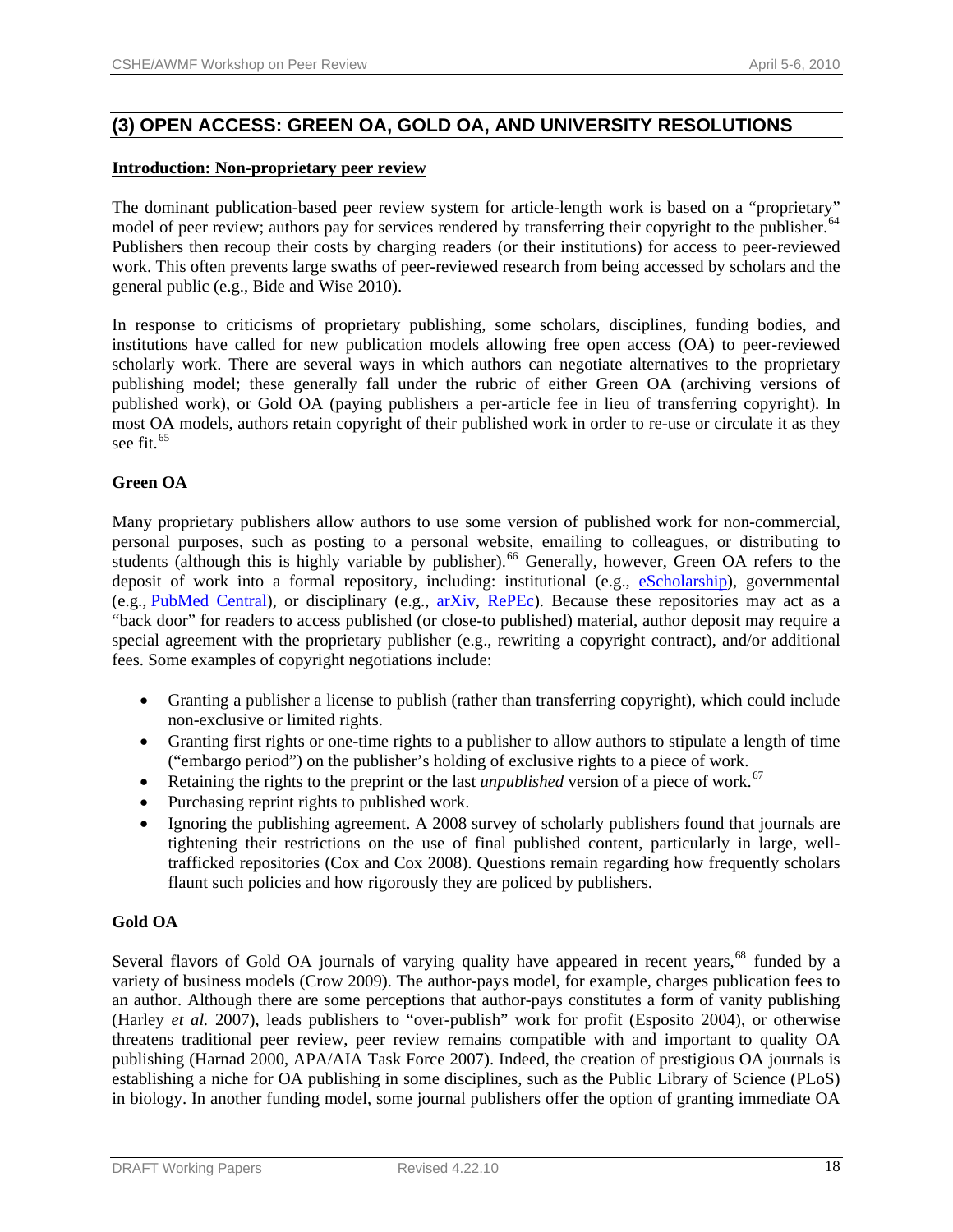to individual articles by charging additional author fees. This creates a hybrid "open-access, traditionalsubscription-based model." In Gold OA, authors retain copyright of their published work:

- [Creative Commons](http://creativecommons.org/) licenses provide a range of options to authors to govern the use and citation of their work. This is often the license of choice for born-OA journals, such as those published by PLoS.
- The [Springer Open Choice](http://www.springer.com/open+access/open+choice?SGWID=0-40359-0-0-0) program allows authors to avoid the exclusive transfer of copyright to the publisher, as well as ensure that published work is published OA online, for a fee. (As noted below, such arrangements are not without detractors.)
- Some institutions will underwrite publication fees in OA outlets, as discussed in detail below.<sup>[69](#page-43-0)</sup>

# **Creating open access to scholarly work**

Despite the benefits offered by Green and Gold OA publishing models, conventional publishing outlets continue to be the preferred choice for faculty in the U.S. In 2007, small studies demonstrated that many faculty are resistant to or apathetic about self-archiving (Hansen *et al.* 2007), and few consider or manage copyright in their publishing choices (The University of California Office of Scholarly Communication *et al.*2007). Compounding this problem, traditional journals remain largely unenthusiastic about reforming the proprietary publication model to allow immediate OA (Shavell 2009). Author-pays models may be far less sustainable in the humanities and social sciences than in the sciences (Waltham 2009). As described below, academic research funding bodies, scholarly societies, and universities have responded with various policies to encourage faculty to exercise their copyright and create OA to versions of their published work. The hope is that such resolutions will not only increase public access, but also have a dampening effect on extreme journal prices.<sup>[70](#page-43-0)</sup>

# **Government and academic research funder policies**

There has been gradual and accelerating support for OA policies among funding bodies in the U.S. and other countries.<sup>[71](#page-43-0)</sup> Debate over how more public access can be created to federally funded research in the U.S. is fierce (Campbell *et al.* 2010),<sup>[72](#page-43-0)</sup> as evidenced by the Office of Science and Technology Policy's recent [online forum](http://www.whitehouse.gov/administration/eop/ostp/public-access-policy) on the topic. A key note of opposition is how publishers can be compensated for the value-added they provide in the editorial and publishing process (Mabe 2010, Smith 2010). Although federal agencies are unlikely to make new forms of publication mandatory, due to pushback from the publishing profession and some scholarly societies, the threat of encroachment on scholars' external funding could nevertheless be an important driver of OA in some form. Currently, funder policies take Green and Gold forms:

- In 2007, Congress mandated that all investigators funded by the National Institutes of Health (NIH) must deposit their accepted, peer-reviewed manuscripts into [PubMed Central](http://www.ncbi.nlm.nih.gov/pmc/) within a year following publication (Green OA).<sup>[73](#page-43-0)</sup> Authors deposit work themselves, or journal publishers may deposit articles automatically.<sup>[74](#page-43-0)</sup> Some have suggested that the year embargo period is too long.
- In 2007, the Howard Hughes Medical Institute (HHMI) and Elsevier reached an agreement wherein Elsevier deposits author manuscripts of articles into PubMed Central (Green OA) six months following publication, and HHMI pays Elsevier an additional fee for the service directly.<sup>[75](#page-43-0)</sup>
- Additionally, some funding bodies (e.g., the NIH and UK's Wellcome Trust) may pay publication fees for grantees to publish in a Gold OA outlet. In some cases, these policies combine Green and Gold OA. For example, authors funded by the Wellcome Trust and publishing in Cell Press journals can pay a per-article fee of \$5,000 for the journal to deposit the final manuscript into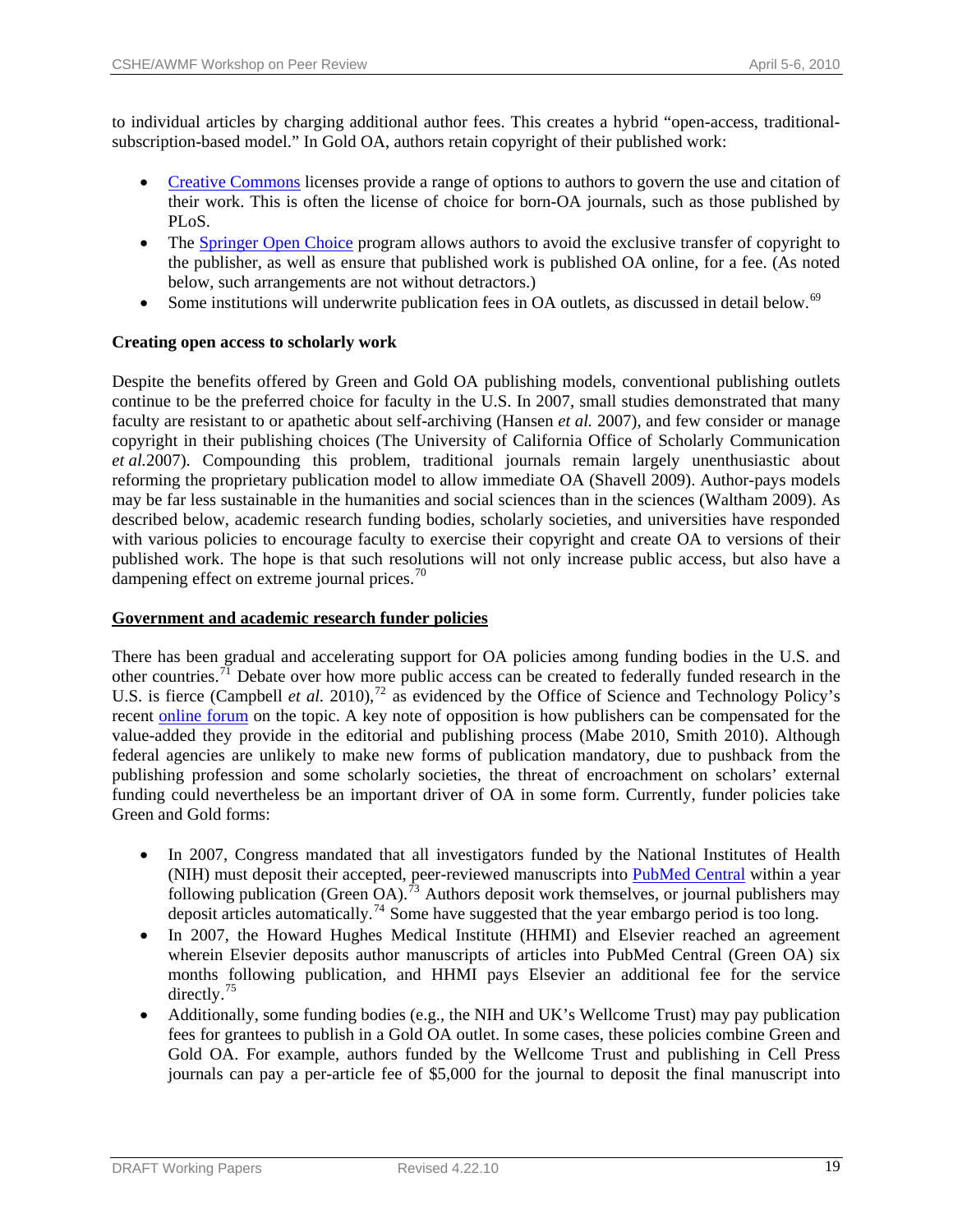PubMed Central upon publication and publish it online with immediate open access. The Wellcome Trust then reimburses authors.

# **Scholarly society policies**

The revenues from journal subscription support the activities of many scholarly societies, and some very powerful societies can be expected to use legal actions and political pressure to stop appropriation of the publishing function by other entities (C.J. King 2007, Waltham 2009). It is important to note, however, that not all societies contribute to out-of-control subscription costs. And some societies are instituting various forms of OA access to their journal publications (following embargo periods to protect subscription revenue).

# **Society policies on Green OA**

While some society journals ensure OA to articles on journal websites and in repositories like PubMed Central following an embargo,<sup>[76](#page-43-0)</sup> others give authors the personal responsibility to deposit a preprint accepted for publication.[77](#page-43-0) The degree to which other societies simply look the other way is not known.

# **Society policies on Gold OA**

In a more innovative move, the Sponsoring Consortium for Open Access Publishing in Particle Physics (SCOAP<sup>3</sup>) is attempting to change the six flagship journal publications in the field from a subscription to an OA model (The SCOAP<sup>3</sup> Working Party 2007). Rather than charging authors directly for publication fees, SCOAP3 would act as a financial mediator between libraries and publishers by pooling donations from member libraries (which are diverted from subscription payments) and dispensing them to journal publishers to support Gold OA publication.

# **University resolutions**

Various universities, including elite institutions, have paved the way for reserving a bundle of non-exclusive rights to the university.<sup>[78](#page-43-0)</sup> It is arguably premature to predict how effective these policies will be. It is clear, however, that they have set a standard that will likely make it easier for other institutions to follow with similar policies. As with funding bodies and scholarly societies, university resolutions have largely taken two (nonexclusive) forms along the lines of Green and Gold OA.<sup>[79](#page-43-0)</sup>

# **Institutional resolutions for Green OA**

Various institutions have had policies in place to encourage faculty to deposit articles in their open-access IRs for several years.[80](#page-43-0) In 2009, several universities began instituting stronger resolutions regarding faculty deposit (Suber 2010). Important elements to note are the voluntary nature of these resolutions are the opt-in and opt-out features. The resolutions at Harvard University and the Massachusetts Institute of Technology are summarized below. Both have an opt-out option for faculty.

Harvard University's school-based policy states: "Each Faculty member grants to the President and Fellows of Harvard College permission to make available his or her scholarly articles and to exercise the copyright in those articles; provided that the articles are not sold for a profit."<sup>[81](#page-43-0)</sup> Faculty members then provide an electronic copy of the final version of the article, which is then distributed through Digital Access to Scholarship ([DASH\)](http://hul.harvard.edu/news/2009_0901.html), a new, university-wide IR.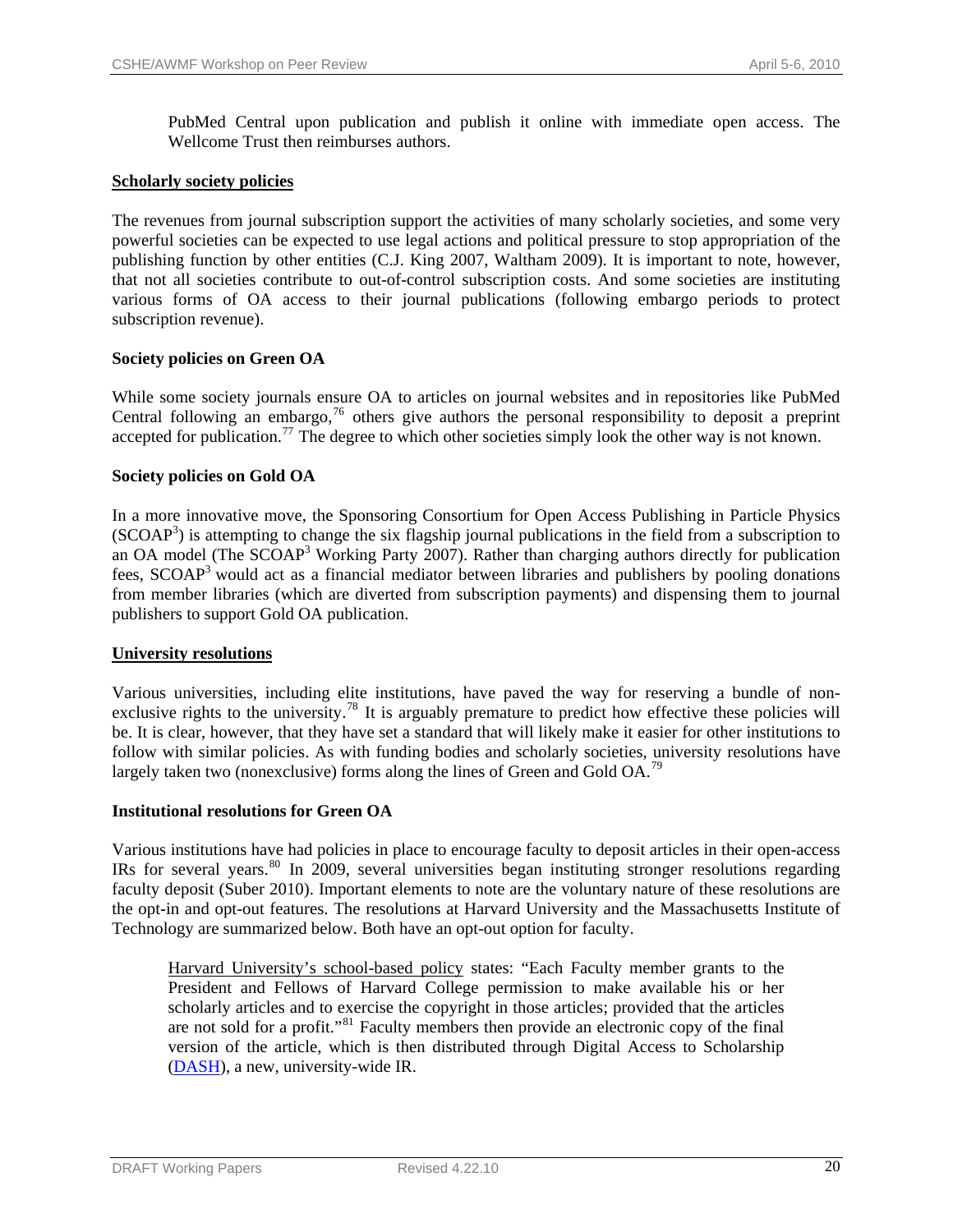Similarly, Massachusetts Institute of Technology's (MIT) university-wide policy states: "Each Faculty member grants to the Massachusetts Institute of Technology nonexclusive permission to make available his or her scholarly articles and to exercise the copyright in those articles for the purpose of open dissemination."<sup>[82](#page-43-0)</sup> The Provost's Office then makes the scholarly article available to the public in its existing IR [\(DSpace](http://dspace.mit.edu/)).

Other university resolutions in the U.S. include: Stanford University's [School of Education,](http://ed.stanford.edu/suse/faculty/dspace.html) Boston University's [university-wide OA model](http://www.bu.edu/today/node/8325)), and the University of Kansas' [university-wide OA model.](http://www.lib.ku.edu/scholcomm/OA_announce.shtml) Many of these resolutions have similar features, including:

- Relevance to article-based work only (that is royalty-free).
- A not-for-profit stipulation on the university's use of copyrighted materials.
- A focus on the author deposit of final manuscripts of articles (post-review but pre-publication).
- Requirements for faculty to pursue non-exclusive licensing agreements with publishers through the use of an addendum to publishing contracts.<sup>[83](#page-43-0)</sup> Scholars may retain copyright themselves.
- An allowance for authors, not publishers, to opt-out of the requirement using a waiver. This is especially important for younger scholars who lack negotiating power with prestigious publishers.
- Institutional representatives responsible for interpreting the policy and resolving any disputes.

# *Questions and criticisms of passed resolutions*

Although these resolutions do enable open access to a peer-reviewed form of published articles and support a faculty's diverse publishing behaviors, many outstanding questions remain.

- What is the status of published forms of articles to which universities would have this license? Could they assert the right to use the final published form of an article per a nonexclusive license? If not, how could the bibliographic integrity of different forms of an article be preserved?
- Both MIT and Harvard have been criticized for their vague opt-out policy, which enables scholars to appeal the policy on a case-by-case basis. Researchers could technically acquire a waiver to maintain exclusive rights, allowing them the freedom to proceed as they wish with publication.
- At MIT, Suber (2010) notes that the new policy does not specify the method of deposit. Faculty are merely to make their work *available* for deposit, and the Provost's Office will somehow ensure that articles make it into the repository. On the other hand, requiring faculty to do the least amount of work possible is perhaps a positive way to ensure faculty support and compliance.
- Coordinating publication contracts for collaborators across institutions can and will present exceptional challenges.
- Combined with funder resolutions, these university resolutions create parallel universes of repositories. How can deposits to multiple repositories be coordinated?<sup>[84](#page-43-0)</sup> Rather than providing alternative versions of published articles free of charge locally, should IRs simply provide links to full-text publications? Moreover, should IR contents be grouped for more efficient management and sustainability? Is there a need for a federated single search?
- There is variation in the research and publication needs across disciplines. For example, science researchers oppose embargoes more than scholars drawn from the social sciences and humanities, due to the need for more timely access to research output (Fry *et al.* 2009).

# **Contested and rejected OA resolutions and some reasons for faculty opposition**

OA movements at other universities have been rejected or watered down by faculty. Their outcomes may be explained, in part, by the differing approaches and emphases at each institution.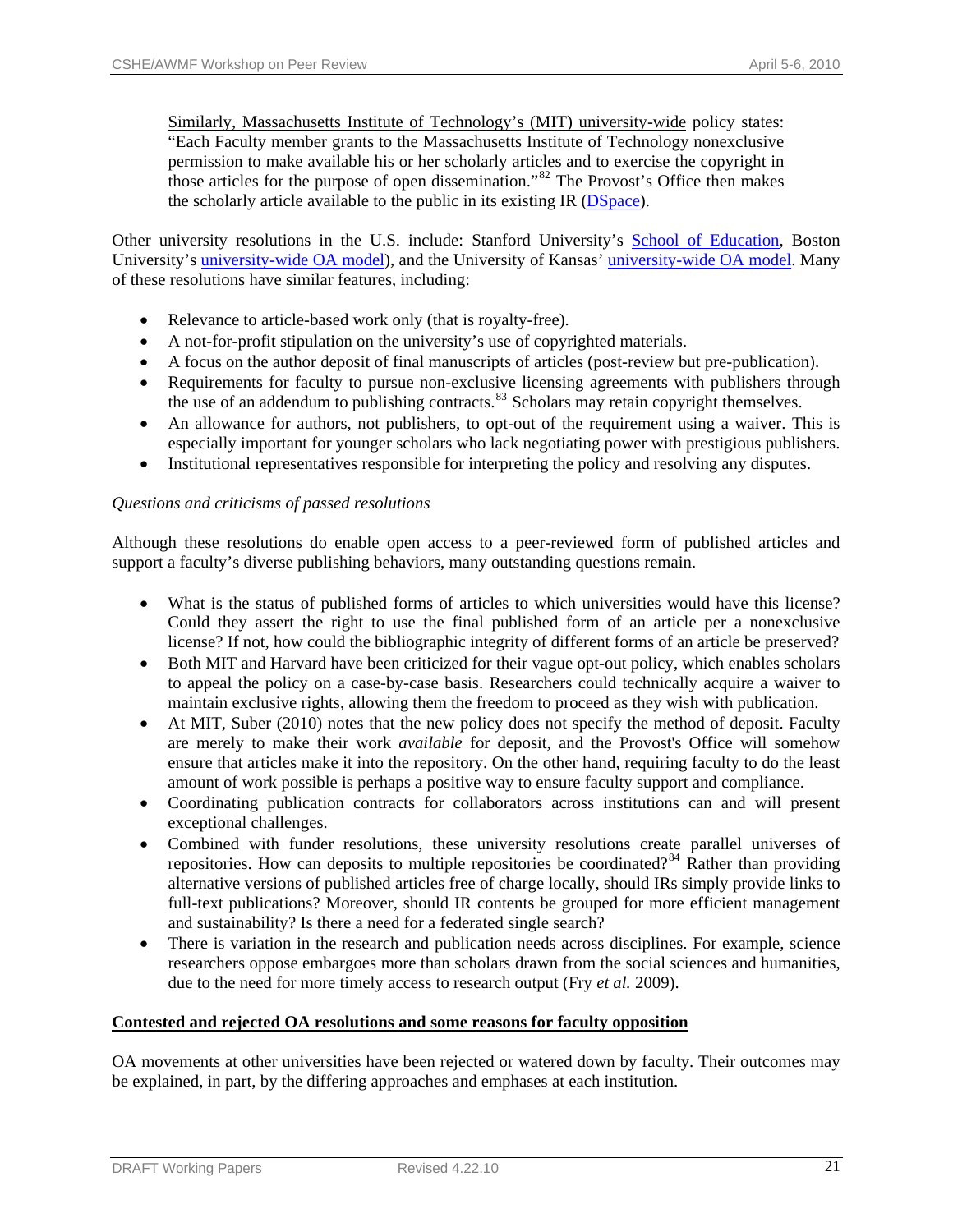University of California (UC) (from The UC Office of Scholarly Communication 2007)

- Despite the fact that the proposal had been under discussion in Senate forums for over a year, the vast majority of faculty was unaware of the proposal.
- Faculty questioned university competence in the publishing arena, and why the university should take precedence over discipline-specific bodies and government agencies.
- There were concerns that "forcing change on publishers" might adversely affect the quality and sustainability of the publishing system, as well as scholars' own publishing relationships.
- Faculty were concerned that individual authors would face a higher cost burden.

# University of Maryland (UM) (from Davis 2009a, Hackman 2009, Suber 2010)

- There were overall low levels of faculty awareness of open access issues.
- The UM resolution combined Green OA archiving with Gold OA publication, as well as other issues. It, therefore, lacked clarity. Faculty mistook the discussion of Green OA for a mandate of Gold OA; consequently, faculty believed it impinged on their academic freedom to decide where to publish.
- There was no opt-out clause (as at Harvard) to enable scholars to acquire permission to submit their work to journals regardless of access policy.
- The discussion in favor of the resolution was based largely on an economic argument, linked to journal pricing, which was not bolstered by hard data. A moral or other argument may have been more compelling?

# University of Virginia (UVA) (from Mullafiroze 2009, Park 2010)

- The implementation of the repository was not clear, and several faculty called for disciplinespecific approaches.
- Faculty from the departments of Physics and Mathematics were concerned about coordinating publication contracts with collaborators at other institutions.
- Faculty from the School of Architecture and Department of Art felt that they would be forced to opt-out of the text-only repository, due to the highly visual nature of their work.
- After a lengthy debate in 2009 over a proposed Green OA resolution, faculty were still concerned about the mandatory nature of the proposed resolution. The UVA Faculty Senate's Task Force on Scholarly Publications and Authors' Rights then changed the language to allow faculty to "opt in" if they wanted to contribute to the repository. This revised "voluntary" resolution was passed in  $2010.^{85}$  $2010.^{85}$  $2010.^{85}$

# **Institutional resolutions to underwrite existing publication charges—Gold OA**

In addition to, or in lieu of, an open access resolution, some universities are committed to underwriting "reasonable" publication charges to support OA publication.<sup>[86](#page-43-0)</sup> The short-term goal is to enable all faculty to publish in Gold OA outlets. This goal can be met by providing a pool of money in the institution or library for faculty publication, or by universities making general agreements with particular publishers.<sup>[87](#page-43-0)</sup> The long-term goal is to restructure publishing costs by helping publishers transition from subscriptionbased to author-pays revenue models (in which the university pays author fees on behalf of its faculty).

# *Questions and criticisms of this policy*

• University interventions in the form of fees will do nothing to address the high price of commercial journals, but rather simply provide another revenue stream for the publishers (e.g., Kaemper 2009a, 2009b, Davis 2009b, Poynder 2009). In fact, it may be that smaller journals with low circulations are the better candidates for author-pays models (D.W. King 2007).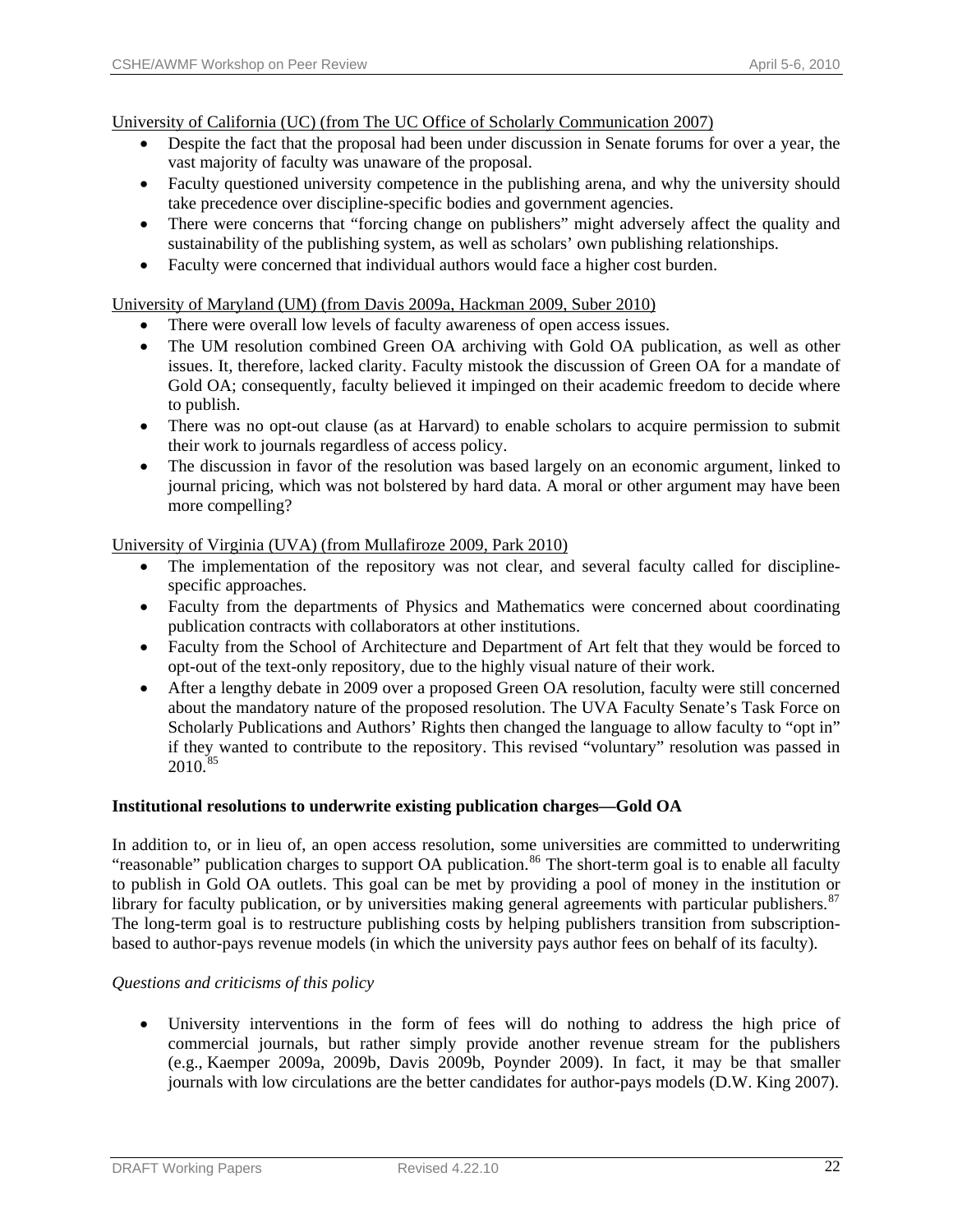- Will authors with grant funding have to pay their own publication fees, while other authors are subsidized by the university? If so, will a pool of money to support publication be part of a startup package for junior faculty in some fields?
- Major internal shifts in university budgeting are complicated and challenging. How can institutions pay for the elevated costs for the period of transition from the old to the new system (which likely calls for the temporary, simultaneous support of both) (King 2005, Shieber 2009)?

# **Concluding thoughts: How can a sufficient group of committed faculty be mobilized?**

In order to successfully pass a university resolution, it appears necessary to include considerable scholarto-scholar discussion to persuade faculty to (1) agree to a university licensing agreement, and (2) publish in the new venue. In deciding what this will take, several considerations could prove helpful:

- Faculty must be educated on issues of OA and copyright,<sup>[88](#page-43-0)</sup> with their discipline-specific publishing practices taken into consideration (Fry *et al.* 2009). Talk concerning the requirement to self-archive refereed journal articles (a Green OA resolution) must be disentangled from advice concerning whether or not to publish in Gold OA journals.
- Universities should make clear that new requirements do not run counter to tenure and promotion requirements. The Provost's office could play a key role vis à vis external reviewers and granting agencies by explaining that these are legitimate forms of scholarly communication.
- Support must be built from the grassroots level in individual departments, rather than starting the conversation with the University Senate, for example. The resolutions at Harvard and MIT were spearheaded by faculty scholars, including Stuart Shieber, Robert Darnton, and Hal Abelson, (Hackman, 2009). Deans and chairs play crucial roles and have access to local resources.
- The input of the university librarian must be secured to ensure that the library can support alternative services relative to the storage of journal articles.
- Different considerations may need to be made for publishers of articles in the sciences, versus those in the humanities and social sciences (Waltham 2009).
- A resolution (or even a mandate) does not automatically ensure author deposit (as witnessed by the 60% author deposit rate to PubMed Central following the NIH mandate).<sup>[89](#page-43-0)</sup> Repositories must feature easy-to-use tools for scholars (or publishers) to conveniently deposit work in a timely manner.
- There are several external initiatives that provide a roadmap of best practices, including: the [SPARC Campus Open Access Policies project](http://www.arl.org/sparc/advocacy/campus/), and [Enabling Open Scholarship](http://www.openscholarship.org/jcms/j_6/home) (EOS). In the UK, JISC has assembled [InfoKits](http://www.jiscinfonet.ac.uk/infokits) on repositories, resolutions, and advocacy literature. Additionally, in 2006, the AAU, ARL, CNI, NASULGC, and SPARC cosponsored a forum on "[Improving Access to Publicly Funded Research: Policy Issues and Practical Strategies](http://www.arl.org/events/fallforum/forum06/index.shtml)."

The following arguments (some of which were advanced by participants at the April 2010 meeting) could also prove helpful in mobilizing faculty:

- The proprietary publishing system removes scholars' rights to the fruits of their labor. Scholars must secure permission to re-use their own data, figures, and content published in proprietary journals. The publication system would be more efficient if controlled by scholars and their representative communities.
- If the university takes a moral stand (e.g., access to knowledge is a public good), it is beneficial to the reputation of the university.<sup>[90](#page-44-0)</sup> The university has a right to lay claim to its faculty members' output (The University of California Office of Scholarly Communication *et al.* 2007). In an IR model, the university would also be able to better measure and track the intellectual output of the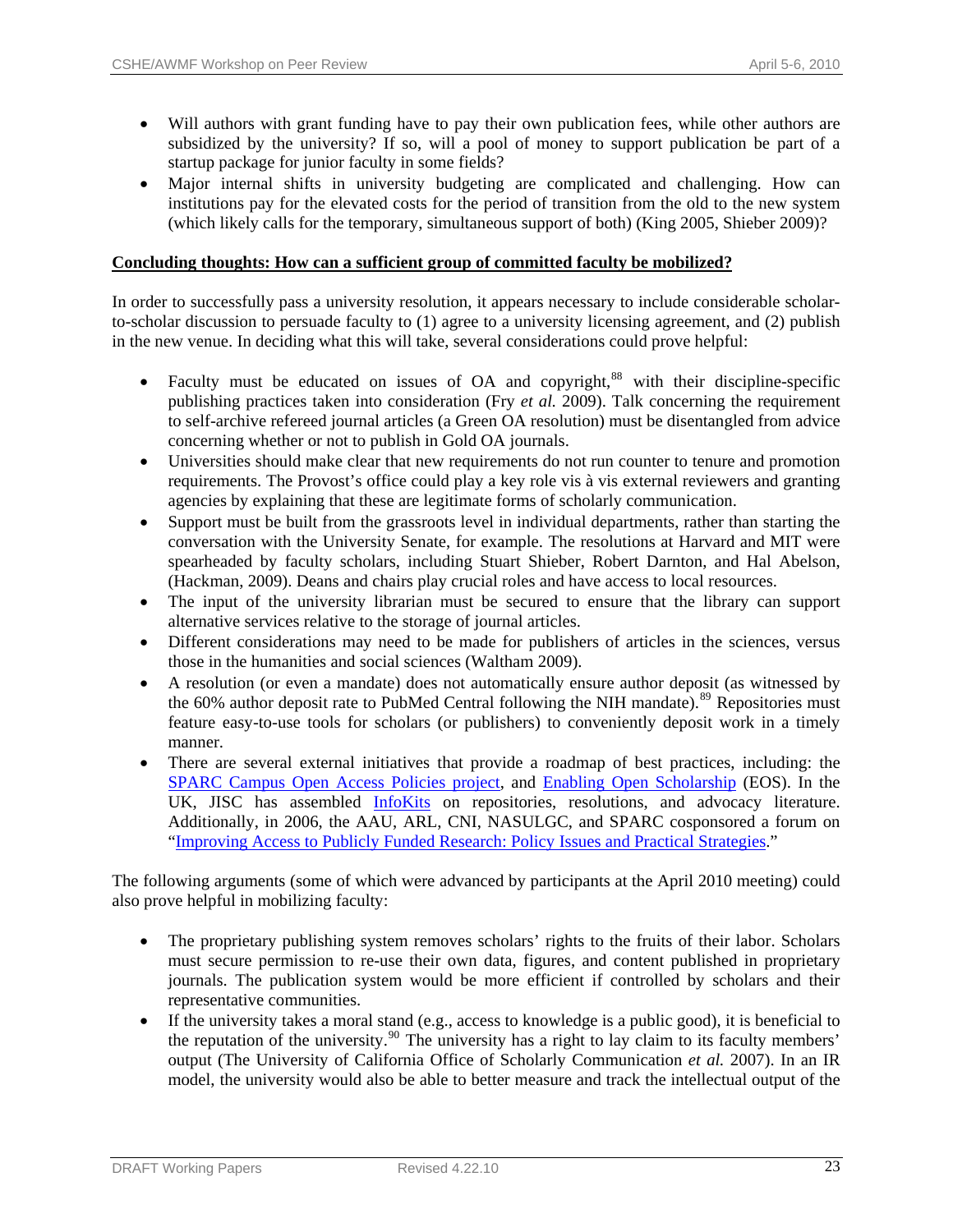university, something which could be important in attracting additional funding, other research support, and talented individuals.

- Beyond the academy, there are large numbers of citizens (members of "disease" communities, inventors, struggling high tech start-ups, farmers, small business people, etc.) who want to read the academy's research products but have great difficulty accessing them.<sup>[91](#page-44-0)</sup> Per the "public goods" argument, it is precisely these individuals who could help the academy gain the political support needed to gain increased federal and state appropriations for research universities. As federal funding agencies and university faculty bodies consider deposit mandates, the political advantage that increased access to scholarship by the public brings should be a heavily weighted consideration.
- The university has the clout to force change on publishers relieving individual scholars of the pressure (The University of California Office of Scholarly Communication *et al.* 2007).
- The sum of money saved by moving to a Green OA or Gold OA publishing model could be diverted to support faculty research and teaching in other respects.<sup>[92](#page-44-0)</sup>

Finally, some have argued that faculty need more high-quality OA outlets available to them in order for university-based resolutions to succeed (cf. Waaijers 2009). The creation of such outlets, faculty allegiances to existing stakeholders (societies and publishers), values regarding IRs, and concerns about university competence in the publishing arena are discussed further in **Working Paper 4**.

# **(4) CREATING NEW PUBLISHING AND PEER REVIEW MODELS: SCHOLARLY SOCIETIES, PRESSES, LIBRARIES, COMMERCIAL PUBLISHERS, AND OTHER STAKEHOLDERS**

# **Introduction: Building new outlets for scholarly communication**

Would the development of a wider array of acceptable publication alternatives address current and emerging scholarly communication needs as well as maximize the purchasing power of cash-strapped libraries?<sup>[93](#page-44-0)</sup> What might possible dissemination models that attempt to wrest control of the process from for-profit publishers look like, and how might scholarly societies, university presses, libraries, commercial publishers, and other entities figure in such a reconfiguration? In examining new publication possibilities, it is important to consider what might work, what clearly does not, and how new forms might compete and/or coexist with current publishing models. Proposed alternative publication systems must incorporate the successful elements of peer review, as well as address the "glut" of information in the online environment, by providing effective filters to direct scholars to the most important and relevant information. [94](#page-44-0)

As discussed in Working Paper 1, professional publishers provide a bundle of services, including: packaging new scholarly material into an existing or new brand, management of submissions and peer review, editorial oversight, copyediting/typesetting, layout, metadata, publication/dissemination, and publicity/marketing. Potentially, the publishing process could be made more efficient by unbundling particular services. In order to discern who should be taking on what services in a new publication model, the discussion that follows will examine the current roles of each of these players and hypothesize possible alternative roles in a new publication system. (This discussion of roles is by no means exhaustive, but presents some of the most obvious tasks, services, and functions.) Among the central questions is whether peer review can be separated from publishing, and if so, who will do it and how will it be coordinated, if not by the publisher? Additionally, how may new on- and off-campus collaborations harness the existing publishing capabilities of new or established institutional players (Adema 2010)?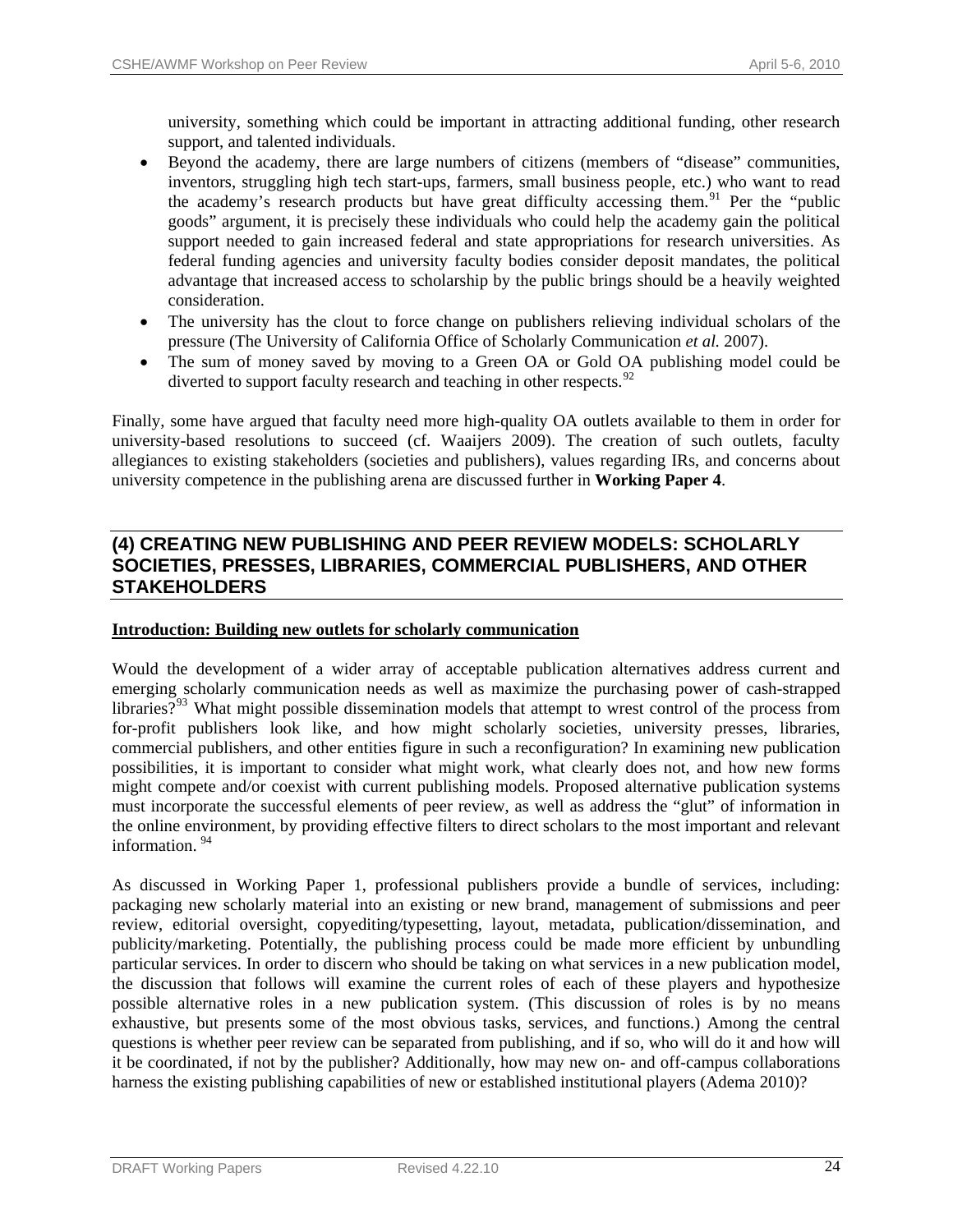# **The role of scholarly societies**

Scholarly societies have traditionally been major players in the publication and peer-review process. They publish "flagship" publications, manage peer review and editorial work, organize conferences, maintain resource portals, and operate as lobbyists on behalf of their members.

# **Functions/services scholarly societies could provide**

Although some societies (certainly not all or even the majority) face criticism over "too high" subscription fees and the outsourcing of their journals to commercial publishers (cf. Glenn 2008), they represent the natural community of peer referees. Journal editors are often chosen through society nomination processes, and these editors then appeal to specific society members to referee work submitted for journal publication. Societies are thus well-positioned to manage several editorial and peer review functions, including:

- The intellectual work required to identify, plan, and launch new (OA) publication venues based on scholarly needs in a discipline.  $95$
- The organization of peer review bodies to certify work that cannot get published due to financial restrictions at presses (Shulenburger 2007), as well as the lack of publishing outlets for digital scholarly products (Bates *et al.* 2006).<sup>[96](#page-44-0)</sup>
- The nomination and reward of scholar-editors of publications.
- Editorial and referee judgments on work published in repositories.
- The creation of *overlay journals*, minimalist journals that provide peer review but not a publishing platform (Suber 2001). Still fairly speculative at present, an overlay journal would mine self-archived "raw" author manuscripts from repositories and carry out publishing functions such as peer review management, editing, and perhaps branding (Swan 2010). The actual published content would continue to reside in the repository, perhaps with an updated postprint reflecting any revisions and updated metadata reflecting the journal/society brand that carried out the peer review. The overlay journal would then link to the content via a Table of Contents.
- The creation of other outlets to aggregate and filter published content. For example, virtual journals published by the [Joint Institute for Nuclear Astrophysics](http://www.jinaweb.org/html/vj.html) aggregate articles from other publication outlets for easy consumption (Cybert *et al.* 2010). Likewise, society-specific RSS feed aggregators could bring various types of publications together for scholars (similar to functions provided by H-Net listservs in some humanities and social sciences).

# **Obstacles faced by scholarly societies**

Given scholars' trust in the current system of peer review, it seems that a disciplinary society may be better posed than a centralized entity, say a "National Institute of Peer Review," to oversee and manage peer review dislocated from publication. But, scholarly societies depend on revenue from their publications to fund other important activities, and so they may need other stakeholders to support the costs and activities of publishing and preserving new publication venues if subscriptions are not continued at sustainable levels. Moreover, scholars working in interdisciplinary, emerging, and fringe areas may not find a single society representing their publishing interests.

# **The role of libraries and repositories**

University libraries and librarians are experts in the access, organization, and preservation of scholarly material, and many have become directly involved in creating and managing "repositories" of otherwise unpublished work. These repositories can hold research specific to an institution (for faculty at an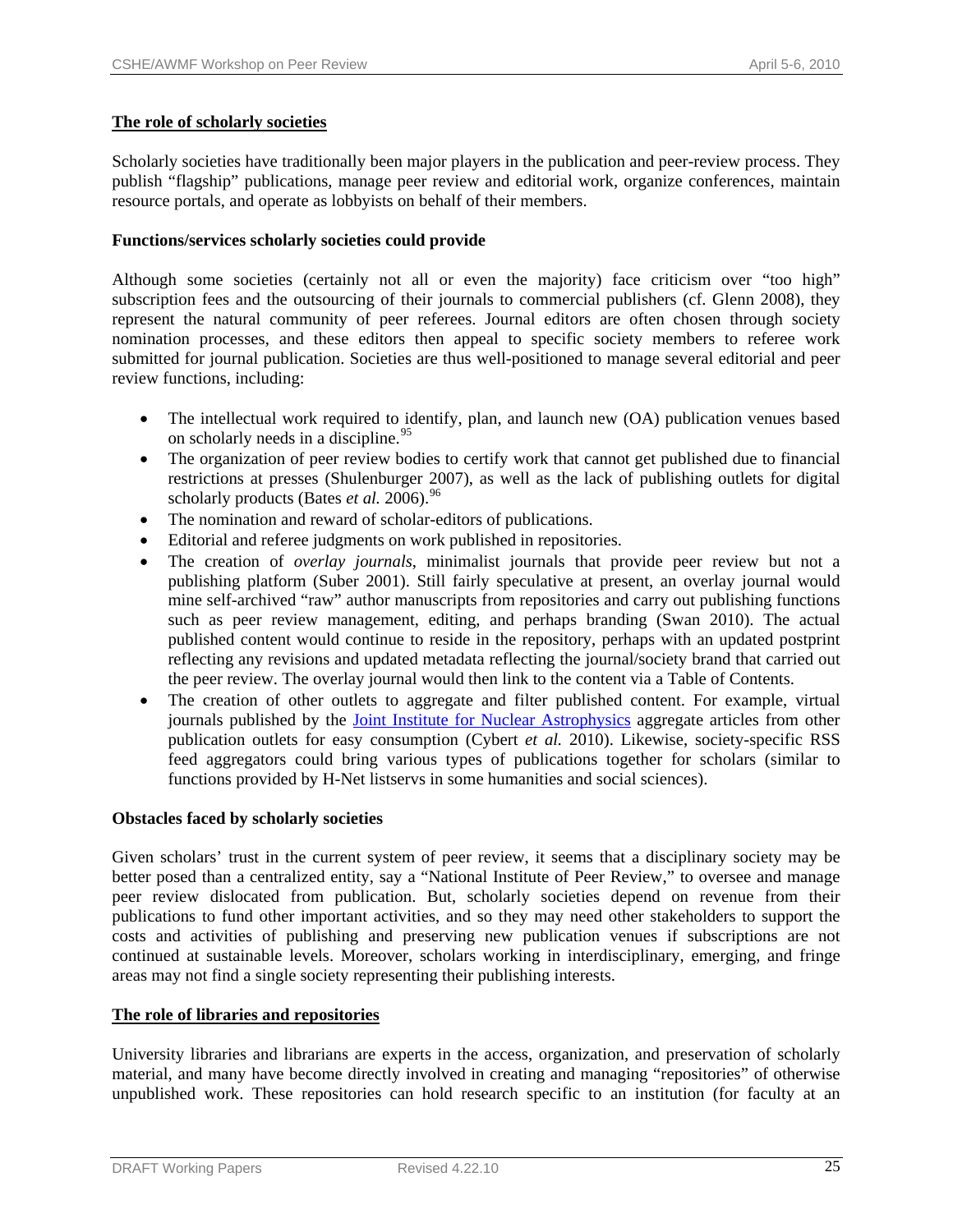individual university), research in a particular discipline (such as the arXiv, housed at Cornell), or research funded by a particular government entity (such as PubMed Central, hosted by the [U.S. National](http://www.nlm.nih.gov/)  [Library of Medicine\)](http://www.nlm.nih.gov/).<sup>[97](#page-44-0)</sup> Repositories can be open access, or limited by subscription to a particular academic community.

Lynch (2003) defines a university-based institutional repository (IR) as, "a set of services that a university offers to the members of its community for the management and dissemination of digital materials created by the institution and its community members." Generally managed as an arm of the library, institutional repositories preserve and deliver open access to varied forms of their faculty's work, including grey literature, educational resources, large amounts of graduate student work (Van Westrienen & Lynch 2005, Schmitz 2008, AAU 2009), and some peer-reviewed published material (or author preprints). They are also quickly becoming a crucial element of university resolutions for Green OA publishing.

As noted earlier, disciplinary-based repositories may be preferred by most scholars because they target a specific and natural research community (Fry *et al.* 2009; Davis and Connolly 2007). Despite the number of different models and sponsors for repositories across the academic community, there are a variety of common functions repositories can and do serve.

# **Functions/services repositories could provide**

Given the digital infrastructure and management expertise that repositories currently represent, could individual or collaborating repositories also form the basis of a new digital publishing model (cf. Crow 2002, Davis and Connolly 2007, Markey *et al.* 2007, Shulenburger 2007, Hahn 2008, Smith 2008)? Some possible publication roles for repositories include:

- Acting as an initial point of formal submission for publication. Depositing work in a repository provides timeliness and registration by providing a date stamp, which allows a scholar to lay claim to an idea (Davis and Connolly 2007). "Publishers" could then "harvest" publications for formal publication.<sup>[98](#page-44-0)</sup>
- Acting as a giant publication venue. Submitted work could live in the repository and be submitted to a "stand-alone peer review service," the results of which could be recorded in a public registry (Akerman,  $2006$ ).<sup>[99](#page-44-0)</sup> The repository contents would become the final, archival publication.
- Providing a publication platform for scholarly societies interested in increasing the distribution of less profitable scholarly work.<sup>[100](#page-44-0)</sup>
- Providing a locus for digital or electronic publications produced by a university press.<sup>[101](#page-44-0)</sup>
- Assuming publishing responsibilities (such as workflow management, platform hosting, metadata, and archiving) for smaller journals, start-up journals, those not yet available in libraryaccessible digital form, and those which are not available in journal aggregators and are therefore at a greater risk for cancellation (Ivins and Luther 2009).
- Supporting formal publications by providing access at the back-end to large data sets, grey material, multimedia content, and other supplementary materials not typically housed in traditional publications.
- Creating metadata, which is an important component of repository infrastructure since users (and search engines) want scholarship to be tagged (by title, creator, subject, description, publisher, rights, peer-review status, etc). $10^2$
- Providing download statistics and other quantifiable measures of the dissemination of an author's work (Fry *et al.* 2009).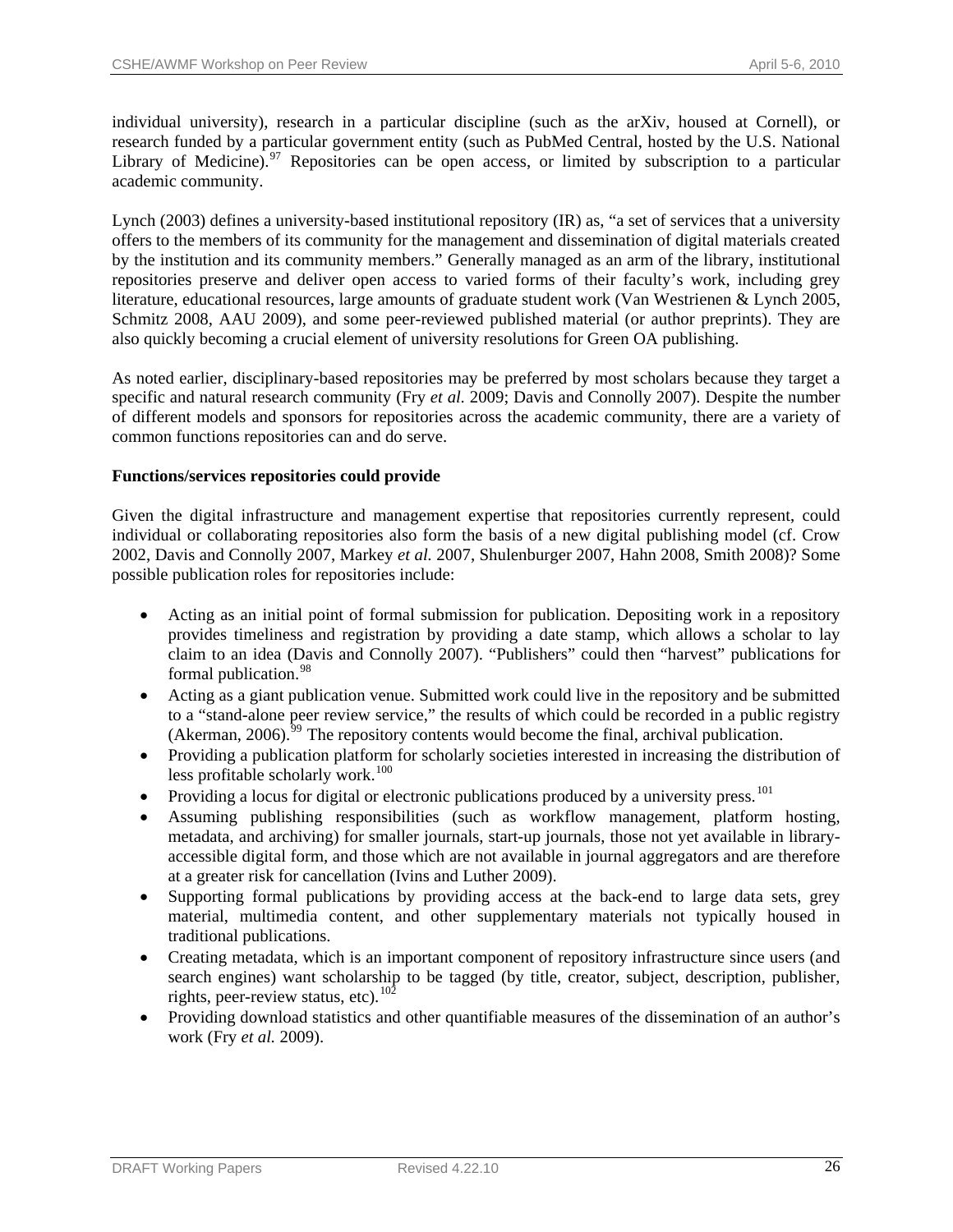# **Obstacles faced by repositories**

As some have indicated, the missions of libraries and publishers are not always compatible.<sup>[103](#page-44-0)</sup> In particular, libraries and repositories are not well designed to do the following:

- Decide how work should be published or packaged into journals or special issues (Brown *et al.*  2007). Repositories can provide deep search tools and opportunities for scholars to be alerted to new deposits in particular areas of the repository, but they do not generally provide editorial oversight.
- Handle the various genres of scholarship that exist across disciplines. The costs for developing platforms to host and maintain multimedia material are high, and few repositories guarantee file formats, with the exception of PDFs, over time (Smith 2008).
- Use surplus funds to finance new publication models. Repositories require substantial financial, personnel, and technical investment (Markey *et al.* 2007). Managing the peer review and publication processes takes experience, time, money, and faculty input. If this process is transferred to the university, local faculty may bear an increased time burden as their services are called upon to support and inform new publication models.
- Convince authors to submit a critical mass of material to establish robust, particularly disciplinebased, repositories.
- Exist in an integrative way with IRs at other institutions. An alternative model might see groups of institutions joining together in common, shared IRs.

# *Disincentives for author deposit in IRs*

While the culture and values in some fields encourage authors to submit in-progress work to disciplinary repositories, institutional repositories frequently languish because faculty contribution is low (cf. Foster and Gibbons, 2005, Davis and Connolly 2007, McDowell, 2007, Marshall 2008, Wittenberg in Harley 2008). The following are some reasons why faculty may be disinclined to support a new library or IRbased publication model.

- Scholars' lack the knowledge, time, and motivation to deposit their work in new outlets, particularly as IR user interfaces are perceived as unsatisfactory (Smith 2008).<sup>[104](#page-44-0)</sup>
- Deposit in different types of repositories varies by field, with availability and speed to publication being the two largest motives for scholars to deposit (Fry *et al.* 2009).
- The "brand" of a journal or publisher is important to scholars, both for prestige (in the case of authors) and quality control (in the case of readers). Many scholars see IRs as competing directly with existing publication options/subscription journals (although this may be less common in the social sciences and humanities) (Fry *et al.* 2009).
- Some scholars may not want their peer-reviewed work to be disseminated alongside non-peerreviewed material (though this is dependent on field). It may be that scholars use IRs to disseminate non-peer-reviewed work and withhold work due to be submitted to a journal (Guess 2008a).
- Publishers may have copyright restrictions that prevent scholars from depositing their work elsewhere, including in repositories.

# **The role of university presses**

University presses in many ways represent the "publication strategy of the academy at large," because they specialize in particular disciplines and, subsequently, their publication lists include authors drawn from outside the home institution (Shulenburger 2007). University presses provide expert guidance to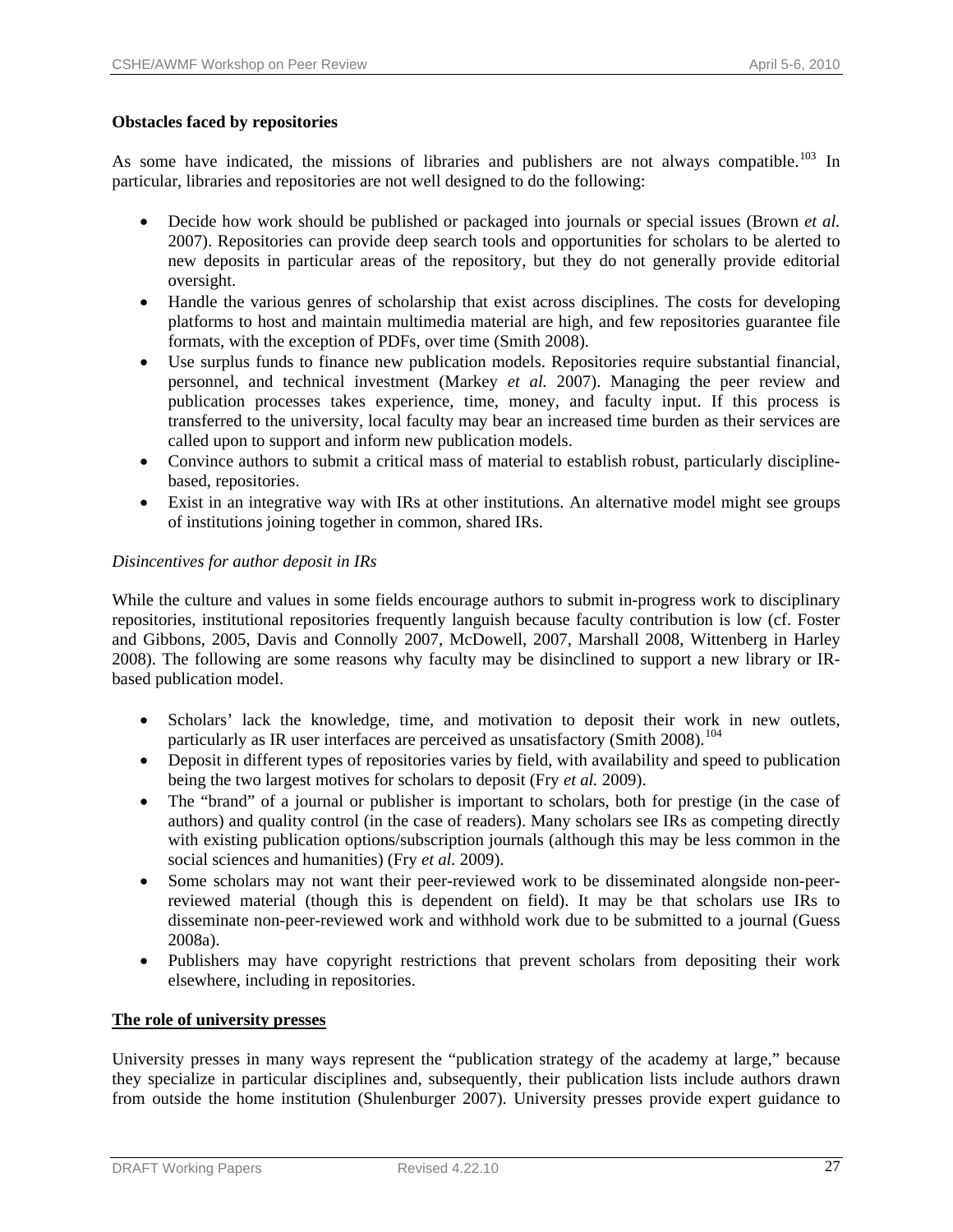authors as they craft and edit their manuscripts for publication. In consultation with scholarly societies and senior scholars, university presses are can help shape scholarship in many fields, particularly in the humanities and social sciences. What kind of publication models could be created either by university presses alone or by partnership among university presses,<sup>[105](#page-44-0)</sup> scholarly societies, the university library, and academic IT?

# **Functions/services university presses could provide**

University presses currently provide a variety of expert publication functions:

- Editorial oversight, including manuscript submission, copy editing, layout, and marketing.
- Management of peer review or mediation between scholarly societies and library publishing systems.
- Creation of specific publication genres and templates for the digital publication of both journals and monographs (cf. Willinsky 2009).<sup>[106](#page-44-0)</sup>
- Linking the publication of certain peer-reviewed journals to disciplinary repositories or perhaps "bidding" for the rights to publish author manuscripts deposited in various IRs?
- Creation and maintenance of research portals that aggregate repository-based peer-reviewed, non-peer-reviewed, and educational materials in a particular research area.<sup>[107](#page-44-0)</sup>
- Development of open-access publication tools for faculty scholars interested in creating new journals, including submission and editorial management services (Ivins and Luther 2009).<sup>[108](#page-45-0)</sup>
- Publicity and dissemination of scholarly materials and resources to relevant audiences, including at conferences, via listservs, etc.
- Development of a new publishing model for specialized monographs based on print-on-demand technology and short-run technology. As Rose (in Harley 2008, p. 11) suggests, faculty associated with research centers at universities, for example, could develop a specialized monograph series with the quality secured by an editorial board and peer evaluation accomplished in much the same fashion as it is done at a university press. Publications would bear the joint imprint of the research center and a university press and both would accrue prestige.
- Print-on-demand (POD) functions for work published in electronic form.

# **Obstacles faced by university presses**

Despite their traditional expertise in the publishing arena, there are several limitations faced by university presses in the digital world:

- University presses are not automatically able to handle the demands of new genres of publishing, being deeply entrenched in conventional publishing models. This includes having the infrastructure to create and post multimedia products, work that requires revision or versioning, back-end data, etc.
- In order to make university presses an important part of reforming research distribution strategies, they will have to be convinced to adopt the open-access outlook that librarians embrace (Shulenburger 2007). Yet an OA model presents problems for funding the significant editorial work presses provide.
- University presses are generally associated with disciplinary specialties, which are not necessarily shared by their own institutions. As Shulenburger (2007) observes, university presses (and institutions more generally) risk losing their scholarly prestige if they are perceived as publishing their own faculty's work *de facto* (such as that deposited in IRs). This complication could be mitigated by having editorial judgments made by individuals outside of the advancement review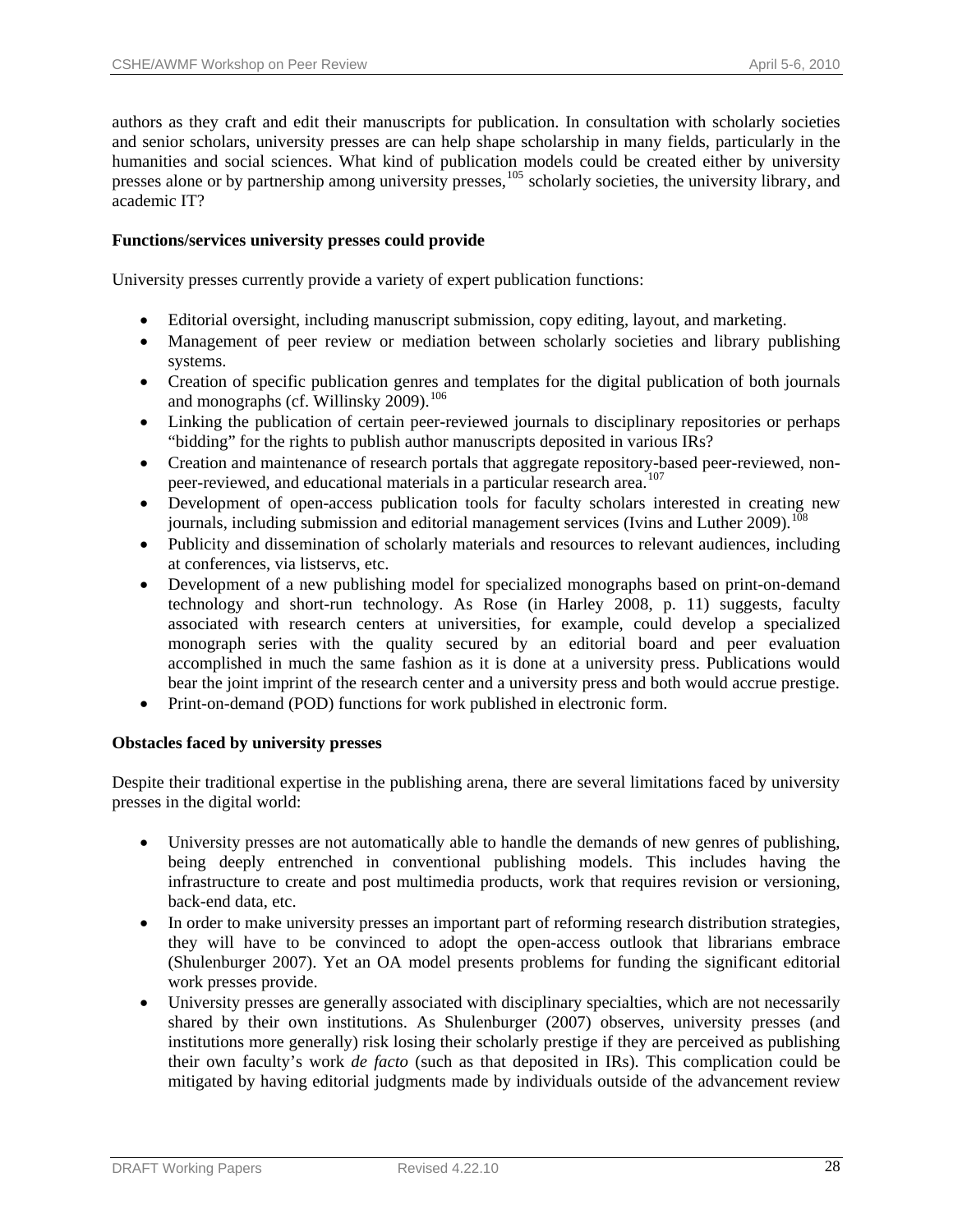process, or by moving to multi-institutional peer-reviewed repositories or collaborative press initiatives (King 2005).

# **Concluding thoughts**

Although a future in which various stakeholders partner to create new publication models is fraught with logistical difficulties (Brown *et al.* 2007), there are many forms of publishing expertise distributed across the academic landscape. The key to moving forward with any new model is to reduce the enormous duplication among the services that different stakeholders can provide,<sup>[109](#page-45-0)</sup> and focus on which services each can do best. The outstanding questions for launching successful collaborations between scholarly societies, repository venues, and university press activities—and there are several—may include the following:

- In an OA publication model, who will pay for remaining costs of publication (which are significant and include the salaries of copyeditors and content managers, as well as the "bits and bytes" of digital infrastructure and preservation)? How will costs be allocated across the university or between universities, particularly in the absence of reform to the current journal subscription/publication model? $110$
- If a publication is processed by a university press, published in a repository, and peer reviewed by an editorial board in a scholarly society, whose imprint will the final publication bear (that of the society, press, or library)?
- How can new publication models earn legitimacy among faculty, and/or how can a critical mass of scholar-authors be mobilized to publish in alternate venues? How can new publications reach target audiences and wide dissemination levels, in competition with the extensive marketing campaigns maintained by commercial publishers?
- How can new publication models be integrated into existing avenues for scholars to keep up-todate with the literature? What new Internet or search tools are needed (cf. Suber 2008, 2010)?
- What is the right balance between organizing publication by disciplinary theme, versus by institution?
- And finally, what is the likely role of or response by commercial publishers to new publication models? Will they respond by creating new (for-profit) tools for mining, ranking, and analyzing new publication models (such as Elsevier's development of Scopus)? Moreover, if scholarly work is increasingly available in OA form, wherever it is housed, will scholars simply turn to Google searches or new aggregation tools rather than new publication outlets to locate scholarly work?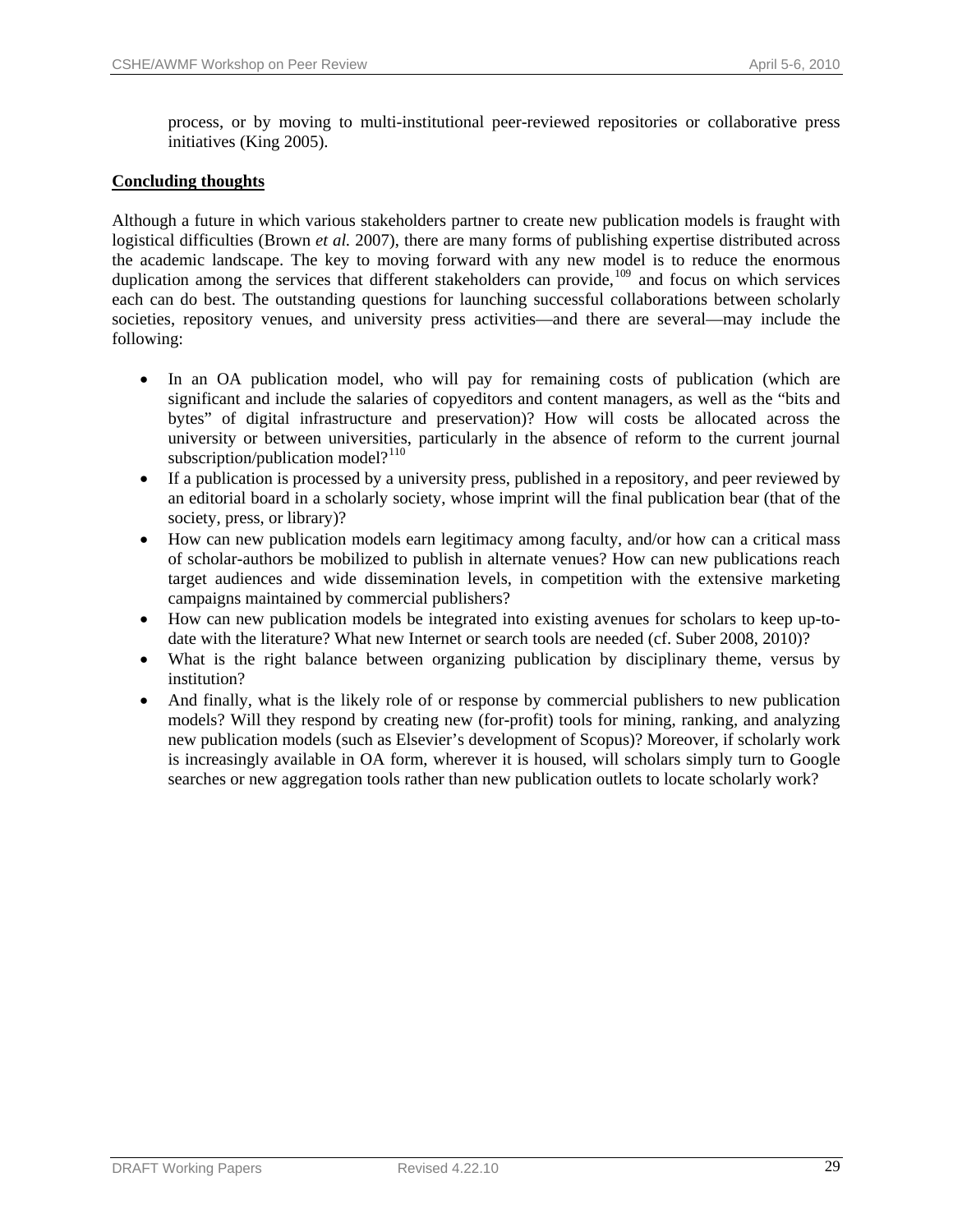# **APPENDIX: WORKSHOP PARTICIPANTS**

# **March 2009 Peer Review Meeting Participants**

# **Sophia Krzys Acord**

Research Associate Center for Studies in Higher Education University of California, Berkeley

# **George Breslauer**

Executive Vice Chancellor and Provost University of California, Berkeley

# **Anthony Cascardi**

Director, Doreen B. Townsend Center for the Humanities; Professor, Comparative Literature, Rhetoric, Spanish and Portuguese University of California, Berkeley

#### **Paul Courant**

Former Provost and Executive Vice President for Academic Affairs, University Librarian, and Dean of Libraries University of Michigan

# **Sarah Earl-Novell**

Post Doctoral Researcher Center for Studies in Higher Education University of California, Berkeley

# **Aaron Edlin**

Richard Jennings Endowed Chair Professor of Economics, Professor of Law University of California, Berkeley

# **Thomas Goldstein**

Director, Mass Communication Professor, Journalism and Mass Communication University of California, Berkeley

# **Daniel Greenstein**

Vice Provost, Strategic Academic Planning, Program and Coordination, Office of the President, University of California

# **Diane Harley**

Senior Researcher Center for Studies in Higher Education University of California, Berkeley

# **Nicholas Jewell**

Professor, Biostatistics and Statistics; School of Public Health University of California, Berkeley

#### **C. Judson King**

Emeritus, Provost and Senior Vice President -- Academic Affairs, University of California Director, Center for Studies in Higher Education, University of California, Berkeley

# **Thomas Leonard**

University Librarian Professor, Graduate School of Journalism University of California, Berkeley

# **AnnaLee Saxenian**

Dean, School of Information and Professor, Department of City and Regional Planning University of California, Berkeley

# **Donald Waters**

Program Officer Scholarly Communication Andrew W. Mellon Foundation

#### **Lynne Withey**

Director, University of California Press

# **Keith Yamamoto**

Professor and Executive Vice Dean, School of Medicine, Cellular and Molecular Pharmacology University of California, San Francisco

# **Sheldon Zedeck**

Vice Provost, Academic Affairs and Faculty **Welfare** Professor, Psychology University of California, Berkeley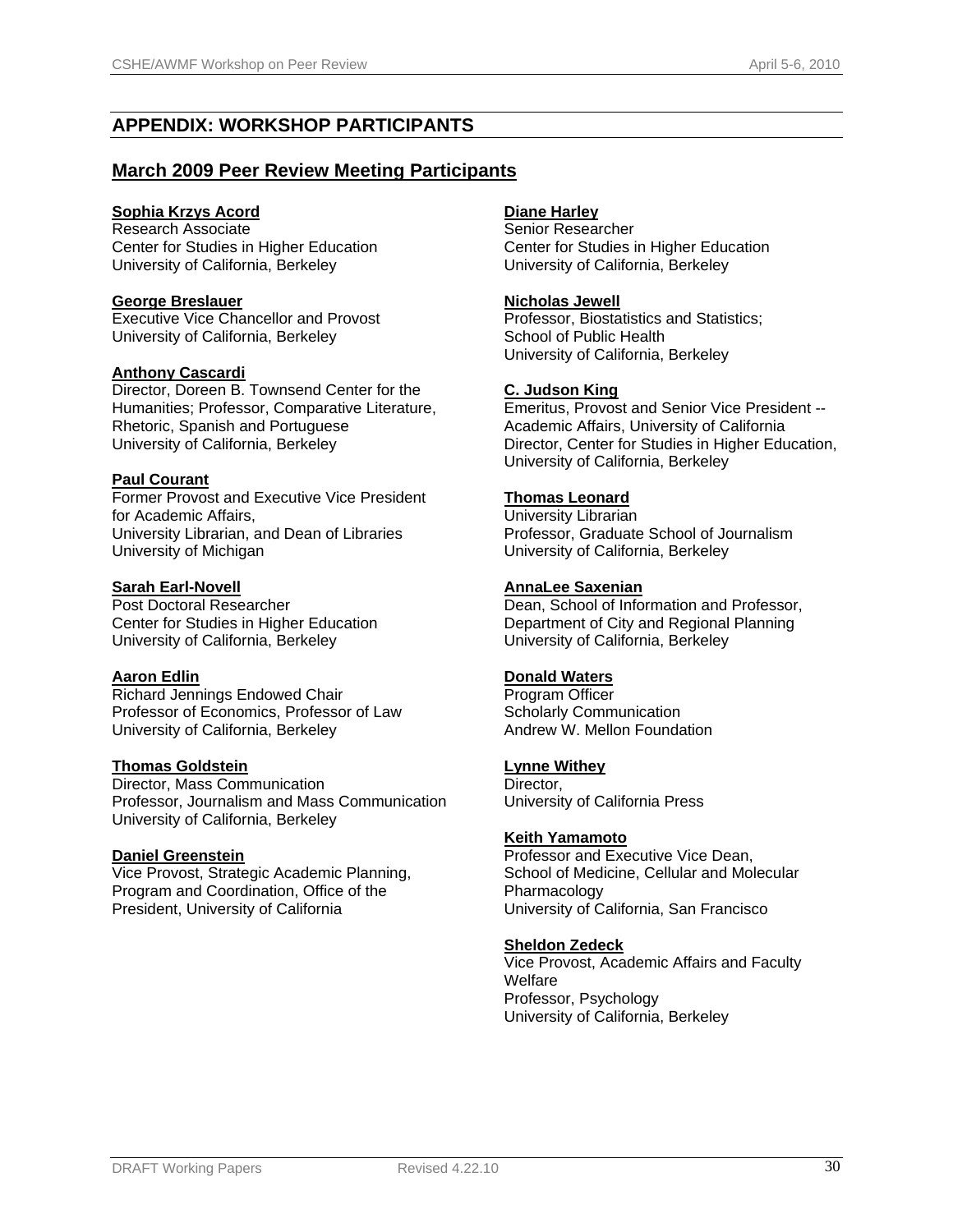# **April 2010 Peer Review Meeting Participants**

# **Sophia Krzys Acord**

Research Associate Center for Studies in Higher Education (CSHE) UC Berkeley

# **Paul N. Courant**

University Librarian and Dean of Libraries Professor, Public Policy, Economics, and Information Former Provost and Executive Vice President for Academic Affairs University of Michigan

#### **Peter J. Dougherty**

Director of Princeton University Press Princeton University

# **Sarah Earl-Novell**

Research Associate Center for Studies in Higher Education (CSHE) UC Berkeley

# **Ellen W. Faran**

Director of the MIT Press Massachusetts Institute of Technology (MIT)

# **Diane Harley**

Senior Researcher Center for Studies in Higher Education (CSHE) UC Berkeley

#### **James L. Hilton**

Vice President and Chief Information Officer University of Virginia

# **Nicholas P. Jewell**

Professor, Biostatistics and Statistics Former Vice Provost for Academic Personnel UC Berkeley

#### **C. Judson King**

Director, Center for Studies in Higher Education (CSHE), UC Berkeley Emeritus, Provost and Senior Vice President for Academic Affairs, University of California

# **Thomas C. Leonard**

University Librarian UC Berkeley President, Association of Research Libraries (ARL)

#### **John Lindow**

Professor, Department of Scandinavian Member, UC Committee on Academic Personnel UC Berkeley

#### **Clifford Lynch**

Director, Coalition for Networked Information (CNI) Adjunct Professor, School of Information UC Berkeley

# **Randy Schekman**

Professor, Molecular and Cell Biology UC Berkeley Editor-in-Chief, *Proceedings of the National Academy of Sciences*

#### **David E. Shulenburger**

Vice President for Academic Affairs Association of Public and Land-grant Universities (APLU) Former Provost and Executive Vice Chancellor, University of Kansas

#### **Michael Thouless**

Professor, Mechanical Engineering and Materials Science Chair, Faculty Senate Assembly University of Michigan

#### **Donald Waters**

Program Officer, Scholarly Communications and Information Technology The Andrew W. Mellon Foundation

# **Steven C. Wheatley**

Vice President American Council of Learned Societies (ACLS)

# **Lynne Withey**

Director of the University of California Press University of California

# **Ann J. Wolpert**

Director of the MIT Libraries and Press Massachusetts Institute of Technology (MIT)

#### **Keith Yamamoto**

Executive Vice Dean, School of Medicine Professor, Cellular/Molecular Pharmacology and Biochemistry/Biophysics UC San Francisco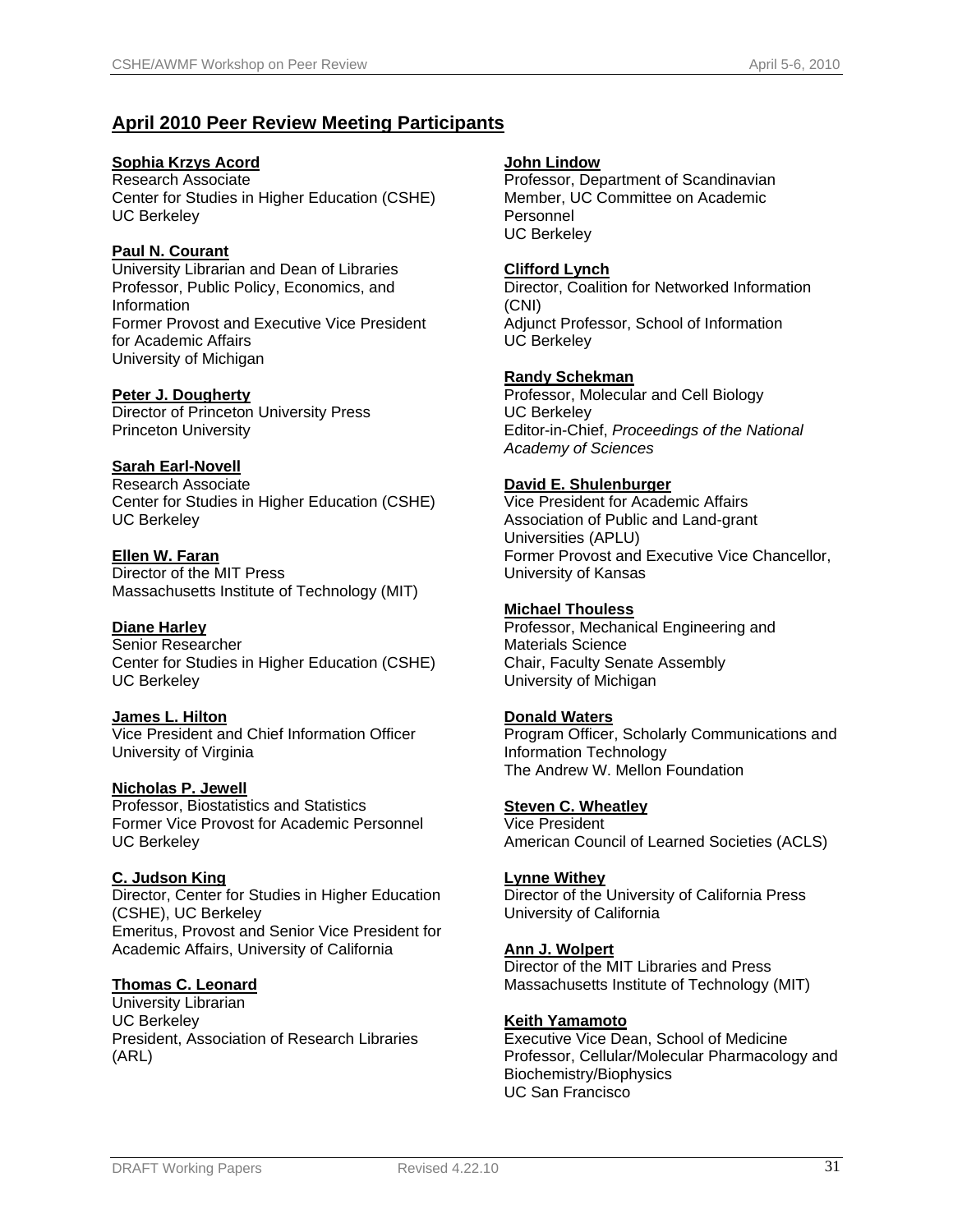# **BIBLIOGRAPHY**

- Abbott, Andrew. 2001. *Chaos of Disciplines*. Chicago, London: The University of Chicago Press.
- ---. 2008. Publication and the Future of Knowledge. Paper presented at the Association of American University Presses, June 27, Montréal, Canada. [http://home.uchicago.edu/~aabbott/Papers/aaup.pdf](http://home.uchicago.edu/%7Eaabbott/Papers/aaup.pdf)
- Adema, Janneke. 2010. *Overview of Open Access Models for eBooks in the Humanities and Social Sciences*. Amsterdam, Netherlands: Open Access Publishing in European Networks (OAPEN), March 8.<http://www.oapen.org/images/OpenAccessModels.pdf>
- Adema, Janneke, and Paul Rutten. 2010. *Digital Monographs in the Humanities and Social Sciences: Report on User Needs*. Amsterdam, Netherlands: Open Access Publishing in European Networks (OAPEN), January. [http://www.oapen.org/images/D315%20User%20Needs%20Report.pdf.](http://www.oapen.org/images/D315%20User%20Needs%20Report.pdf)
- Adler, Robert, John Ewing, and Peter Taylor. 2008. *Citation Statistics: A Report from the International Mathematical Union (IMU) in Cooperation with the International Council of Industrial and Applied Mathematics (ICIAM) and the Institute of Mathematical Statistics (IMS) Joint Committee on Quantitative Assessment of Research*. Berlin, Germany: International Mathematical Union (IMU), June 12. <http://www.mathunion.org/fileadmin/IMU/Report/CitationStatistics.pdf>.
- Akerman, Richard. 2006. "Technical Solutions: Evolving Peer Review for the Internet," *Nature* Web Debate: Peer Review, doi:10.1038/nature04997,

<http://www.nature.com/nature/peerreview/debate/nature04997.html>

- Altbach, Philip G. 2006. The Tyranny of Citations. *Inside Higher Ed*, May 8, online edition, sec. Views. <http://insidehighered.com/views/2006/05/08/altbach>
- Alberts, Bruce, Brooks Hanson, and Katrina L. Kelner. 2008. Reviewing Peer Review. *Science* 321 (July 4). <http://www.sciencemag.org/cgi/reprint/321/5885/15.pdf>
- American Society for Cell Biology (ASCB). 2009. ASCB Position on Public Access to Scientific Literature . American Society for Cell Biology (ASCB). <http://ascb.org/index.cfm?navid=10&id=1968&tcode=nws3>
- APA/AIA Task Force on Electronic Publications. 2007. *Final Report*. Philadelphia, PA, Boston, MA: American Philological Association, Archaeological Institute of America, March 31. [http://socrates.berkeley.edu/~pinax/pdfs/TaskForceFinalReport.pdf](http://socrates.berkeley.edu/%7Epinax/pdfs/TaskForceFinalReport.pdf)
- Association of American Universities (AAU) et al. 2009. The University's Role in the Dissemination of Research and Scholarship — A Call to Action (Association of American Universities (AAU), February. [http://www.arl.org/bm~doc/disseminating-research-feb09.pdf](http://www.arl.org/bm%7Edoc/disseminating-research-feb09.pdf)
- Bates, David, Janet Nelson, Charlotte Roueché, and Jane Winters. 2006. *Peer Review and Evaluation of Digital Resources for the Arts and Humanities*. Arts and Humanities Research Council (AHRC) ICT Strategy Project. London, UK: Institute of Historical Research, University of London, September.<http://www.history.ac.uk/resources/digitisation/peer-review>
- Becher, Tony, and Paul R. Trowler. 2001. *Academic Tribes and Territories: Intellectual Enquiry and the Culture of Disciplines*. Second ed. Buckingham, UK: The Society for Research into Higher Education & Open University Press.
- Bergstrom, Theodore C. 2001. Free Labor for Costly Journals? *Journal of Economic Perspectives* 15, no. 3 (March): 183-198.
- Bergstrom, Theodore C., and Carl T. Bergstrom. 2004. Can 'Author Pays' Compete with 'Reader Pays'? *Nature* Web Focus: Access the Literature.

<http://www.nature.com/nature/focus/accessdebate/22.html>

Bergstrom, Theodore, and R. Preston McAfee. 2005. An Open Letter to All University Presidents and Provosts Concerning Increasingly Expensive Journals. <http://www.mcafee.cc/Journal/OpenLetter.pdf>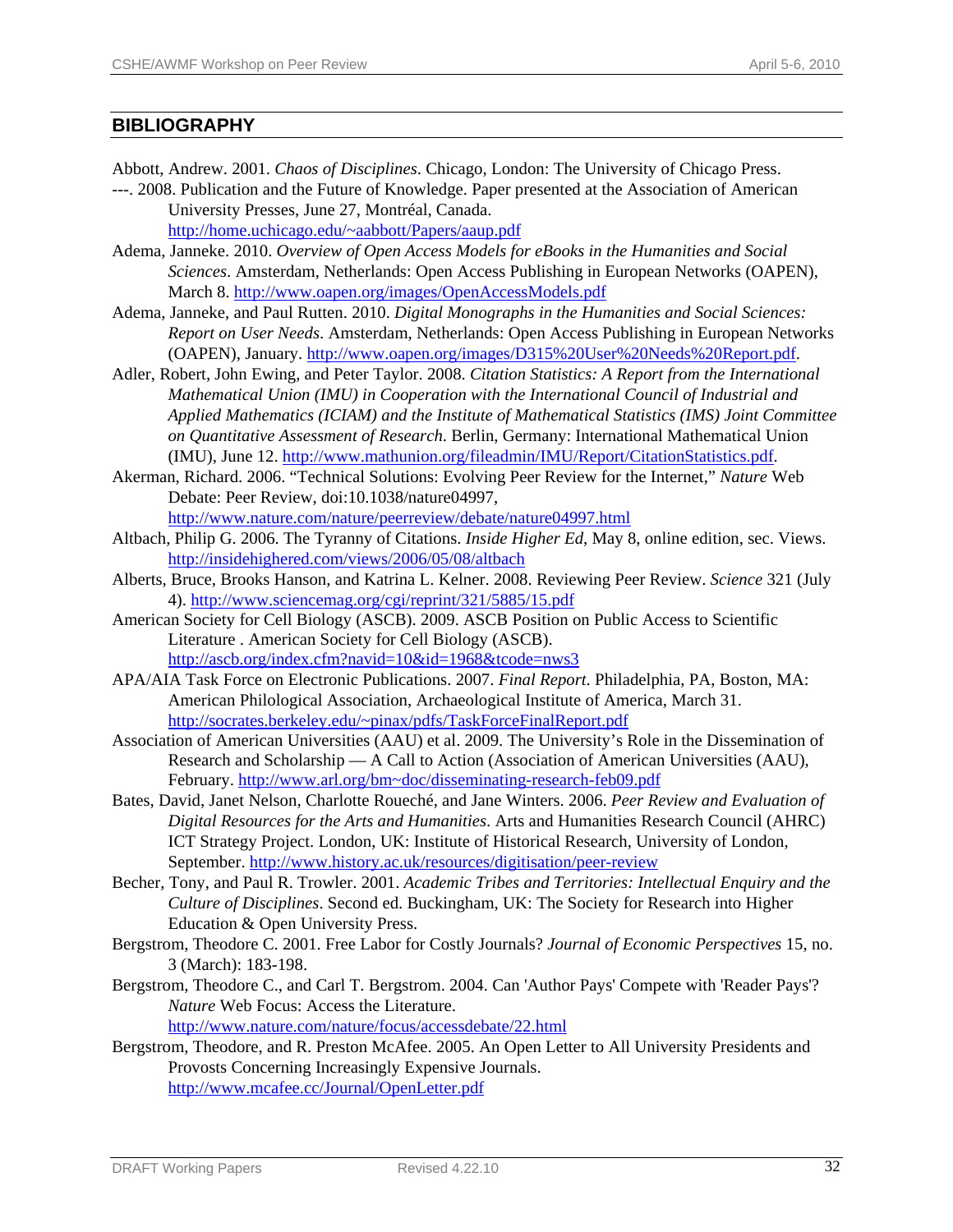- Bergstrom, Carl, James Hendler, and Dan Chudnov. 2007. Fantasy Journals. Personal website, University of Washington. <http://octavia.zoology.washington.edu/game.pdf>
- Bide, Mark, and Alicia Wise. 2010. 21st-Century Rights Management: Why Does It Matter and What Is Being Done? . *Learned Publishing* 23, no. 1: 23-31(9).
- Bollen, Johan, Herbert Van de Sompel, Aric Hagberg, and Ryan Chute. 2009. A Principal Component Analysis of 39 Scientific Impact Measures. *PLoS ONE* 4, no. 6: e6022.
- Borgman, Christine L. 2007. *Scholarship in the Digital Age: Information, Infrastructure, and the Internet*. Cambridge, MA: The MIT Press.

<http://mitpress.mit.edu/catalog/item/default.asp?ttype=2&tid=11333>.

- Boyer, Ernst. 1997. *Scholarship Reconsidered: Priorities of the Professoriate*. San Francisco: Jossey-Bass.<http://www.josseybass.com/WileyCDA/WileyTitle/productCd-0787940690.html>
- Brown, Hannah. 2007. How Impact Factors Changed Medical Publishing--and Science. *British Medical Journal* 334: 561-564.
- Brown, Tracey. 2009. *Peer Review Survey 2009: Preliminary Findings*. London, UK: Sense About Science. <http://www.senseaboutscience.org.uk/index.php/site/project/395>
- Brown, Laura, Rebecca Griffiths, and Matthew Rascoff. 2007. *University Publishing In A Digital Age*. New York, NY: Ithaka, July 26. [http://www.ithaka.org/strategic-services/Ithaka%20University%20Publishing%20Report.pdf.](http://www.ithaka.org/strategic-services/Ithaka%20University%20Publishing%20Report.pdf)
- Campbell, David, Y. S. Chi, Paul Courant, Phil Davis, Fred Dylla, Donald King, Richard McCarty, et al. 2010. *Report and Recommendations from the Scholarly Publishing Roundtable*. Washington, D.C.: Association of American Universities (AAU), January. http://www.aau.edu/policy/scholarly\_publishing\_roundtable.aspx?id=6894
- Canadian Federation for the Humanities and Social Sciences. 2006. Position on Open Access. Canadian Federation for the Humanities and Social Sciences, March 25. <http://fedcan.ca/images/File/PDF/Open%20Access%20Position.pdf>
- Casati, Fabio, Fausto Giunchiglia, and Maurizio Marchese. 2007. Publish and Perish: Why the Current Publication and Review Model is Killing Research and Wasting Your Money. *ACM Ubiquity* 8, no. 3 (January). [http://www.acm.org/ubiquity/views/v8i03\\_fabio.html](http://www.acm.org/ubiquity/views/v8i03_fabio.html)
- Casler, Robert, and Janet Byron. 2009. Managing Peer Review Online. Presentation at *ACE/NETC*. Des Moins, IO. <http://www.slideshare.net/rcasler/managing-peer-review-online>
- Cox, John, and Laura Cox. *Academic Journal Publishers' Policies and Practices in Online Publishing, 3rd Edition*. West Sussex, UK: The Association of Learned and Professional Society Publishers (ALPSP). [http://www.alpsp.org/ngen\\_public/article.asp?aid=24781](http://www.alpsp.org/ngen_public/article.asp?aid=24781)
- Crow, Raym. 2002. The Case for Institutional Repositories: A SPARC Position Paper, *ARL Bimonthly Report* 223, [http://works.bepress.com/ir\\_research/7/](http://works.bepress.com/ir_research/7/)
- ---. 2009. *Income Models for Open Access: An Overview of Current Practice* (Washington, D.C.: Scholarly Publishing and Academic Resources Coalition (SPARC), September, <http://www.arl.org/sparc/publisher/incomemodels/>
- Cyburt, Richard H., Sam M. Austin, Timothy C. Beers, Alfredo Estrade, Ryan M. Ferguson, Alexander Sakharuk, Hendrik Schatz, Karl Smith, and Scott Warren. 2010. The Virtual Journals of the Joint Institute for Nuclear Astrophysics. *D-Lib Magazine* 16, no. 1/2. <http://www.dlib.org/dlib/january10/cyburt/01cyburt.html>
- Davis, Philip M. 2008. Self-Publishing Editor to Retire. *The Scholarly Kitchen*. November 28. <http://scholarlykitchen.sspnet.org/2008/11/28/self-publishing-editor-retires/>
- ---. 2009a. Horns of a Dilemma: Open Access or Academic Freedom. *The Scholarly Kitchen*. July 22. <http://scholarlykitchen.sspnet.org/2009/07/22/horns-of-a-dilemma/>
- ---. 2009b. Study Summary (prepared for Mellon report on Open Access Experiment)
- ---. 2010. ArXiv Ditches "Subscription-like" Model. *The Scholarly Kitchen*. Jan 29. <http://scholarlykitchen.sspnet.org/2010/01/29/arxiv-ditches-subscription-like-model/>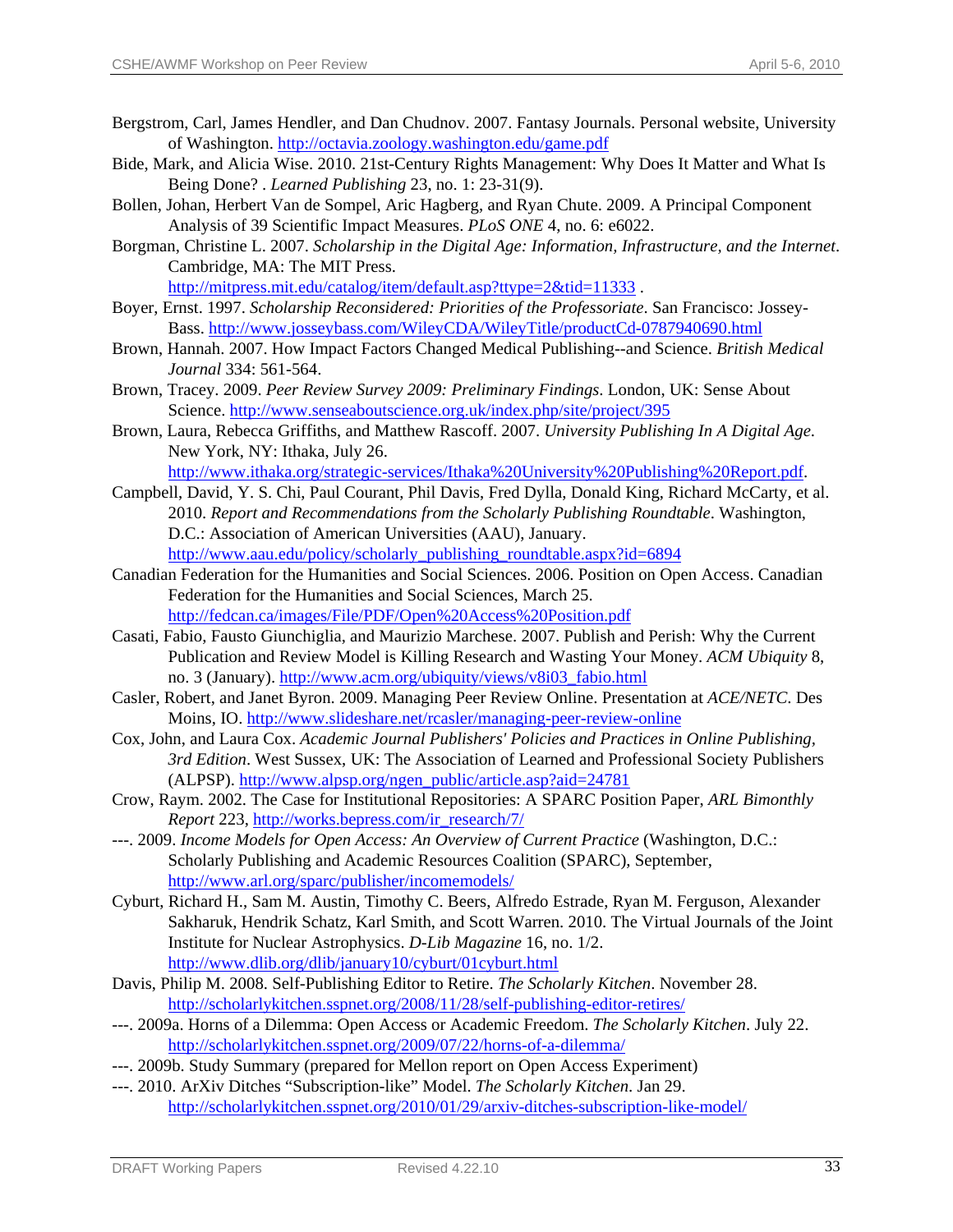- Davis, Philip M., and Matthew J. L. Connolly. 2007. Institutional Repositories: Evaluating the Reasons for Non-use of Cornell University's Installation of DSpace. *D-Lib Magazine*. <http://www.dlib.org/dlib/march07/davis/03davis.html>
- Edlin, Aaron S., and Daniel L. Rubinfeld. 2004. Exclusion or Efficient Pricing: The "Big Deal" Bundling of Academic Journals. *Antitrust Law Journal* 72, no. 1: 119-157.
- Ellison, Glenn. 2002. The Slowdown of the Economics Publishing Process. *Journal of Political Economy* 110, no. 5. Journal of Political Economy: 947-993.
- Ellison, Glenn. 2007. Is Peer Review in Decline? National Bureau of Economic Research (NBER), July. Working paper No. 13272. <http://www.nber.org/papers/w13272>
- Esposito, Joseph J. 2004. The Devil You Don't Know: The Unexpected Future of Open Access Publishing. *First Monday* 9, no. 8.

<http://firstmonday.org/htbin/cgiwrap/bin/ojs/index.php/fm/article/view/1163/1083>

- Foster, Nancy F. and Susan Gibbons. 2005. Understanding Faculty to Improve Content Recruitment for Institutional Repositories, *D-Lib Magazine* 11, no. 1. <http://www.dlib.org/dlib/january05/foster/01foster.html>
- Friedlander, Amy. 2008. The Triple Helix: Cyberinfrastructure, Scholarly Communication, and Trust. *Journal of Electronic Publishing* 11, no. 1. [http://quod.lib.umich.edu/cgi/t/text/text](http://quod.lib.umich.edu/cgi/t/text/text-idx?c=jep;view=text;rgn=main;idno=3336451.0011.109) $idx?c=jep; view=text;rgn=main; idno=3336451.0011.109$
- Fry, Jenny, Charles Oppenheim, Steve Probets, Claire Creaser, Helen Greenwood, Valérie Spezi, and Sonya White. 2009. PEER Behavioural Research: Authors and Users vis-à-vis Journals and Repositories. [http://www.peerproject.eu/fileadmin/media/reports/Final\\_revision\\_-](http://www.peerproject.eu/fileadmin/media/reports/Final_revision_-_behavioural_baseline_report_-_20_01_10.pdf) [\\_behavioural\\_baseline\\_report\\_-\\_20\\_01\\_10.pdf](http://www.peerproject.eu/fileadmin/media/reports/Final_revision_-_behavioural_baseline_report_-_20_01_10.pdf)
- Garfield, Eugene. 1993. Co-Citation Analysis of the Scientific Literature: Henry Small on Mapping the Collective Mind of Science. *Current Comments* 19: 293-294. <http://www.garfield.library.upenn.edu/essays/v15p293y1992-93.pdf>
- Ginsparg, Paul. 1996. First Steps Towards Electronic Research Communication in Physics. *Solaris* 3. <http://biblio-fr.info.unicaen.fr/bnum/jelec/Solaris/d03/3ginspar.html>
- Glenn, David. 2008. Some Anthropologists Continue the Slow Push Toward Open Access. *The Chronicle of Higher Education*, February 15, online edition, sec. Faculty. <http://chronicle.com/daily/2008/02/1669n.htm>
- Greaves, Sarah, Joanna Scott, Maxine Clarke, Linda Miller, Timo Hannay, Annette Thomas, and Philip Campbell. 2006. Overview: Nature's Trial of Open Peer Review. *Nature* Web Debate: Peer Review. doi:10.1038/nature05535.

<http://www.nature.com/nature/peerreview/debate/nature05535.html>

- Greenberg, Steven A. 2009. How Citation Distortions Create Unfounded Authority: Analysis of a Citation Network. *British Medical Journal* 339: b2680. doi:10.1136/bmj.b2680.
- Guess, Andy. 2008a. Harvard Opts In to 'Opt Out' Plan. *Inside Higher Ed*, February 13, online edition, sec. News.<http://www.insidehighered.com/news/2008/02/13/openaccess>
- Guterman, Lila. 2005. Peer-Review Researchers Explore Hyped Conclusions, Open Access, and Bias. *The Chronicle of Higher Education*, September 19, online edition, sec. Today's News. <http://chronicle.com/article/Peer-Review-Researchers-Exp/28246/>
- ---. 2008. 'Nature' Journals Will Archive Authors' Papers in Open-Access Databases. *The Chronicle of Higher Education*, July 8, online edition, sec. Books. [http://chronicle.com/news/article/4798/nature-journals-will-archive-authors-papers-in-open](http://chronicle.com/news/article/4798/nature-journals-will-archive-authors-papers-in-open-access-databases)[access-databases](http://chronicle.com/news/article/4798/nature-journals-will-archive-authors-papers-in-open-access-databases)
- Hackman, Tim. 2009. What's the Opposite of a Pyrrhic Victory? 1: Lessons Learned from an Open Access Defeat. *College & Research Libraries News (C&RL News)* 70, no. 8. <http://www.ala.org/ala/mgrps/divs/acrl/publications/crlnews/2009/oct/pyrrhicvict.cfm>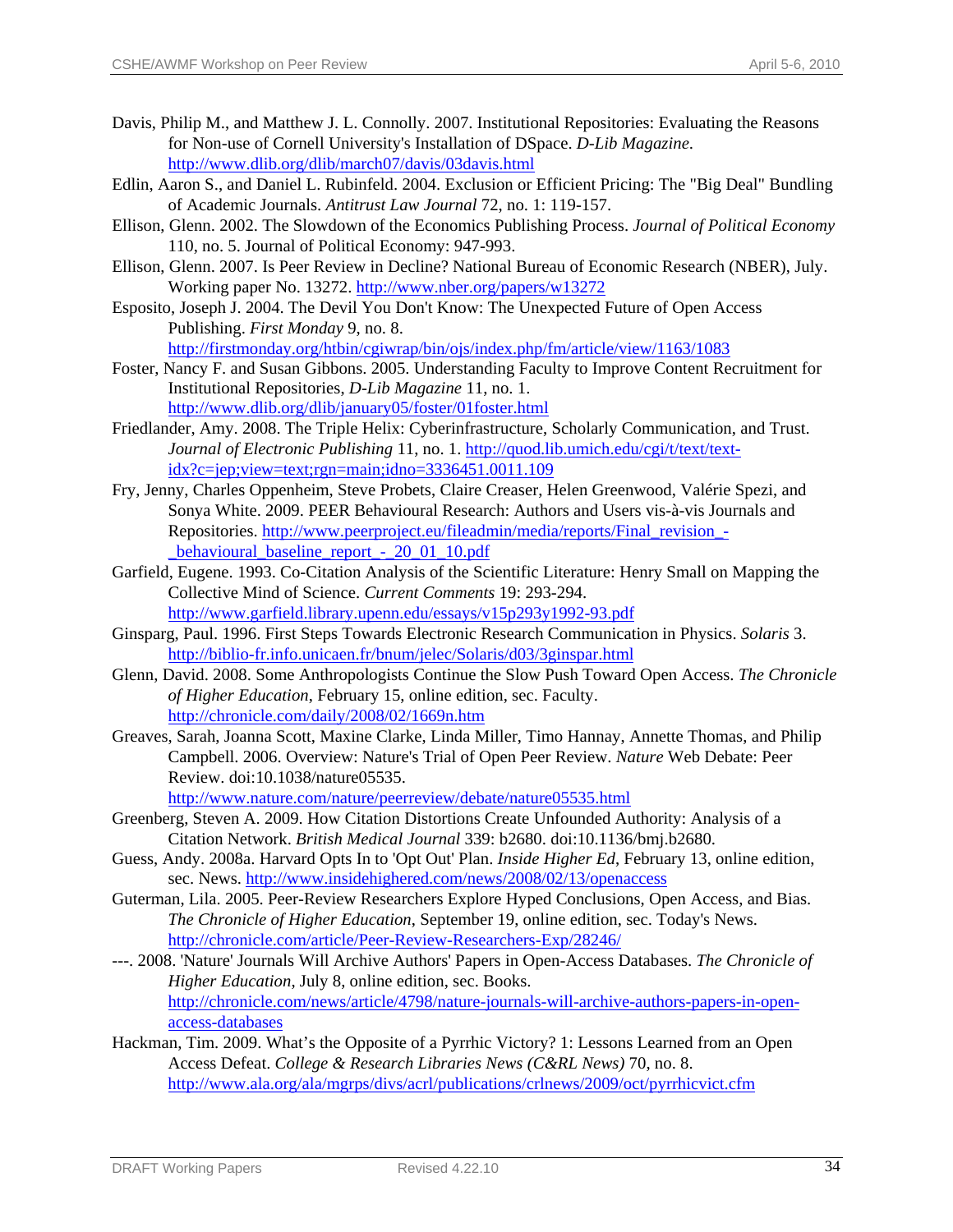- Hahn, Karla. 2008. Talk About Talking About New Models of Scholarly Communication," *Journal of Electronic Publishing* 11, no. 1, [http://quod.lib.umich.edu/cgi/t/text/text](http://quod.lib.umich.edu/cgi/t/text/text-idx?c=jep;view=text;rgn=main;idno=3336451.0011.108) $idx?c=jep;view=text;ren=main;idno=3336451.0011.108$
- Hansen, Stephen A., Michael Kisielewski, and Jana L. Asher. 2007. *International Intellectual Property Experiences: A Report of Four Countries*. Washington, D.C.: Project on Science and Intellectual Property in the Public Interest, American Association for the Advancement of Science (AAAS). [http://sippi.aaas.org/Pubs/SIPPI\\_Four\\_Country\\_Report.pdf](http://sippi.aaas.org/Pubs/SIPPI_Four_Country_Report.pdf)
- Haque, Asif-ul, and Paul Ginsparg. 2009. Positional Effects on Citation and Readership in arXiv. *Journal of the American Society for Information Science and Technology* 60, no. 11 (July 27): 2201-2218.
- Harley, Diane (ed.). 2008. *The University as Publisher: Summary of a Meeting Held at UC Berkeley on November 1, 2007*. Center for Studies in Higher Education (CSHE), February. <http://cshe.berkeley.edu/publications/publications.php?id=295>.
- Harley, Diane, Sarah Earl-Novell, Jennifer Arter, Shannon Lawrence, and C. Judson King. 2007. The Influence of Academic Values on Scholarly Publication and Communication Practices. *Journal of Electronic Publishing* 10, no. 2.<http://cshe.berkeley.edu/publications/publications.php?id=260>
- Harley, Diane, Sophia Krzys Acord, Sarah Earl-Novell, Shannon Lawrence, and C. Judson King. 2010. *Assessing the Future Landscape of Scholarly Communication: An Exploration of Faculty Values and Needs in Seven Disciplines*. University of California, Berkeley, CA: Center for Studies in Higher Education (CSHE), January. [http://escholarship.org/uc/cshe\\_fsc](http://escholarship.org/uc/cshe_fsc)
- Harnad, Stevan. 2000. The Invisible Hand of Peer Review. *Exploit Interactive* 5 (April). <http://cogprints.org/1646/>
- Hirsch, J. E. 2007. An Index to Quantify an Individual's Scientific Research Output. *Proceedings of the National Academy of Sciences* 102, no. 46 (June 20): 16569-16572.
- Hobbs, Richard. 2007. Should We Ditch Impact Factors? *British Medical Journal* 334 (March 17): 569.
- Houghton, John, Bruce Rasmussen, Peter Sheehan, Charles Oppenheim, Anne Morris, Claire Creaser, Helen Greenwood, Mark Summers, and Adrian Gourlay. 2009. *Economic Implications of Alternative Scholarly Publishing Models: Exploring the Costs and Benefits*. London, UK: Joint Information Systems Committee (JISC), January. <http://www.jisc.ac.uk/media/documents/publications/rpteconomicoapublishing.pdf>
- Howard, Jennifer. 2008a. Congressional Hearing Over Public Access Filled With High Drama. *The Chronicle of Higher Education*, September 12, online edition, sec. Research. <http://chronicle.com/daily/2008/09/4589n.htm>
- Howard, Jennifer. 2008b. New Ratings of Humanities Journals Do More Than Rank -- They Rankle. *The Chronicle of Higher Education*, October 10, online edition, sec. Faculty. <http://chronicle.com/weekly/v55/i07/07a01001.htm>
- Ivins, October, and Judy Luther. 2009. Library Options for Publishing Support. Presentation at the *155th ARL Membership Meeting*. Washington, D.C., October 14. <http://www.arl.org/resources/pubs/mmproceedings/155mm-proceedings.shtml>
- Jennings, Charles. 2006. Quality and Value: The True Purpose of Peer Review. *Nature* Web Debate: Peer Review. doi:10.1038/nature05032.

<http://www.nature.com/nature/peerreview/debate/nature05032.html>

Jensen, Michael. 2006. Authority 2.0 and 3.0: The Collision of Authority and Participation in Scholarly Communications.

[www.nap.edu/staff/mjensen/authority\\_3\\_0.pdf](http://www.nap.edu/staff/mjensen/authority_3_0.pdf)

- ---. 2008. The New Metrics of Scholarly Authority. *The Chronicle of Higher Education*, June 15, online edition, sec. The Chronicle Review. <http://chronicle.com/free/v53/i41/41b00601.htm>.
- Kaemper, Bernd-Christoph. 2009a. Hybrid Journal Pricing (1): Impending Oxford Open Price Increases. Stuttgart University Library, October. [http://www.library.yale.edu/~llicense/ListArchives/0910/msg00076.html](http://www.library.yale.edu/%7Ellicense/ListArchives/0910/msg00076.html)

DRAFT Working Papers **Revised 4.22.10** 35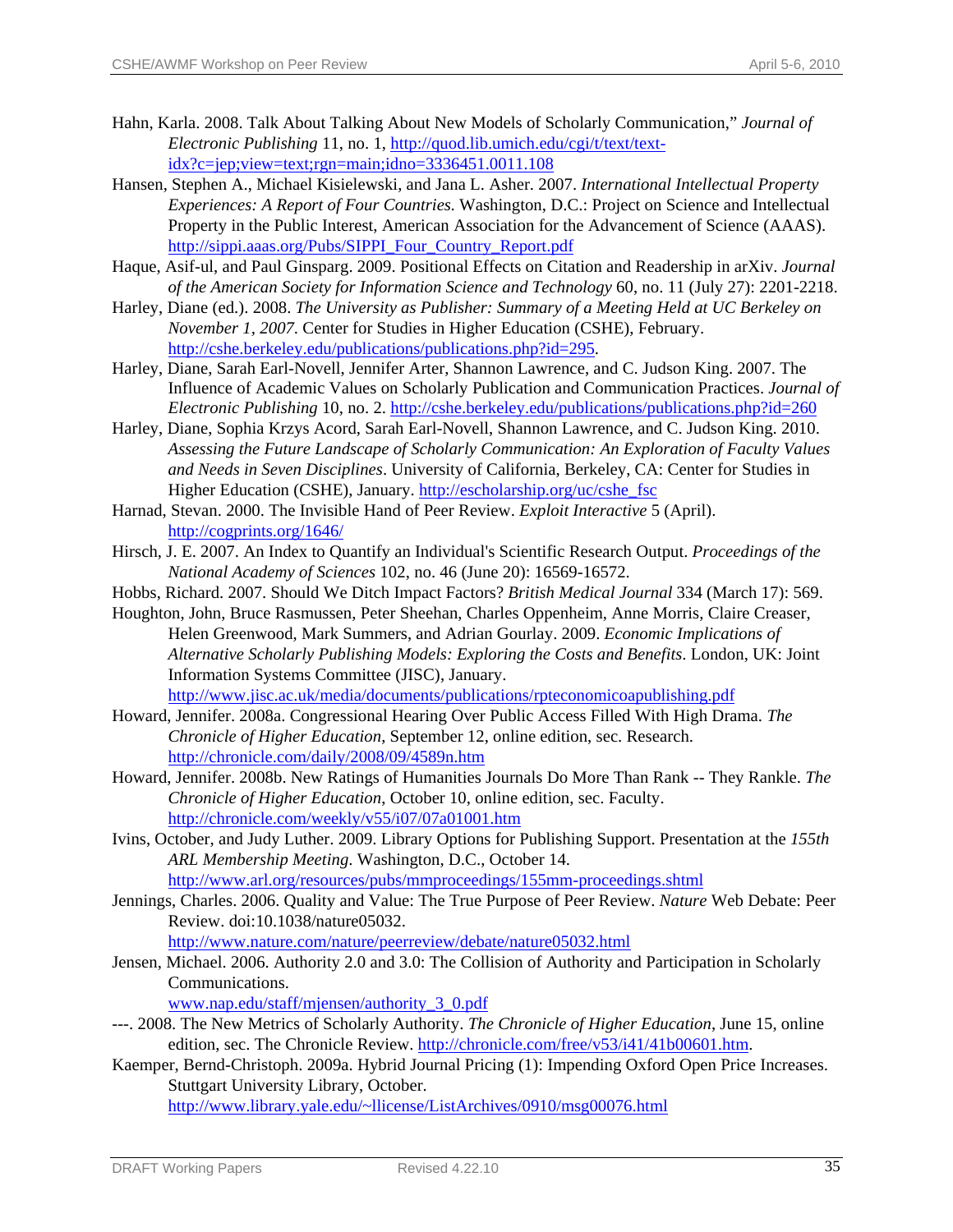---. 2009b. Hybrid Journal Pricing (II): When and By How Much Will We See EMBO Prices Decrease? Stuttgart University Library, October.

[http://www.ub.uni-stuttgart.de/ejournals/Hybrid\\_journal\\_pricing\\_EMBO.doc](http://www.ub.uni-stuttgart.de/ejournals/Hybrid_journal_pricing_EMBO.doc)

- King, C. Judson. 2005. Structuring and Budgeting for Scholarly Communication within the University [Example is the University of California]. White paper, Appendix E. Center for Studies in Higher Education (CSHE), University of California, Berkeley, July 15. [http://cshe.berkeley.edu/publications/docs/scholarlycomm\\_report.pdf](http://cshe.berkeley.edu/publications/docs/scholarlycomm_report.pdf)
- ---. 2007. Can the University World Take Over Scholarly Communiation and Publishing Completely? White paper. Center for Studies in Higher Education (CSHE), University of California, Berkeley, September 11. [http://cshe.berkeley.edu/events/uaspublisher/SC-Universities-Do-It-All-Draft-](http://cshe.berkeley.edu/events/uaspublisher/SC-Universities-Do-It-All-Draft-91107.pdf)[91107.pdf](http://cshe.berkeley.edu/events/uaspublisher/SC-Universities-Do-It-All-Draft-91107.pdf)
- King, Donald W. 2007. The Cost of Journal Publishing: A Literature Review and Commentary. *Learned Publishing* 20, no. 2: 85-106(22).
- Kling, Rob, and Lisa B. Spector. 2004. Rewards for Scholarly Communication. In *Digital Scholarship in the Tenure, Promotion, and Review Process*, ed. Deborah Lines Anderson, 78-103. Armonk, NY: M.E. Sharpe.

[http://www.mesharpe.com/mall/resultsa.asp?Title=Digital+Scholarship+in+the+Tenure%2C+Pro](http://www.mesharpe.com/mall/resultsa.asp?Title=Digital+Scholarship+in+the+Tenure%2C+Promotion%2C+and+Review+Process) [motion%2C+and+Review+Process](http://www.mesharpe.com/mall/resultsa.asp?Title=Digital+Scholarship+in+the+Tenure%2C+Promotion%2C+and+Review+Process) 

- Kumar, Malhar N. 2010. The 'Peer Reviewer as Collaborator' Model for Publishing . *Learned Publishing* 23, no. 1: 17-22(6).
- Lamont, Michèle. 2009. *How Professors Think: Inside the Curious World of Academic Judgment*. Cambridge, MA: Harvard University Press. <http://www.hup.harvard.edu/catalog/LAMHOW.html>
- Lee, Christopher. 2006. Perspective: Peer Review of Interdisciplinary Scientific Papers. *Nature* Web Debate: Peer Review. doi:10.1038/nature05034. <http://www.nature.com/nature/peerreview/debate/nature05034.html>
- Lev-Yadun, Simcha. 2008. A Gradual Peer-Review Process. *Science* 322, no. 5901 (October 24): 528a. doi:10.1126/science.322.5901.528a.
- Lynch, Clifford A. 2003. Institutional Repositories: Essential Infrastructure for Scholarship in the Digital Age. *ARL* 226 (February): 1-7.
- Mabe, Michael. 2010. STM responds to US Scholarly Publishing Roundtable Report and Recommendations. Press Release. The International Association of STM Publishers (STM), January 15.<http://www.stm-assoc.org/news.php?id=279>
- Mark Ware Consulting Ltd. 2008. *Peer Review in Scholarly Journals: Perspective of the Scholarly Community – an International Study*. UK: Publishing Research Consortium. <http://www.publishingresearch.net/documents/PeerReviewFullPRCReport-final.pdf>
- Markey, Karen, Soo Young Rieh, Beth St. Jean, Jihyun Kim, and Elizabeth Yakel. 2007. *Census of Institutional Repositories in the United States: MIRACLE Project Research Findings* (Washington, D.C.: Council on Library and Information Resources (CLIR), February. <http://www.clir.org/pubs/abstract/pub140abst.html>
- Marshall, Catherine C. 2008. From Writing and Analysis to the Repository: Taking the Scholars' Perspective on Scholarly Archiving, in *Joint Conference on Digital Libraries (JCDL) '08* (Pittsburgh, PA). [http://www.csdl.tamu.edu/~marshall/p251-marshall-final.pdf](http://www.csdl.tamu.edu/%7Emarshall/p251-marshall-final.pdf)
- McDowell, Cat S. 2005. Evaluating Institutional Repository Deployment in American Academe Since Early 2005: Repositories by the Numbers, Part 2, *D-Lib Magazine*, 2007, <http://www.dlib.org/dlib/september07/mcdowell/09mcdowell.html>
- McKiernan, Gerry. 2004. "Peer Review in the Internet Age: Five (5) Easy Pieces," *Against the Grain*, no. 3: 50, 52-55.
- Monastersky, Richard. 2005. The Number That's Devouring Science. *The Chronicle of Higher Education*, online edition, sec. Research. <http://chronicle.com/weekly/v52/i08/08a01201.htm>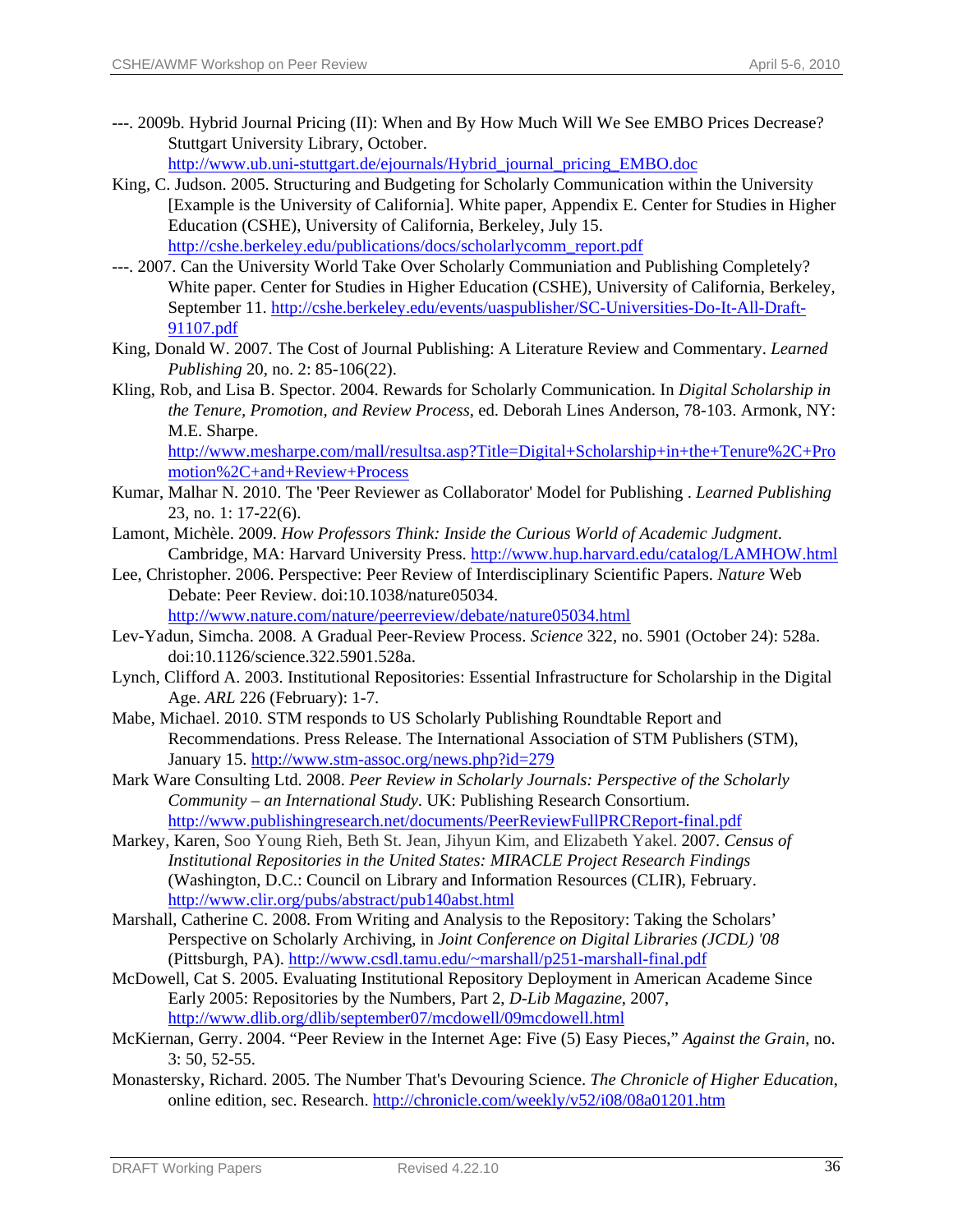- Morris, Sally. 2005. The True Costs of Scholarly Journal Publishing. *Learned Publishing* 18, no. 2: 115- 126.
- Mullafiroze, Roxana. 2009. Faculty Debate Copyrighted Works Resolution. *C-Ville (Charlottesville News & Arts)*, December 1. [http://www.c-](http://www.c-ville.com/index.php?cat=141404064432695&ShowArticle_ID=11803011093409800)

[ville.com/index.php?cat=141404064432695&ShowArticle\\_ID=11803011093409800](http://www.c-ville.com/index.php?cat=141404064432695&ShowArticle_ID=11803011093409800)

- National Institutes of Health (NIH). 2008. *2007-2008 Peer Review Self-Study: Final Draft*. Washington, D.C.: National Institutes of Health (NIH), February 29. [http://enhancing-peer](http://enhancing-peer-review.nih.gov/meetings/NIHPeerReviewReportFINALDRAFT.pdf)[review.nih.gov/meetings/NIHPeerReviewReportFINALDRAFT.pdf](http://enhancing-peer-review.nih.gov/meetings/NIHPeerReviewReportFINALDRAFT.pdf)
- *Nature*. 2006. Web Debate: Peer Review.<http://www.nature.com/nature/peerreview/debate/index.html>
- Nevo, Aviv, Daniel L. Rubinfeld, and Mark McCabe. 2005. Academic Journal Pricing and the Demand of Libraries. *The American Economic Review* 95, no. 2: 447-452.
- Noll, Roger G., and W. Edward Steinmuller. 1992. An Economic Analysis of Scientific Journal Prices: Preliminary Results. *Serials Review* 18: 32-37.
- Park, Shirley. 2010. Faculty Senate Approves Open Access, Authors' Rights Resolution. *The Cavalier Daily*, March 1. [http://www.cavalierdaily.com/2010/03/01/faculty-senate-approves-open-access](http://www.cavalierdaily.com/2010/03/01/faculty-senate-approves-open-access-authors%E2%80%99-rights-resolution/)[authors%E2%80%99-rights-resolution/](http://www.cavalierdaily.com/2010/03/01/faculty-senate-approves-open-access-authors%E2%80%99-rights-resolution/)
- Poynder, Richard. 2009. Open Access: Whom Would You Back? *Open and Shut?* March 10. <http://poynder.blogspot.com/2009/03/open-access-who-would-you-back.html>
- Research Information Network (RIN). 2009. *The UK's Share of World Research Output: An Investigation of Different Data Sources and Time Trends*. London, UK: Research Information Network (RIN). [www.rin.ac.uk/system/.../UK\\_share\\_research\\_output\\_REPORT.pdf](http://www.rin.ac.uk/system/.../UK_share_research_output_REPORT.pdf)
- Resnik, David B., Christina Gutierrez-Ford, and Shyamal Peddada. 2008. Perceptions of Ethical Problems with Scientific Journal Peer Review: An Exploratory Study. *Science and Engineering Ethics* 14, no. 3: 305-310.
- Robeyns, Ingrid. 2008. How Much Should We Referee? *Crooked Timber*. February 12. <http://crookedtimber.org/2008/02/12/how-much-should-we-referee/>
- Rodriguez, Marko A., Johan Bollen, and Herbert Van de Sompel. 2006. The Convergence of Digital Libraries and the Peer-Review Process. *Journal of Information Science* 32, no. 2: 149-159.
- Rowland, Fytton. 2002. The Peer-Review Process. *Learned Publishing* 15, no. 4: 247-258.
- Schmitz, Dawn. 2008. *The Seamless Cyberinfrastructure: The Challenges of Studying Users of Mass Digitization and Institutional Repositories*. Washington, D.C.: Council on Library and Information Resources (CLIR), April. <http://www.clir.org/pubs/archives/schmitz.pdf>
- Shavell, Steven. 2009. Should Copyright Of Academic Works Be Abolished? Harvard Law and Economics Discussion Paper No. 655. Available at SSRN, December 18. [http://papers.ssrn.com/sol3/papers.cfm?abstract\\_id=1525667](http://papers.ssrn.com/sol3/papers.cfm?abstract_id=1525667)
- Shieber, Stuart M. 2009. Equity for Open-Access Journal Publishing. *PLoS Biology* 7, no. 8 : e1000165. doi:10.1371/journal.pbio.1000165.
- Shulenberger, David E. 2001. On Scholarly Evaluation and Scholarly Communication: Increasing the Volume of Quality Work. *College & Research Libraries News (C&RL News)* 62, no. 8. <http://www.ala.org/ala/mgrps/divs/acrl/publications/crlnews/2001/sep/scholarlyevaluation.cfm>
- Shulenburger, David. 2007. University Research Publishing or Distribution Strategies? In Remarks Presented at the *151st Membership Meeting of the Association of Research Libraries (ARL)*. Washington, D.C., October 11. [http://www.arl.org/bm~doc/mm-f07-shulenburger.pdf](http://www.arl.org/bm%7Edoc/mm-f07-shulenburger.pdf)
- Smith, Kathlin. 2008. Institutional Repositories and E-Journal Archiving: What Are We Learning?, Journal of Electronic Publishing 11, no. 1. [http://quod.lib.umich.edu/cgi/t/text/text](http://quod.lib.umich.edu/cgi/t/text/text-idx?c=jep;view=text;rgn=main;idno=3336451.0011.107) $idx?c=jep;view=text;rgn=main;idno=3336451.0011.107$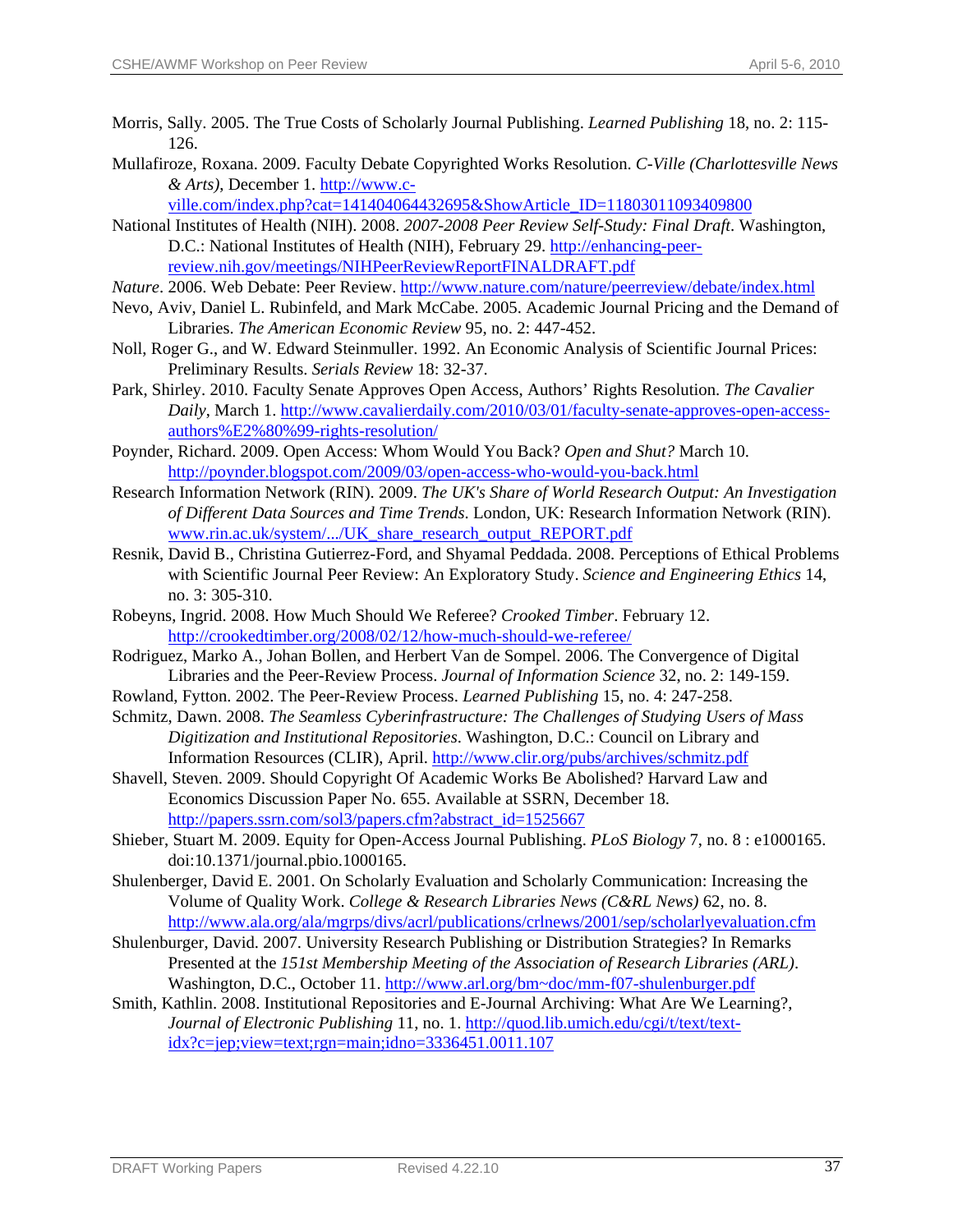- Smith, Kevin. 2010. OSTP Comments and the Issue of Compensation. Blog post. *Scholarly Communications @ Duke*. February 10. [http://library.duke.edu/blogs/scholcomm/2010/02/10/ostp-comments-and-the-issue-of](http://library.duke.edu/blogs/scholcomm/2010/02/10/ostp-comments-and-the-issue-of-compensation/)[compensation/](http://library.duke.edu/blogs/scholcomm/2010/02/10/ostp-comments-and-the-issue-of-compensation/)
- Suber, Peter. 2001. Guide to the Open Access Movement. [http://www.earlham.edu/~peters/fos/guide.htm.](http://www.earlham.edu/%7Epeters/fos/guide.htm)
- ---. 2007. *Open Access Overview: Focusing on open access to peer-reviewed research articles and their preprints*. Richmond, IN: Earlham College, June 19. [http://www.earlham.edu/~peters/fos/overview.htm](http://www.earlham.edu/%7Epeters/fos/overview.htm)
- ---. 2008. Open Access in 2007. *Journal of Electronic Publishing* 11, no. 1. http://quod.lib.umich.edu/cgi/t/text/text-idx?c=jep;view=text;rgn=main;idno=3336451.0011.110
- ---. 2010. Open Access in 2009. *SPARC Open Access Newsletter* 141 (January 2). <http://www.earlham.edu/~peters/fos/newsletter/01-02-10.htm#2009>
- Swan, Alma. 2010. *Modelling Scholarly Communication Options: Costs and Benefits for Universities*. Bristol, London, UK: Joint Information Systems Committee (JISC), February. [http://ie](http://ie-repository.jisc.ac.uk/442/)[repository.jisc.ac.uk/442/](http://ie-repository.jisc.ac.uk/442/)
- Tenopir, Carol, and Donald W. King. 2000. *Towards Electronic Journals: Realities for Scientists, Librarians, and Publishers*. Washington, D.C.: Special Libraries Association.
- The Editors. 2005. Revolutionizing Peer Review? *Nature Neuroscience* 8: 397.
- The PLoS Medicine Editors. 2006. The Impact Factor Game. *PLoS Medicine* 3, no. 6: e291. doi:10.1371/journal.pmed.0030291.
- The SCOAP3 Working Party. 2007. *Towards Open Access Publishing in High Energy Physics: Report of the SCOAP3 Working Party*. Geneva, Switzerland: European Organization for Nuclear Research (CERN), April 19. <http://scoap3.org/files/Scoap3WPReport.pdf>
- The University of California Office of Scholarly Communication, The California Digital Library eScholarship Program, and Greenhouse Associates, Inc. 2007. *Faculty Attitudes and Behaviors Regarding Scholarly Communication: Survey Findings from the University of California*. Oakland, CA: Office of Scholarly Communication, University of California, Berkeley, August. <http://osc.universityofcalifornia.edu/responses/materials/OSC-survey-full-20070828.pdf>
- University Presses Collaborate in Innovative New Publishing Projects: The Andrew W. Mellon Foundation Supports Collaborative Scholarly Publishing of First Books in Four Underserved Fields. 2008. Association of American University Presses (AAUP), January 18. <http://aaupnet.org/news/press/mellon12008.html>
- Van de Sompel, Herbert, and Carl Lagoze. 2009. All Aboard: Toward a Machine-Friendly Scholarly Communication System. In *The Fourth Paradigm: Data-Intensive Scientific Discovery*, ed. Tony Hey, Stewart Tansley, and Kristin Tolle. Redmond, WA: Microsoft Research. [http://research.microsoft.com/en-](http://research.microsoft.com/en-us/collaboration/fourthparadigm/4th_paradigm_book_part4_sompel_lagoze.pdf)

[us/collaboration/fourthparadigm/4th\\_paradigm\\_book\\_part4\\_sompel\\_lagoze.pdf](http://research.microsoft.com/en-us/collaboration/fourthparadigm/4th_paradigm_book_part4_sompel_lagoze.pdf)

- Van Orsdel, Lee C., and Kathleen Born. 2009. Reality Bites: Periodicals Price Survey 2009. *Library Journal* (April 15). <http://www.libraryjournal.com/article/CA6651248.html>
- Van Westrienen, Gerard and Clifford A. Lynch. 2005. Academic Institutional Repositories: Deployment Status in 13 Nations as of Mid 2005, *D-Lib Magazine* 11, no. 9, <http://www.dlib.org/dlib/september05/westrienen/09westrienen.html>
- Waaijers, Leo. 2009. Publish and Cherish with Non-proprietary Peer Review Systems. *Ariadne* 59 (April).<http://www.ariadne.ac.uk/issue59/waaijers/>
- Waltham, Mary. 2009. *The Future of Scholarly Journals Publishing Among Social Science and Humanities Associations: Report on a Study Funded by a Planning Grant from the Andrew W. Mellon Foundation*. Washington, D.C.: National Humanities Alliance (NHA), February 18. [http://www.nhalliance.org/bm~doc/hssreport.pdf](http://www.nhalliance.org/bm%7Edoc/hssreport.pdf)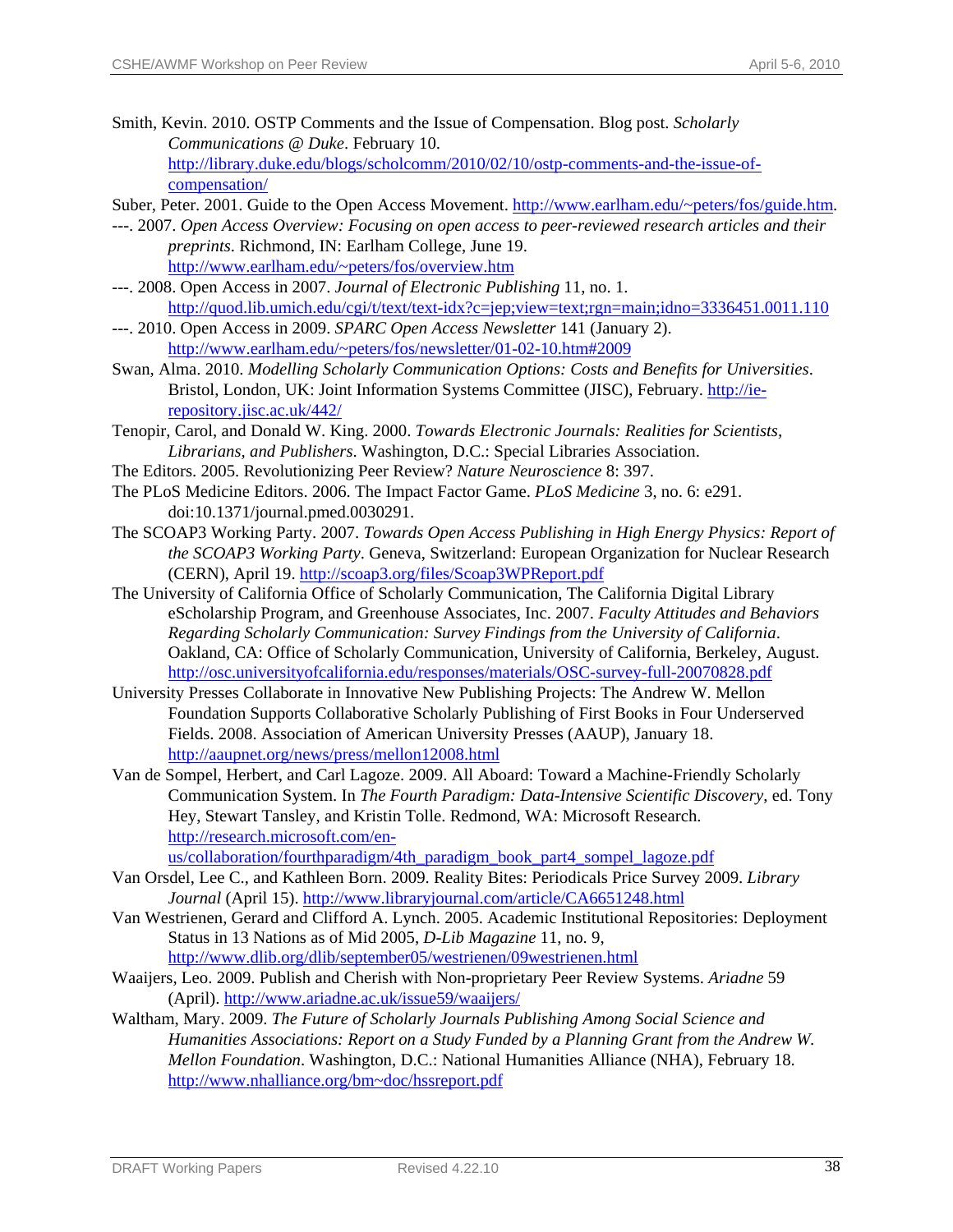- Wardrip-Fruin, Noah. 2009. Blog-Based Peer Review: Four Surprises. *Grand Text Auto*. May 12. <http://grandtextauto.org/2009/05/12/blog-based-peer-review-four-surprises/>
- Waters, Lindsay. 2004. *Enemies of Promise: Publishing, Perishing, and the Eclipse of Scholarship*. Chicago, IL: Prickly Paradigm.<http://www.prickly-paradigm.com/authors/waters.html>
- Weale, Albert, and et al. 2007. *Peer Review: The Challenges for the Humanities and Social Sciences*. London, UK: The British Academy, September.<http://www.britac.ac.uk/reports/peer-review/>
- Weller, Ann C. 2001. *Editorial Peer Review: Its Strengths and Weaknesses*. Medford, NJ: Information Today, Inc.
- Wheeler, Brad, and Frank Acito. 2009. Empowering People: Indiana University's Strategic Plan for Information Technology. Indiana University.<http://ep.iu.edu/>
- Williams, Gareth. 2007. Should We Ditch Impact Factors? *British Medical Journal* 334 (March 17): 568.
- Willinsky, John. 2009. Toward the Design of an Open Monograph Press. *Journal of Electronic Publishing* 12, no. 1 (February). [http://quod.lib.umich.edu/cgi/t/text/text](http://quod.lib.umich.edu/cgi/t/text/text-idx?c=jep;cc=jep;rgn=main;view=text;idno=3336451.0012.103)[idx?c=jep;cc=jep;rgn=main;view=text;idno=3336451.0012.103](http://quod.lib.umich.edu/cgi/t/text/text-idx?c=jep;cc=jep;rgn=main;view=text;idno=3336451.0012.103)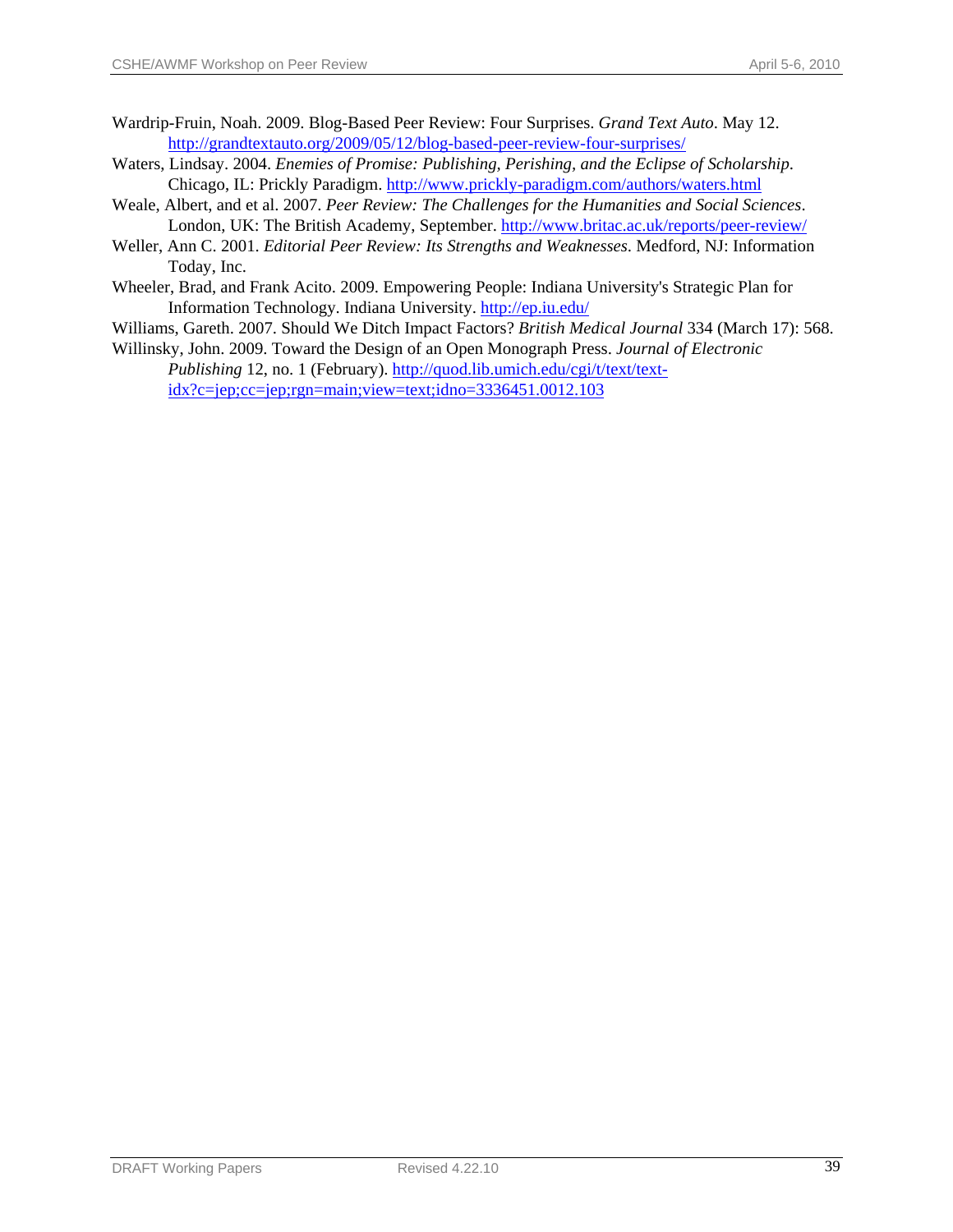# **ENDNOTES**

 $\overline{a}$ 

<span id="page-40-0"></span><sup>1</sup> The March 2009 meeting was inspired not only by what was emerging from our research findings, but also by informal conversations with Donald Waters and Paul Courant. Also Courant's blog post: Courant, Paul. 2008. On the Meaning and Importance of Peer Review. Au Courant. October 12. [http://paulcourant.net/2008/10/12/on-the-](http://paulcourant.net/2008/10/12/on-the-meaning-and-importance-of-peer-review/)

[meaning-and-importance-of-peer-review/](http://paulcourant.net/2008/10/12/on-the-meaning-and-importance-of-peer-review/).<br><sup>[2](http://paulcourant.net/2008/10/12/on-the-meaning-and-importance-of-peer-review/)</sup> The process and substance of peer review differs by field. Some professional schools are creating their own specialized criteria for judging scholarly output, such as journalism, architecture, law, and environmental design. <sup>3</sup> Sharing unpublished work openly is less common in competitive, time-sensitive fields (e.g., molecular biology).

<sup>4</sup> See, for instance, the APA/AIA Task Force on Electronic Publications (2007) and the peer-review of ethnomusicological websites in the *Yearbook for Traditional Music*. 5

 $<sup>5</sup>$  For instance, the impact of a scholar's peer-reviewed publications is integral when reviewing a scholar's grant</sup> application or tenure package, and the informal assessment that work-in-progress receives can influence where it is published (e.g., journal editors may approach scholars at conferences and invite them to publish in their journals). 6

<span id="page-40-1"></span> Although conference presentations, working papers, (some) edited volumes, blogs, and other non peer-reviewed work can help scholars to establish precedence for their work and may influence the evaluations written by external reviewers, they do not substitute for peer-reviewed publications in the institutional review process. (Exceptions to this include fields like computer science, where conference papers constitute penultimate publications.)This may be because, as Borgman (2007) observes, it is easier for institutions to measure a scholar's outputs (in the form of publications), than to measure their inputs (e.g., in the form of research time and other activities).

 In so-called high-paradigm disciplines, such as economics or biology, there may be sufficient consensus across subfields to reward good work that is not published in the top general-interest journals.

<sup>8</sup> At the root of institutional review is a fallacy that, "I'm an excellent researcher, the system has obviously realized that I'm excellent, and therefore the system must be excellent and there's nothing wrong with peer-review" [NJ, peer review meeting, 03.05.2009].

<sup>9</sup> These two studies sampled scholars from the Thompson Scientific author database and ISA author database, respectively, with response rates of 7-10%.

<sup>10</sup> Archival journal publication has become a more formal affair, involving lengthy literature reviews and the polishing of form and style. This "finalizes" the research in a form that everyone in the field can accept.

 $<sup>11</sup>$  In particular, reviewers help authors to improve their research discussion, the formal presentation of their work,</sup> and ensure that previous work is recognized and cited (Mark Ware Consulting Ltd 2008, Brown 2009).

<sup>12</sup> A proliferation of new, online-only journals has made it "too easy to publish" in some fields, such as history.<br>There is a strong aversion to a "glut" of what is perceived to be loosely-vetted publications (Harley *e* 

<sup>13</sup> Consequently, membership in an academic community is one of the most important incentives for peer referees (Mark Ware Consulting Ltd 2008, Brown 2009). For example, the "lists" of work published by university presses in a subfield, often under the auspices of a particular scholar-editor, are highly important frames for scholarship and progress in the field or subfield.

 $14$  Time from initial submission to publication can be six years in musicology and five to ten years in economics (Ellison 2002).

<sup>15</sup> Junior faculty, in particular, can be in real trouble if they submit to the wrong journal and must wait even longer for publication.

<sup>16</sup> See for example, a recent Associated Press article on the problem of plagiarism in China (by Gillian Wong, 04.10.10, "Rampant cheating hurts China's research ambitions"):

http://www.google.com/hostednews/ap/article/ALeqM5jQlSG\_wOnzcnKwwCZl0Q68WNfNqgD9F0KIV03<br><sup>17</sup> The NIH's Transformative R01 Grant is one attempt to counter this tendency. In political science, some scholars have called for new scholarly publications for provocative work (Harley *et al.* 2010). <sup>18</sup> [KY, peer review meeting, 03.05.2009].

<sup>19</sup> While double-blind peer review guards the reliability of peer review and protects women and foreign scholars (Guterman 2005), it is likely that reviewers could discern the identity of an author through a simple Google search. 20 [AE, peer review meeting, 03.05.2009].

<sup>21</sup> In archaeology, one scholar-editor reported that most referees tend towards "description rather than analysis" (Harley *et al.* 2010).

 $^{22}$  [NJ, peer review meeting, 03.05.2009].

<sup>23</sup> In particular, scholars in the sciences have complained about "failed scientists" or "teenagers gone wild" who are unable to judge the academic quality of submitted work or referee feedback (Harley *et al.* 2010). Similar complaints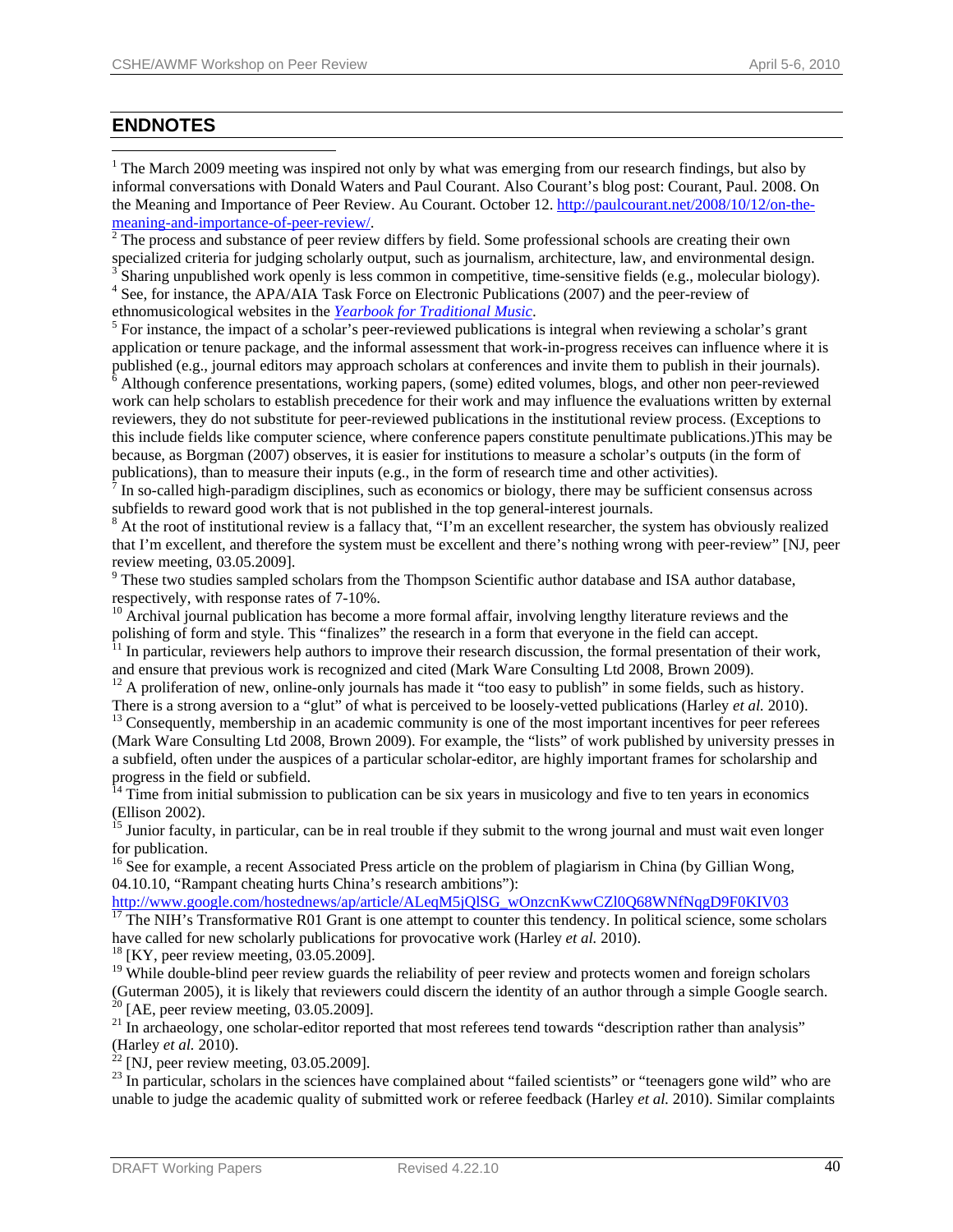concerned the perception that the top general interest journals have "taste committees" that make highly subjective decisions to publish work in certain "hot areas."

<sup>24</sup> Examples include the 2006 retraction of <u>[Woo Suk Hwang's research on stem cells](http://www.nature.com/news/specials/hwang/index.html)</u> in *Science*, and the **controversy** [surrounding the archival data](http://www.nytimes.com/2001/12/08/books/08GUNS.html?pagewanted=2) presented in historian Michael A. Bellesile's *Arming America: The Origins of a* 

*National Gun Culture*.<br><sup>25</sup> Consequently, there is an increased reliance on the publication of data sets, images, and evidence supporting an argument.

<sup>26</sup> [CL, personal communication (following participation in a 2010 meeting on Electronic Publication convened by the National Academies in Washington, D.C.), 03.31.2010).

 $27$  The recent "ClimateGate" scandal is a particularly good example of the political uproar that can result when internal discussions among scholars and questions over the legitimacy of scientific data move into the political arena. See, for example, a recent article in *Science Insider* (by Eli Kintisch, 12.02.09, "Holdren, Lubchenco On Defensive About ClimateGate at Hearing"): [http://news.sciencemag.org/scienceinsider/2009/12/holdren-lubchen-](http://news.sciencemag.org/scienceinsider/2009/12/holdren-lubchen-1.html)[1.html](http://news.sciencemag.org/scienceinsider/2009/12/holdren-lubchen-1.html)

<span id="page-41-0"></span> $^{28}$  Alberts *et al.* (2008) note that the current system is important, but must be improved by making little quality tweaks. Researchers want to improve, not replace traditional peer review (Brown 2009).

<sup>29</sup> Bepress features an "Author and Reviewer's Bank" in which submitting authors can agree to do two reviews themselves in a timely manner (or pay \$350) to ensure the quick peer review of their own submission.

<sup>30</sup> The *Empirical Musicology Review* publishes the first two out of the three peer reviews it receives. This incentivizes referees to return work quickly by giving then publication credit for their work.

<sup>31</sup> In the bepress family of journals, authors actually submit to the multiple tiers of journal at once, and following peer review, a scholar-editor determines where the paper would be best suited. *Molecular Biology of the Cell* also allows authors to forward unaltered editors' and reviewers' letters from previous submissions for consideration in their review process.

<sup>32</sup> At the journal *Plant Signaling and Behavior*, authors are required to address the issues of one reviewer before the paper is sent to a second reviewer; this allows the second reviewer to focus on more substantive issues, and eliminates redundant work (Lev-Yadun 2008).<br><sup>33</sup> Although commercial and society publishers dominate journal publication, many society journals contract out

their publication process to professional publishers (which can include university presses or commercial publishers) (e.g., Glenn 2008).

 $34$  A recent study shows that the average cost of journals by discipline is rising dramatically and is particularly prevalent in the sciences (journals in chemistry and biology are the most expensive), followed by social sciences and arts/humanities. Moreover, research shows that, on average, libraries pay four to six times as much per page for journals owned by commercial publishers as they do for journals owned by their non-profit society counterparts (Noll and Steinmuller 1992, Bergstrom and Bergstrom 2004, Edlin and Rubinfeld 2004, Nevo *et al.* 2005, Van Orsdel and Born 2009). In the meantime, for-profit journals continue to enjoy rising profits.

<sup>35</sup> Of course, if the same referee is asked to review a manuscript again for another outlet, s/he may choose to simply copy and paste the earlier review. Therefore, the cost in researcher time for referees to review manuscripts that have been rejected and resubmitted to other outlets may be less than projected.

<sup>36</sup> Scholar editors at smaller not-for-profit journals, particularly in the humanities, may receive little support and enlist graduate students or other assistants on a volunteer basis. In some cases, journals will publish "special issues," which are a way for editors of the journal to bypass the formal peer-review process and delegate the tasks of locating articles to guest editors (Abbott 2008).

 $37$  [AE, peer review meeting, 03.05.2009].

<sup>38</sup> Plate tectonics is an old example of delayed emergency; the research that led to bacterial causes of stomach ulcers is more recent [DS, personal communication, 03.20.2010].

<sup>39</sup> New article-level metrics have not yet replaced traditional citation indices or the impact factor in tenure/promotion and grant evaluation processes.

 $40$  (For well-established authors in some fields, such as economics, repositories may improve their ability to distribute work outside of the traditional peer-review process, Ellison 2007. It is important to note that such practices by younger scholars at competitive institutions are probably quite rare.)

<sup>41</sup> See, for instance, the model proposed by Ginsparg (1996) for <u>electronic research communication in physics</u>.<br><sup>42</sup> Lightly or non-peer-reviewed conference proceedings may enable scholars to disseminate their work in

humanities fields that have long lags to monograph publication.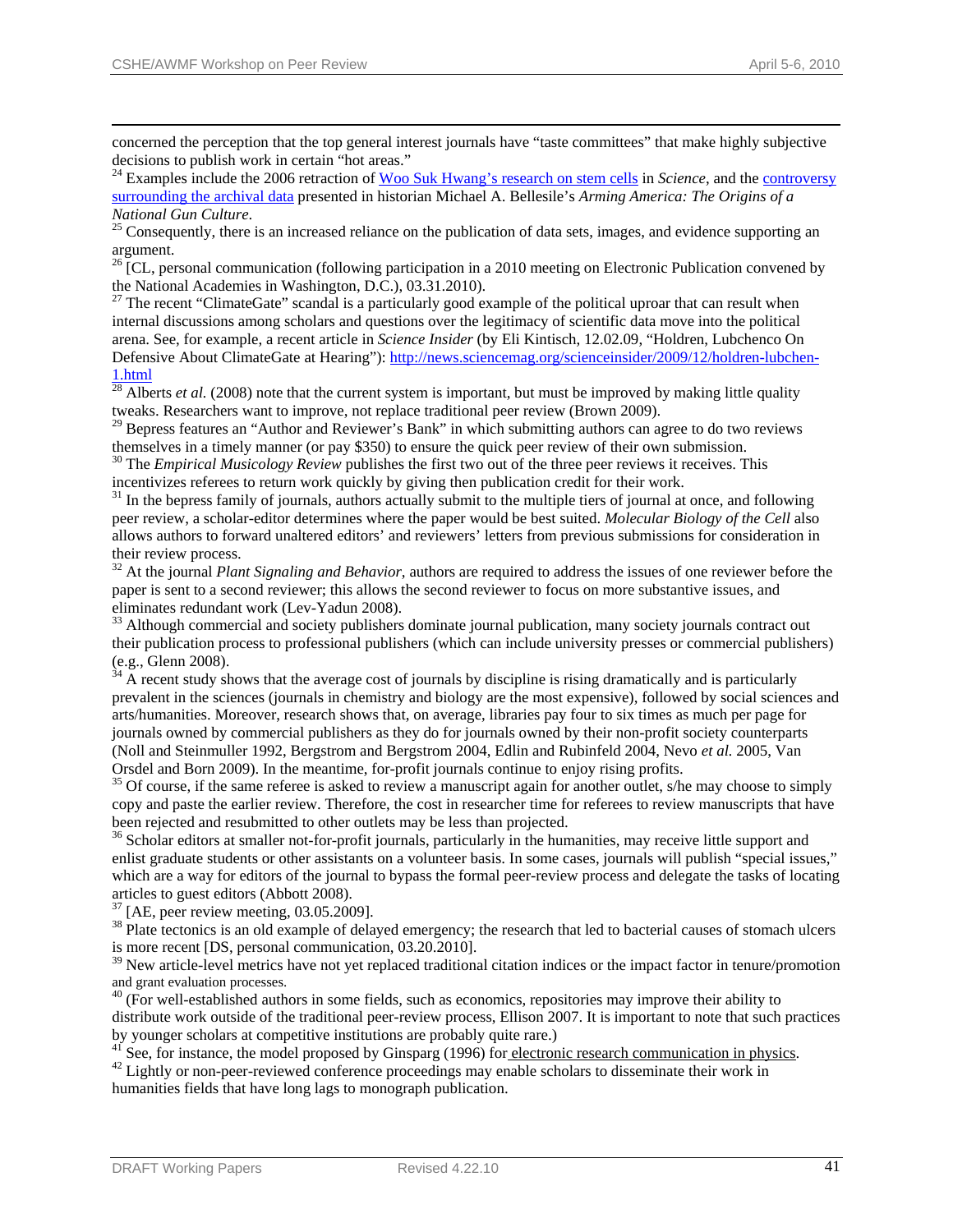<sup>43</sup> The review process, which is highly competitive for the most select outlets (such as the Association of Computing Machinery) ensures the visibility of the best papers (Casati *et al.* 2007). None of the 12 fields studied in Harley *et al.*  (2010) was observed to be moving to the computer science model.

<sup>44</sup> The blind review process is said to ensure the reliability of published work that can pass the test of anonymous reviewers.

<sup>45</sup> *Nature* experimented with an open online peer review trail fro[m June to December, 2006 \(cf. Na](http://www.futureofthebook.org/)ture 2006).<br><sup>46</sup> See those sponsored by the Institute of the Future of the Book:  $\frac{http://www.futureofthebook.org/}{http://www.futureofthebook.org/}$  $\frac{http://www.futureofthebook.org/}{http://www.futureofthebook.org/}$  $\frac{http://www.futureofthebook.org/}{http://www.futureofthebook.org/}$ <br><sup>47</sup> Even

articles, see: <u>http://en.wikipedia.org/wiki/Wikipedia:Peer review</u><br><sup>48</sup> For instance, schol[ars can use](http://www.eigenfactor.org/) software such as <u>Publish or Perish</u>.<br><sup>49</sup> More recently, the <u>eigenfactor</u>, another journal[-level met](http://www.harzing.com/pop.htm)ric, rates a jou

<span id="page-42-0"></span>clarified, etc), among others (Jensen 2006).

<sup>52</sup> Some services, like ISI or Scopus, are subscription-based and expensive.

<sup>53</sup> See also [Citemine](http://citemine.com/) based on a new metric of what is worth reading by integrating a bidding system into OA repositories. Developed from an economic model, bids represent user judgments of a paper's promise in attracting future citations.

<sup>54</sup> In addition, an item's location in Google or Google Scholar provides us with some sort of evaluative measure (note [GPeerReview](http://code.google.com/p/gpeerreview/) by Google is in development).<br><sup>55</sup> For [instance, the w](http://code.google.com/p/gpeerreview/)orking paper repository SSRN ranks authors and papers by the number of downloads providing

an informal quantitative indicator of the value of a working paper.

<sup>56</sup> Although there is some evidence of blog-based peer review prior to final archival publication, blogs, as a source of scholarship, are off the radar for many scholars because they are not formally vetted. Our work suggests that blogs are also not a common way in which scholars publish in-progress or archival research (Harley *et al.* 2010).<sup>57</sup> Efforts like the F1000 may be able to reduce the pressures faced by young scientists, who often place u

emphasis on publishing in a few high-profile journals (even when the criteria used for evaluation may not match their research) (Alberts *et al.* 2008). F1000 might be another way to value the contributions of young scientists who publish outside of these few journals.

<sup>58</sup> The h-index places the emphasis on the author by attempting to measure the author's scientific productivity and impact.

 $59$  This index spans a scholar's productivity including publications, citations, federal research funding, awards and honors.

<sup>60</sup> As some have shown (c.f., Bollen *et al.* 2009; RIN 2009), different measures of citation and usage log data express scientific impact in different ways. In particular, Bollen *et al.* (2009) found that impact factor is actually one of the least representative citation measures.

 $<sup>61</sup>$  For more information on the controversy surrounding reliance on the impact factor see, e.g., Monastersky (2005),</sup> Altbach (2006), The PloS Medicine Editors (2006), Brown (2007), Hobbs (2007), Williams (2007). Other criticisms have been levied at citation statistics writ large, including by Howard (2008b) and Greenberg (2009). Also note the upcoming NSF workshop on "Scholarly Evaluation metrics":

<http://informatics.indiana.edu/scholmet09/announcement.html><br><sup>[62](http://informatics.indiana.edu/scholmet09/announcement.html)</sup> It is clear that any new peer review system must be able to reliably predict the significance of a piece of work, produce an easily digestible recommendation to help people decide what to read, be economical in terms of reviewer time, work quickly, and be resistant to gaming by authors (Jennings 2006).

 $^{63}$  Other studies of faculty norms and values have come to the same conclusion, including Weale *et al.* (2007).<br><sup>64</sup> This discussion pertains only to "royalty-free" work, such as not-for-profit scientific communicatio

predominantly takes article form. Book-length publications create different considerations outside of this model, and experiments with open access book publication are described by Adema (2010).<br><sup>65</sup> OA does not require authors to waive their rights under copyright law. As Suber (2007) describes, when authors

consent to OA, they usually consent to the unrestricted reading, downloading, sharing, storing, printing, searching, linking, and crawling of the [full-text, but often b](http://www.cell.com/authors)lock plagiarism, misrepresentation, and commercial re-use.<br><sup>66</sup> For example, Cell Press's [author-rights policy](http://www.cell.com/authors) allows authors to post a "revised personal version" of the f

article text and illustrations on a personal website with a link (via DOI) to its published location.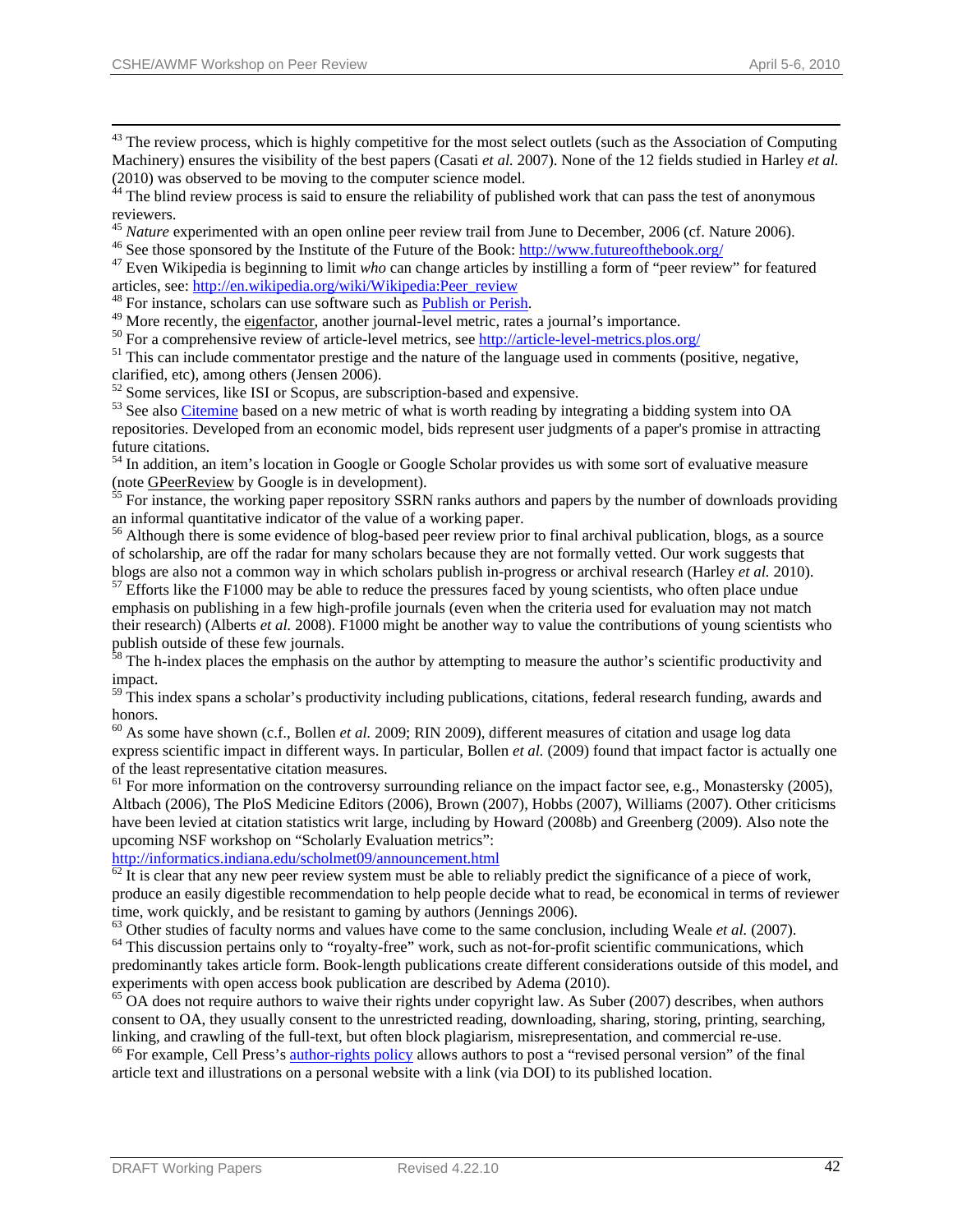$67$  Creating Green OA to the final version of record is preferable, but, while most publishers are relaxing their policies on the posting of preprints, they are tightening their embargoes on final accepted versions (Cox and Cox 2008).

 $^{68}$  In January, 2010, the [Directory of Open Access Journals](http://www.doaj.org/) (DOAJ) listed a total of 4,570 peer-reviewed OA journals. A notable publisher of OA journals is  $\underline{\text{BiOMed Central}}$ , launched in 2000 and recently bought by Springe  $\frac{69}{69}$  Universities UK (UUK) and the Research Information Network (RIN) recommend that funding bodies and universities pay publication fees on behalf of their grantees and faculty.

 $\frac{1}{20}$  In theory, the extreme increases in some journal prices and their resulting very high price levels would cause universities marginally committed to research in disciplines covered by those journals to drop subscriptions in a public access world (where much of the material in journals can be obtained for free after an embargo period). In markets it takes only a small number of buyers responding to price stimuli to reduce equilibrium prices. It is for this reason that many commercial publishers continue to oppose public access mandates [DS, personal communication, 3.20.2010].

<span id="page-43-0"></span> $71$  As Suber (2010) outlines, there are several European-wide policies in development for open access, including the European Research Council's mandate for Green OA following a 6-month embargo. The UK is clearly the country with the greatest number of agencies mandating OA to publicly funded research; six of the seven Research Councils UK now have adopted mandates, and the seventh (Engineering & Physical Sciences) is still deliberating (Suber 2008). [The](http://judiciary.house.gov/hearings/pdf/HR6845.pdf) [Wellcome Trust](http://www.wellcome.ac.uk/) [also stipulates op](http://judiciary.house.gov/hearings/pdf/HR6845.pdf)en-access dissemination of research results as a condition of funding.  $72$  The [Fair Copyright in Research Works Act](http://judiciary.house.gov/hearings/pdf/HR6845.pdf) was introduced to prevent federal agencies from mandating tr

copyright or limiting the exercise of copyrights, but has mobilized little support (Howard 2008a). Instead, 2009 saw the re-introduction of the Federal Research Public Access Act (FRPAA), which would mandate public to research results within six months after publication for all the major US federal funding agencies (cf. Suber 2010). 73 This mandate follows a looser "request" for NIH investigators to deposit work in May, 2005. The NIH Public

Access Policy is available at:<http://publicaccess.nih.gov/><br><sup>74</sup> For example, the *Nature* family of journals began offering to deposit articles automatically into PubMed in the

summer of 2008. The archived versions go public after a six month embargo (Guterman 2008).<br><sup>75</sup> See the agreement at: http://www.hhmi.org/news/hhmielsevier20070308.html

<sup>76</sup> Since 2001, the American Society for Cell Biology (ASCB 2009) has provided access to scientific articles published in *Molecular Biology of the Cell* two months after publication, both on the journal's website and in PubMed Central.

 $77$  The American Association for the Advancement of Science allows author manuscripts of research articles it publishes to be posted elsewhere six months after publication.

 $78$  The first university OA mandate was in 2003 and the numbers have grown each year. 60 were adopted in 2009, (Suber 2010), and more universities are following with planning commissions and recommendations to their faculty,

such as Indiana University (cf. Wheeler and Acito 2009).<br><sup>79</sup> Peter Suber tracks university OA mandates at: [http://www.earlham.edu/~peters/fos/fosblog.html](http://www.earlham.edu/%7Epeters/fos/fosblog.html)<br><sup>80</sup> Over 860 IRs are currently reported by the Registry of Open was followed by Harvard Law School (05/01/08), and the Harvard Kennedy School of Government (03/1/09). The ASF policy is online at [http://www.fas.harvard.edu/~secfas/February\\_2008\\_Agenda.pdf;](http://www.fas.harvard.edu/%7Esecfas/February_2008_Agenda.pdf) see also Stuart Shieber's blog: http://blogs.law.harvard.edu/pamphlet/

 $82$  See the policy at: http:[/](http://blogs.law.harvard.edu/pamphlet/)/info-libraries.mit.edu/scholarly/faculty-and-researchers/mit-faculty-open-access-policy/<br> $83$  Harvard University and the American Physical Society (APS) entered into an agreement whereby the recognize Harvard's open access license without requiring copyright agreement addenda or waivers from faculty authors: <http://4sustainability.blogspot.com/2009/04/harvard-and-aps-reach-accord-on-journal.html> 84 In one possible approach, the NIH has decided to "consider" direct feeds from IRs to PubMed Central, but the IR

would assume responsibility for the deposit (See Suber 2010).

 $85$  The final resolution has an "opt in" clause and is available here:

http://www.virginia.edu/facultysenate/documents/FacultySenateResolutionrevised\_9.09meeting\_003.pdf<br><sup>86</sup> Many of these U.S. universities have signed the <u>Compact for Open-Access Publishing Equity</u> (COPE).<br><sup>87</sup> The Universit

publication fees for UC authors to publish in Springer's hybrid OA journals.

<sup>88</sup> Open access or copyright workshops led by librarians or fellow scholars have proved helpful at some institutions.

<sup>89</sup> Although 60% is much higher than the 4% voluntary deposit rate prior to the mandate, and the deposit rate continues to grow, it is still not 100%.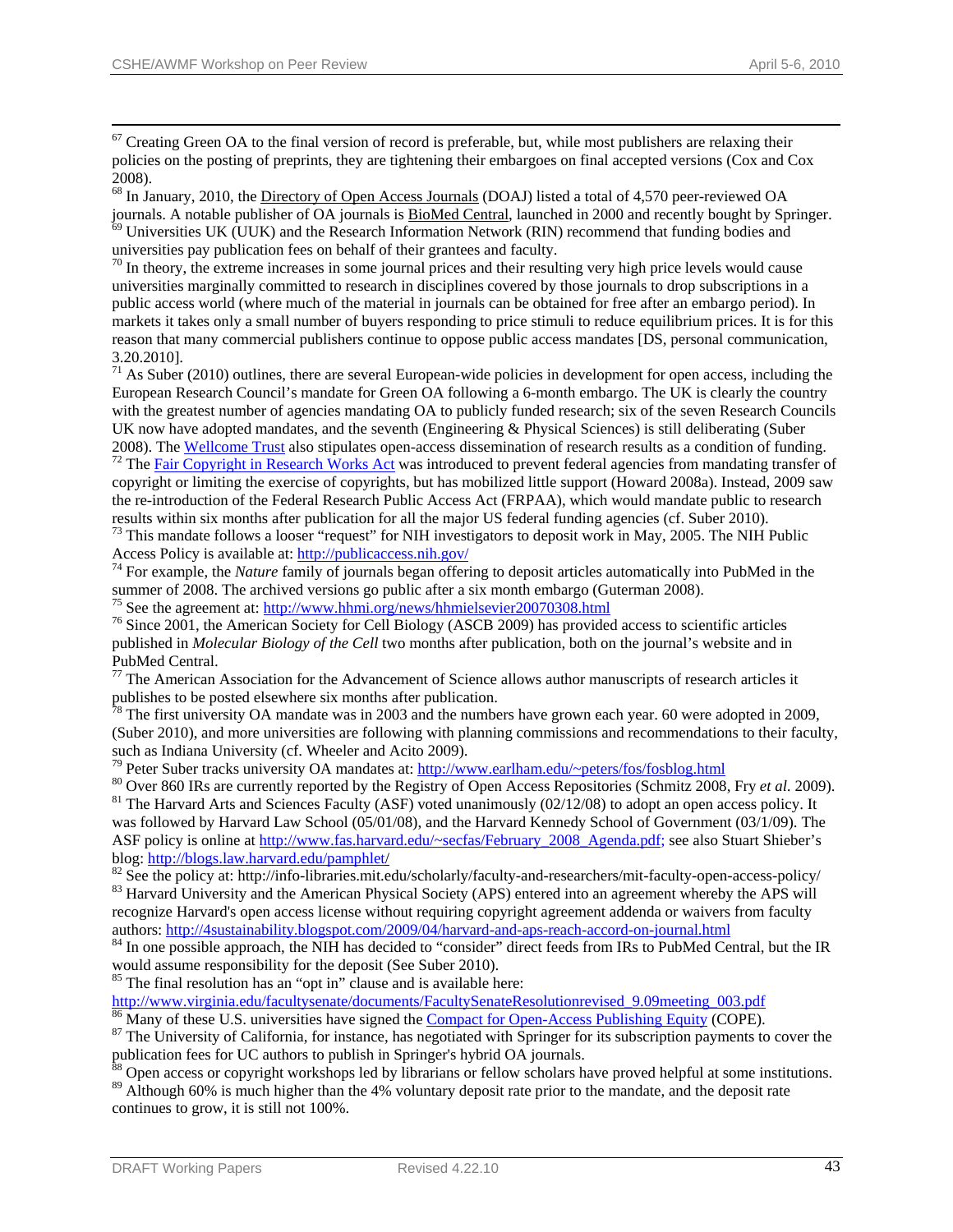$90$  This is similar to the arguments made in support of MIT's Open Courseware.

<sup>91</sup> Their access difficulty increases as journals go to electronic form and the interlibrary lending that is permitted under the copyright laws cannot produce access for them.

 $92$  As Swan (2010) found (using a very specific cost model), the savings generated by moving from subscriptiononly models to IRs or per-article OA charges varies by university (depending on size and author fees); savings ranged from \$500,000 at a small school to \$8 million at a highly-competitive research-intensive institution.

<sup>93</sup> Scholarly communication needs include the complaints about the peer-review and publication process presented in Working Paper 1, as well as a shortage of professional publication outlets for many genres of work like monographs, digitally innovative scholarship, cross-disciplinary work, and long-form articles (Harley *et al.* 2010). <sup>94</sup> According to Kling and Spector (2004), the strength of any scholarly publication can be judged according to three criteria: trustworthiness (quality indicators, such as peer-review, publisher quality, and sponsorship), publicity

<span id="page-44-0"></span>(making relevant audiences aware of the publication), and accessibility (it can be readily located and obtained). <sup>95</sup> For example, some scholarly societies have launched new journals to overcome long lag times (see, for instance, the four new online journals launched by the American Economic Association in 2009), and others are extending their publication remit to include new multimedia-based digital monographs based on an on-demand or OA model (e.g., APA/AIA Task Force on Electronic Publications 2007).<br><sup>96</sup> For example, Nineteenth-century Scholarship Online (or <u>[NINES](http://www.nines.org/)</u>) is a scholarly organization that oversees the

peer-review of digital scholarship and products in this subfield, and subsequent inclusion in the NINES repository.  $97$  The need for widespread digital preservation has also led to services, such as [the Depot](http://depot.edina.ac.uk/), which enables researchers without an institutional repository to deposit their work.

<sup>98</sup> For example, the arXiv preprint repository is used as a locus of submission by some scholarly society publishers. After receiving an author alert to relevant content, these publishers must download the relevant preprints from the repository and then provide the peer review and publication process (Swan 2010). Future work at the arXiv may see this submission process become more formalized and streamlined.

99 Rodriguez (2006) presents a publication model built around an Open Archives Initiative Protocol for Metadata Harvesting (OAI-PMH) peer-review service. This service draws on a social-network algorithm to locate relevant reviewers for a submission as well as weight their subsequent evaluations.

<sup>100</sup> As Shulenburger (2007) describes, in the humanities, monographic work that cannot get published due to press budget limitations could be vetted by one's scholarly society and, in time, entered into a series distributed by an IR. In this case, the publication would carry the imprimatur of the scholarly society that organized the vetting.<br><sup>101</sup> For example, <u>The University of California Publications in Entomology</u> is a monograph series published by

<sup>102</sup> Scholarly output needs to be tagged by metadata (including title, creator, subject, description, publisher, rights,

etc) (Canadian Federation for the Humanities and Social Sciences, 2006). The Open Archives Initiative (OAI) has a protocol for metadata interoperability (Schmitz 2008).

<sup>103</sup> Ivins and Luther (2009) observe that some things that are important to libraries are not important to small or scholar-run journals, such as providing institutional subscription access, issuing renewal notices, creating digital access; correspondingly, small journals may be more interested in visibility or maintaining a specialized community than revenue or managing efficient decision chains.<br><sup>104</sup> IRs can be built on numerous platforms (including DSpace, Fedora, Digital Commons, and Eprints). Foster and

Gibbons (2005) research shows that with a "faculty-centric approach to the design and marketing of repositories, IRs could become a compelling and useful tool." Research evaluating limited faculty uptake at Cornell found a lack of DSpace functionality using Cornell's DSpace (Davis and Connolly 2007).

<sup>105</sup> For example, the Mellon-funded American Literatures Initiative joined university presses at NYU, Fordham, Rutgers, Temple, and Virginia to secure, publish, and market first monographs in the field. In particular, the initiative established a shared, centralized editorial service dedicated to managing the production and preparation of books in the initiative: *www.americanliteratures.org* (University Presses Collaborate 2008).<br><sup>106</sup> In particular, there is a need among scholars for shorter "monographs" in some humanistic disciplines and longer

articles in the sciences (notably biology) (Harley *et al.* 2010). University press may be well-positioned to experiment with new publication genres/provide digital research and publishing platforms. For instance, in 2006, Rice University Press was reborn as "the nation's first all-dig[ital aca](http://www.ciaonet.org/)demic press."<br><sup>107</sup> For example, Columbia International Affairs Online ([CIAO](http://www.ciaonet.org/)) not only publishes peer-reviewed work in

international affairs, but is also a resource for working papers, policy briefs, and teaching materials (although it may be becoming outdated as scholars turn to Google to search personal websites rather than resource portals).